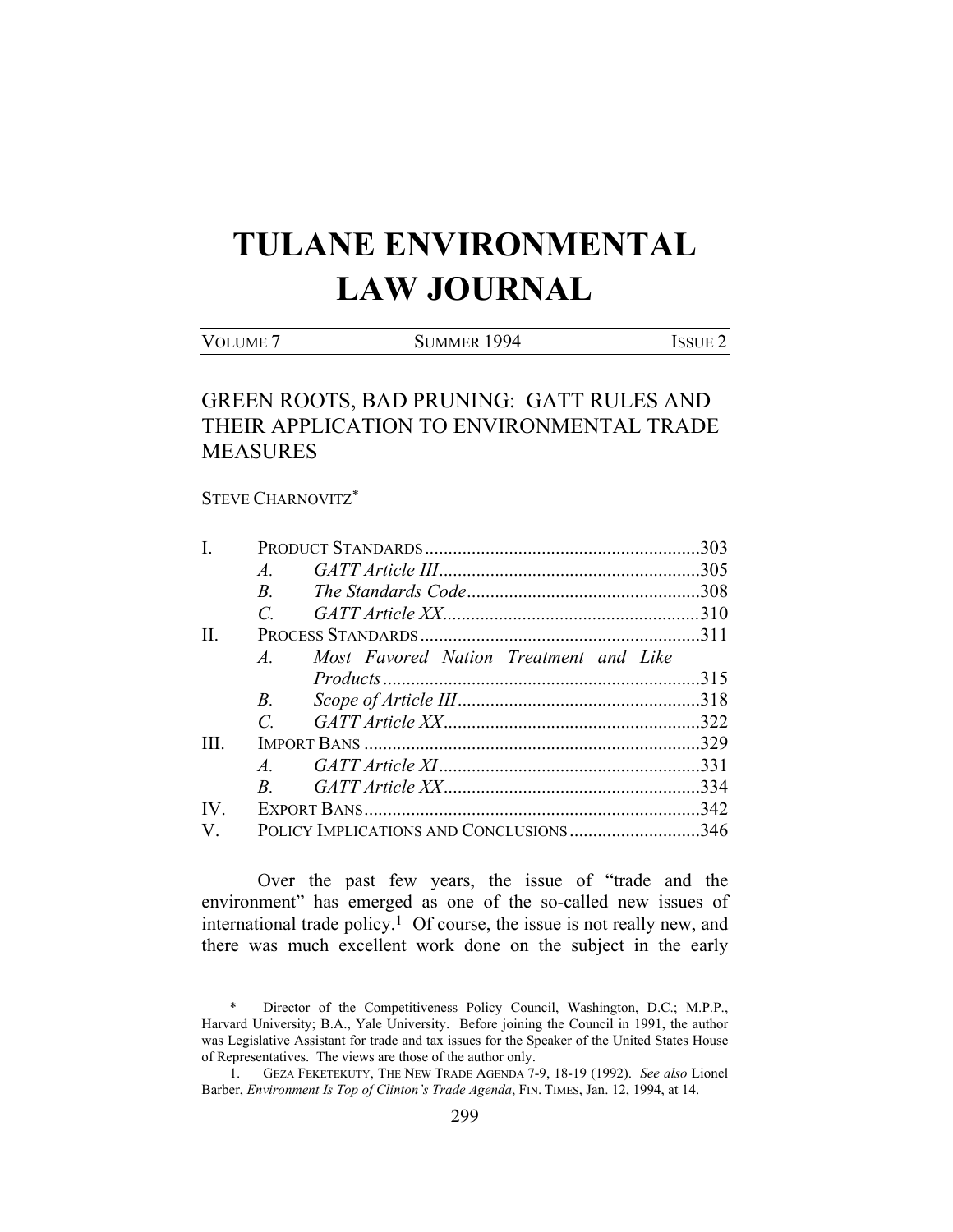1970s.2 But for reasons not entirely clear, the issue disappeared from the public policy radar screen for nearly twenty years.3

 Without doubt, the issue is back. The environment was a key topic in the negotiations for the North American Free Trade Agreement (NAFTA).<sup>4</sup> While the environment was not a central issue for the Uruguay Round of multilateral trade negotiations,<sup>5</sup> the General Agreement on Tariffs and Trade (GATT)<sup>6</sup> is now attempting to write a work plan about the environment to begin when the Round is signed in April 1994.7 When the U.S. Congress considers the new agreement later this year, it is sure to debate the environmental aspects of the document.8

 Furthermore, just as trade institutions have begun to focus on the environment, environmental institutions have begun to focus on trade. For example, the U.S. Environmental Protection Agency created three advisory groups in 1991 to consider trade issues.9 Similarly, the parties of the Convention on International Trade in Endangered Species of Wild Fauna and Flora (CITES)10 look

 <sup>2.</sup> *See, e.g.,* Williams Commission, UNITED STATES ECONOMIC POLICY IN AN INTERDEPENDENT WORLD (1971) at 777-79. *See also* Charles S. Pearson, *The Trade and Environment Nexus: What is New Since '72*, *in* TRADE AND THE ENVIRONMENT: LAW, ECONOMICS, AND POLICY (Durwood Zaelke et al. eds., 1993).

 <sup>3.</sup> One exception is the excellent book on the subject that came out in the middle of the interregnum. *See* ENVIRONMENT AND TRADE: THE RELATION OF INTERNATIONAL TRADE AND ENVIRONMENTAL POLICY (Seymour J. Rubin & Thomas R. Graham eds., 1982).

 <sup>4.</sup> North American Free Trade Agreement, Dec. 11, 1993, 32 I.L.M. 605 [hereinafter NAFTA].

 <sup>5.</sup> *See* Office of the United States Trade Representative, Final Act Embodying the Results of the Uruguay Round of Multilateral Trade Negotiations, Dec. 15, 1993 [hereinafter Uruguay Round Agreement].

 <sup>6.</sup> GATT is the name of both the international agreement and the organization that administers it. Many commentators have suggested that the GATT governs trade. *See, e.g., A Guide to GATT*, N.Y. TIMES*,* Dec. 1, 1993, at D2. But that is not true. The GATT governs only trade restrictions. The text of the GATT agreement can be found in GATT *Text of the General Agreement*, IV BASIC INSTRUMENTS AND SELECTED DOCUMENTS 1 (1969) [hereinafter GATT].

 <sup>7.</sup> Bob Davis, *U.S. Is Hoping to Blend Environmental, World Trade Issues at Morocco Meeting*, WALL ST. J., Jan. 10, 1994, at A10.

 <sup>8.</sup> *See Will a Mad Rush to a False Deadline Lead to a GATT Failure in Congress?*, FIN. TIMES, Dec. 9, 1993, at 5.

 <sup>9.</sup> *See* TRADE AND ENVIRONMENT COMMITTEE OF THE NATIONAL ADVISORY COUNCIL FOR ENVIRONMENTAL POLICY AND TECHNOLOGY, THE GREENING OF WORLD TRADE: A REPORT TO THE ENVIRONMENTAL PROTECTION AGENCY, EPA 100-R-93-002 (Feb. 1993).

 <sup>10.</sup> Convention on International Trade in Endangered Species of Wild Fauna and Flora, Mar. 3, 1973, 12 I.L.M. 1085 [hereinafter CITES].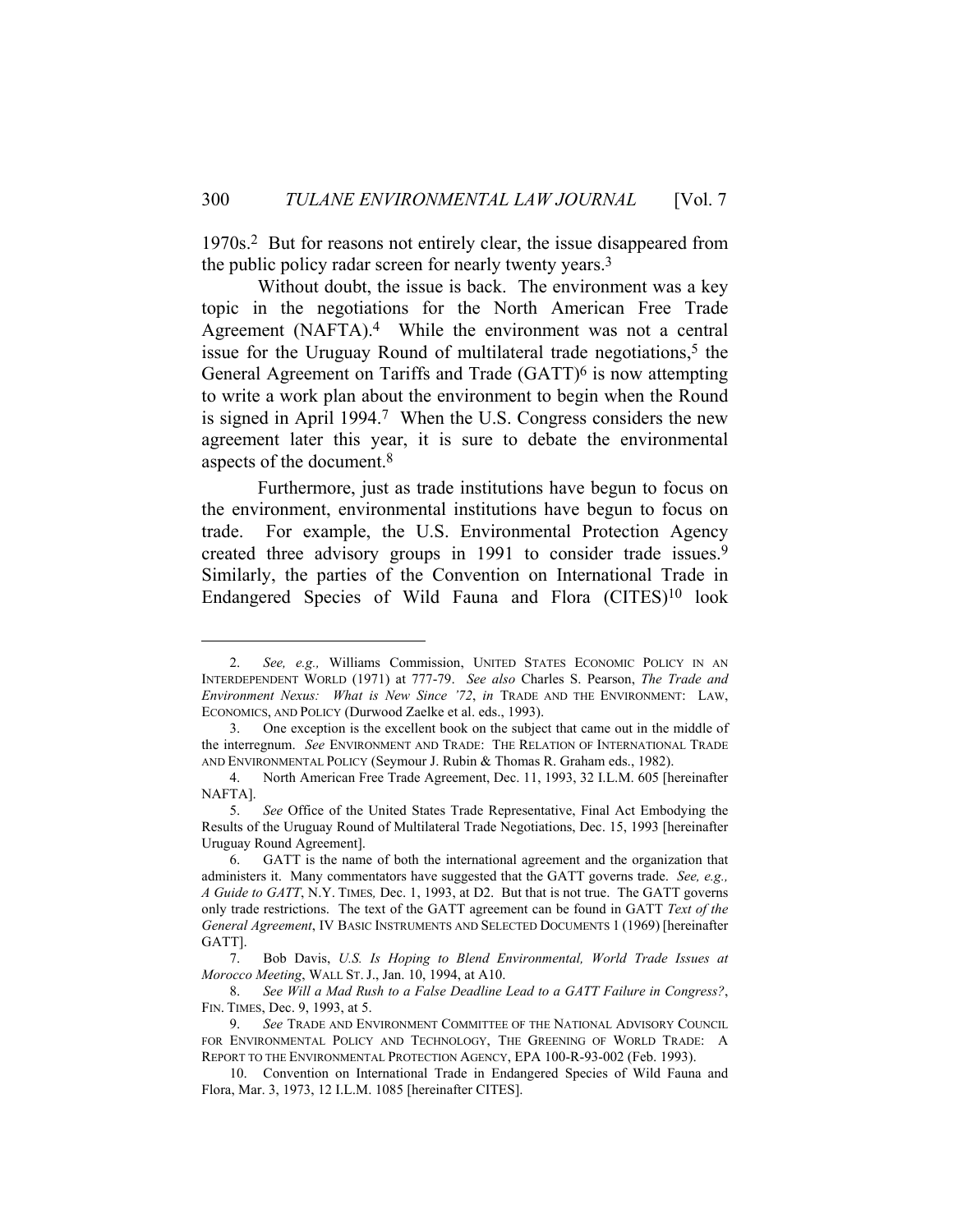increasingly to the use of trade measures to enforce the treaty commitments.11 Additionally, the U.N. Conference on the Environment and Development attempted to consider both trade and environment issues under the rubric of "sustainable development."<sup>12</sup> Both the United Nations Environment Program (UNEP) and the International Union for the Conservation of Nature (IUCN) are examining trade-environment interactions.

 The infamous dolphin-tuna dispute of the early 1990s crystallized for the public the implications for the environment of trade agreements.13 The case involved the U.S. Marine Mammal Protection Act (MMPA).<sup>14</sup> Congress initially enacted this law in 1972. Congress then amended the MMPA in 1988 to clearly delineate the requirements for U.S. government bans on the importation of tuna caught by countries whose fishing practices have high dolphin mortalities.<sup>15</sup> The Bush Administration tried to avoid imposing the required import bans, but the Earth Island Institute, a California-based environmental group, won a federal court judgment to mandate tuna embargoes.<sup>16</sup> In response to the ensuing U.S. embargoes against its tuna, Mexico lodged a complaint in the GATT asserting that the embargo violated GATT obligations.17

 In September 1991, the GATT panel ruled that the U.S. embargo violated GATT.18 But in winning the battle, Mexico

 <sup>11.</sup> Steve Charnovitz, *A Taxonomy of Environmental Trade Measures*, 6 GEO. INT'L ENVTL. L. REV. 1, 25-29 (1993).

 <sup>12.</sup> *See United Nations Conference on Environment and Development,* Agenda 21, at paras. 2.22, 11.24, 39.3, U.N. Doc. A/Conf. 151/4 (1992).

 <sup>13.</sup> *See generally* Eric Christensen & Samantha Geffin, *GATT Sets Its Net on Environmental Regulation: The GATT Panel Ruling on Mexican Yellowfin Tuna Imports and the Need for Reform of the International Trading System*, 23 U. MIAMI INTER-AM. L. REV. 569 (1992).

 <sup>14. 16</sup> U.S.C. §§ 1371-1407 (1993).

 <sup>15.</sup> Marine Mammal Protection Act, Amendments of 1988, Pub. L. 100-711, 102 Stat. 4755 (1988) (current version at 16 U.S.C. § 1371 (1988 and Supp. 1992)) [hereinafter MMPA].

 <sup>16.</sup> Earth Island Inst. v. Mosbacher, 929 F.2d 1449, 1452 (9th Cir. 1991).

 <sup>17.</sup> *See* Ted L. McDorman, *The 1991 U.S.-Mexico GATT Panel Report on Tuna and Dolphin: Implications for Trade and Environment Conflicts*, 17 N.C. J. INT'L L. & COM. REG. 461, 461-66 (1992).

 <sup>18.</sup> *GATT: Dispute Settlement Panel Report on U.S. Restrictions on Imports of Tuna*, GATT BISD 395/155, 30 I.L.M. 1594 (1991) [hereinafter *Dolphin Report*]. This report has not been adopted by the GATT council. Since there was already a U.S. tuna case in 1982 (which was unrelated to dolphin safety), this more recent case should be distinguished, and will be referred to as the "Dolphin" report or decision.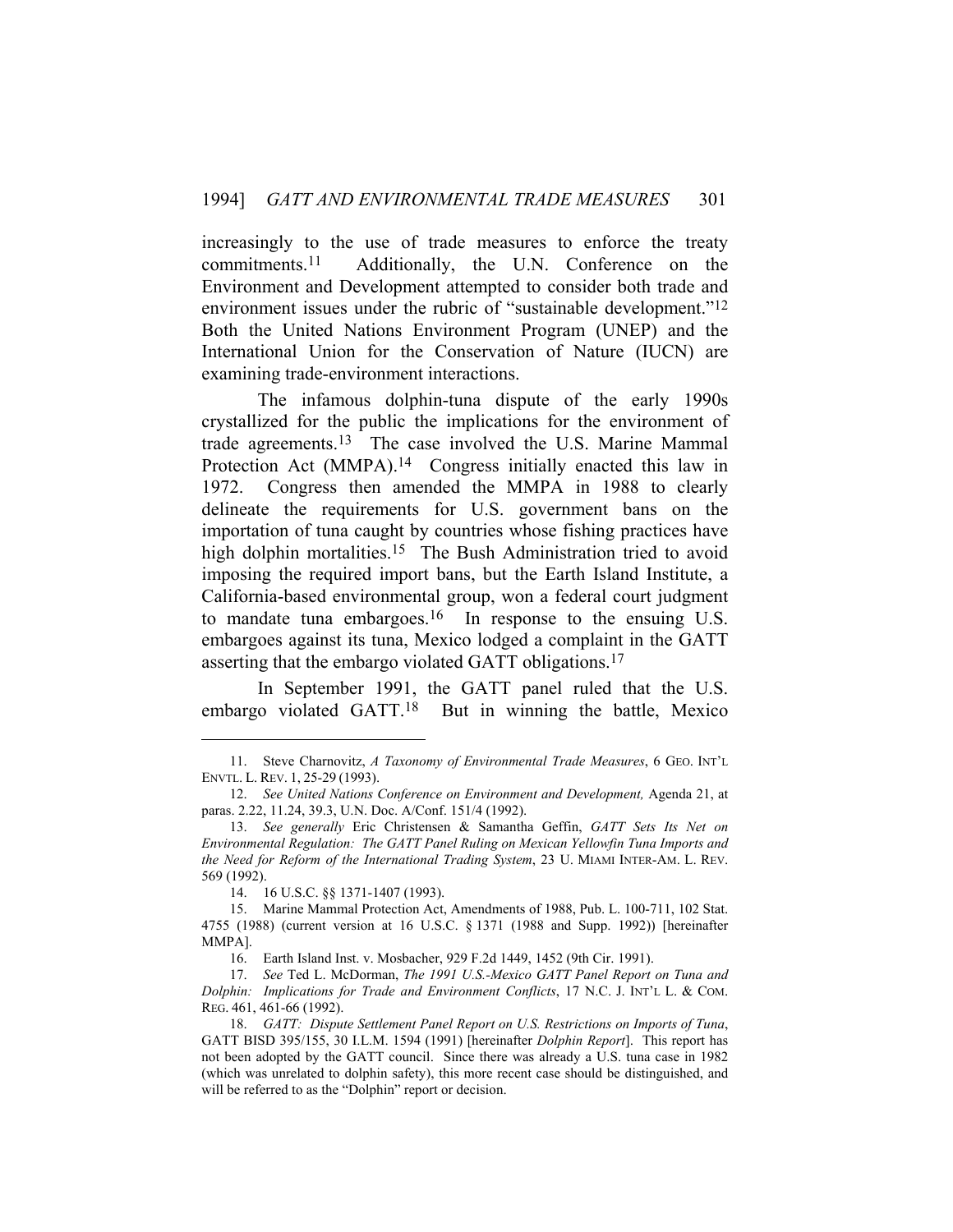fomented a new war. The decision startled American environmental organizations, making them deeply concerned when they realized that the panel's logic could be applied to invalidate numerous other environmental laws.19 These groups began to take the GATT seriously and assigned staff to work full-time on the trade and environment linkage. Once it became clear how troublesome the GATT panel's decision was, the Bush Administration convinced Mexico not to seek adoption<sup>20</sup> of the panel report within the GATT.<sup>21</sup> Since Mexico's top international economic priority was the negotiation of NAFTA, Mexico was willing to suspend its GATT complaint in the interest of securing environmentalist support for NAFTA.22

 While this case remains in abeyance, another GATT panel is considering the same issue on a complaint brought by the European Union (EU). The EU has also filed a complaint against two other U.S. environmental laws: the corporate average fuel economy (CAFE) penalties, and the gas guzzler tax for automobiles.23 The GATT panels may issue reports on these cases at any time, and these reports may provoke new controversy.

 This fundamental question of sovereignty underlies the trade and environment debate: should countries be able to set the domestic environmental standards they desire, or are international organizations needed to review such standards when they impact international trade? In considering whether nations should give up some of their environmental sovereignty in the interest of promoting the world trade system, one must start by analyzing the operation of current GATT rules. The purpose of this article is to address the question of how GATT rules hinder national environmental trade measures (ETMs).

 <sup>19.</sup> Charles Arden-Clarke, *The Cruel Trade-off*, GUARDIAN (London), Sept. 13, 1991 (claiming that the GATT ruling confirms the worst fears of the NGO community).

 <sup>20.</sup> GATT panels are not courts. Their reports are only recommendations to the contracting parties of GATT. Until adopted by the GATT council, they have no real legal status under GATT.

 <sup>21.</sup> *See Mexico Opts to Forsake GATT for Bilateral Resolution of Tuna Dispute*, INSIDE U.S. TRADE, Sept. 27, 1993, at 1.

 <sup>22.</sup> As a result of Mexico's inaction, the Dolphin decision was not adopted by the GATT Council. Although it has no precedential force in its present form, the decision will be discussed here because it crystallizes many of the key issues regarding GATT.

 <sup>23.</sup> *See* Commission of the European Communities, REPORT ON U.S. BARRIERS TO TRADE AND INVESTMENT, 1993, at 19-20, 51-53.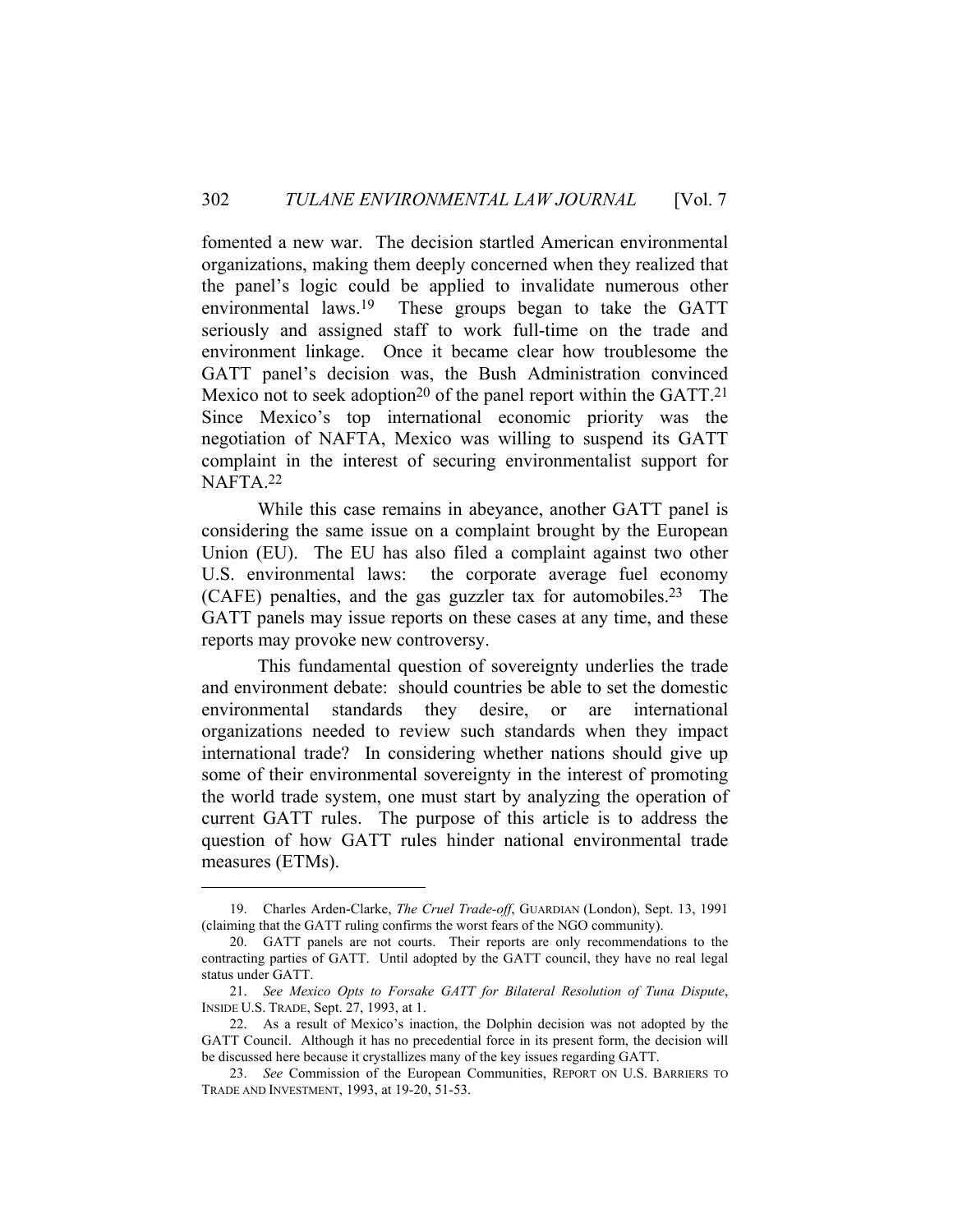There are two types of national laws which are ETMs: those which apply to both imported and domestic products, and those which apply exclusively to imports. In this article, the former type of ETM will be called a "standard" and the latter will be called a "ban." As used in this paper, the term "environment" will cover a broad array of issues including species protection, pollution control, natural resource conservation, public health, atmospheric stability, food safety, epizootics and ecosystem sustainability.

 Sections I through IV consider four common types of ETMs: product standards, process standards, import bans, and export bans.24 Each section will offer some examples of that particular type of ETM and then discuss the GATT implications.25 Specifically, each section will first analyze the applicable GATT prohibitions on trade restrictions. Following this analysis, each section will also address the applicability of GATT Article XX to the particular trade measure. If Article XX applies, it could qualify the ETM in question within an exception to GATT prohibitions. Section V will return to the fundamental issue of whether GATT rules should interfere with national sovereignty.

# I. PRODUCT STANDARDS

 Product standards are qualitative and quantitative benchmarks. They relate to factors such as purity (for example, in meat), safety in use (for example, in cocaine), or pollution emitted (such as catalytic converters). Such standards are applied to both domestic products and imported products. For an early example of a product standard, in 1866 Congress banned the transportation of nitroglycerine.26 Another example is the 1914 Congressional ban on the landing or sale of sponges from the Gulf of Mexico which were less than five inches in diameter.27 This 1914 sponge law is noteworthy because it is an early use of an ETM to protect a resource in the global commons.

 <sup>24.</sup> This article does not cover other types of ETMs such as internal taxes, tariffs, sanctions, conditionalities or subsidies.

 <sup>25.</sup> For further examples of environmental trade measures, see Charnovitz, *supra* note 11, at 3-6.

 <sup>26. 14</sup> Stat. 81 (1866) (repealed).

 <sup>27. 38</sup> Stat. 692 (1914) (current version at 16 U.S.C. § 781 (1988)). While the statute itself is ambiguous as to whether it applies to foreign fishermen, the legislative history clearly indicates that it does. *See* 51 CONG. REC. 13,196 (1914).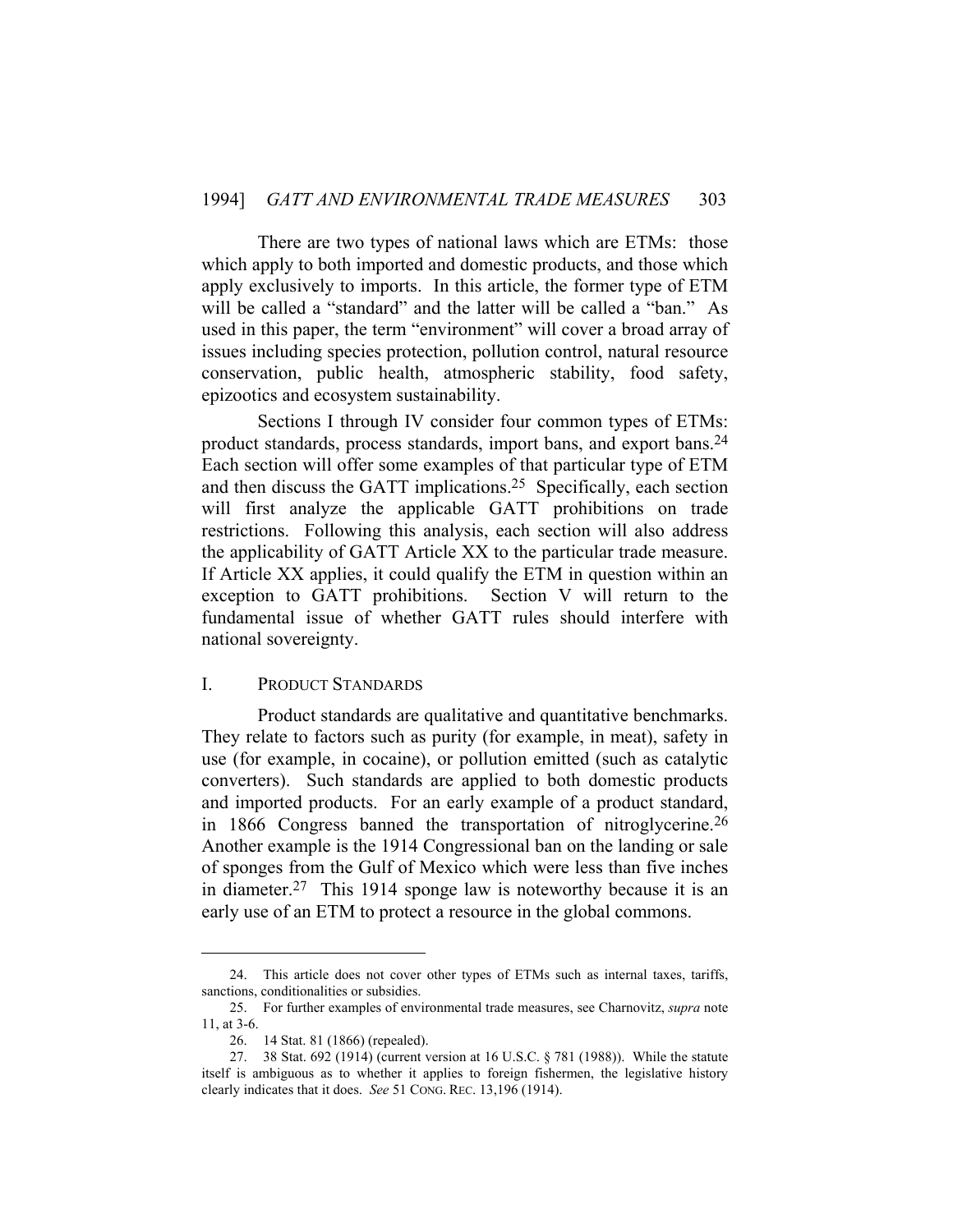It is important to recognize that product standards focus on consumption of the object itself. A product standard must be differentiated from another type of environmental standard, known as a *process standard.* Process standards, which will be discussed later in this paper,  $28$  focus on production rather than on consumption.  $29$ The concern of process standards is usually not whether the widget itself is healthy to use, but whether the process of manufacturing the widget is safe. It is not always easy to distinguish between these two controls because much depends on how a law is written. The distinction, however, can be important for GATT purposes.

 Product standards can be divided into two types: design and performance. Design standards relate to the physical characteristics of a product or how it is constructed. A ban on the sale of automobiles without "Unleaded Fuel Only" gasoline inlets is a design standard.30 Another example is the European Community directive of 1973 which prohibited the sale of detergents with a biodegradability of less than 90%.31

 On the other hand, performance standards relate to how well a product works or how it complies with specific operational tests. Performance standards are now being utilized for radioactivity, pollution emissions, noise, and toxic residues.32 Many countries are considering standards for ergonomics and disposability, including both biodegradability and recyclability.33

 When the United States applies product standards to foreignmade goods, the standard may prevent the import from entering the country. This article will not consider such exclusions to be an import ban so long as the standard being applied to imports is the

 <sup>28.</sup> Process standards do relate to consumption in some cases—most frequently in the area of food or drug safety. For example, under the Import Milk Act of 1927, ch. 155, § 244, 44 Stat. 1101, *repealed by* 21 U.S.C. § 142 (1972), milk or cream cannot be imported unless a series of requirements on the cattle are met, including a physical exam and a tuberculin test within the past year.

 <sup>29.</sup> Process standards will be discussed in Part II, *infra*.

 <sup>30.</sup> The U.S. standard on unleaded fuel inlets can be found at 42 U.S.C. § 7522(a)(1) (Supp. 1992) and 40 C.F.R. § 80.24(b) (1992).

 <sup>31.</sup> Council Directive 73/404, art. 2, 1973 O.J. (L 347) 51.

 <sup>32.</sup> *See* "Implications for the Trade and Investment of Developing Countries of United States Environmental Controls," UNCTAD Doc. TD/B/C.2/150/Add.1/Rev.1, 1976, at 79-105 (examining U.S. environment-related product standards). This study is dated, but no more recent study exists.

 <sup>33.</sup> *See Free Trade's Green Hurdle*, ECONOMIST, June 15, 1991, at 61-62.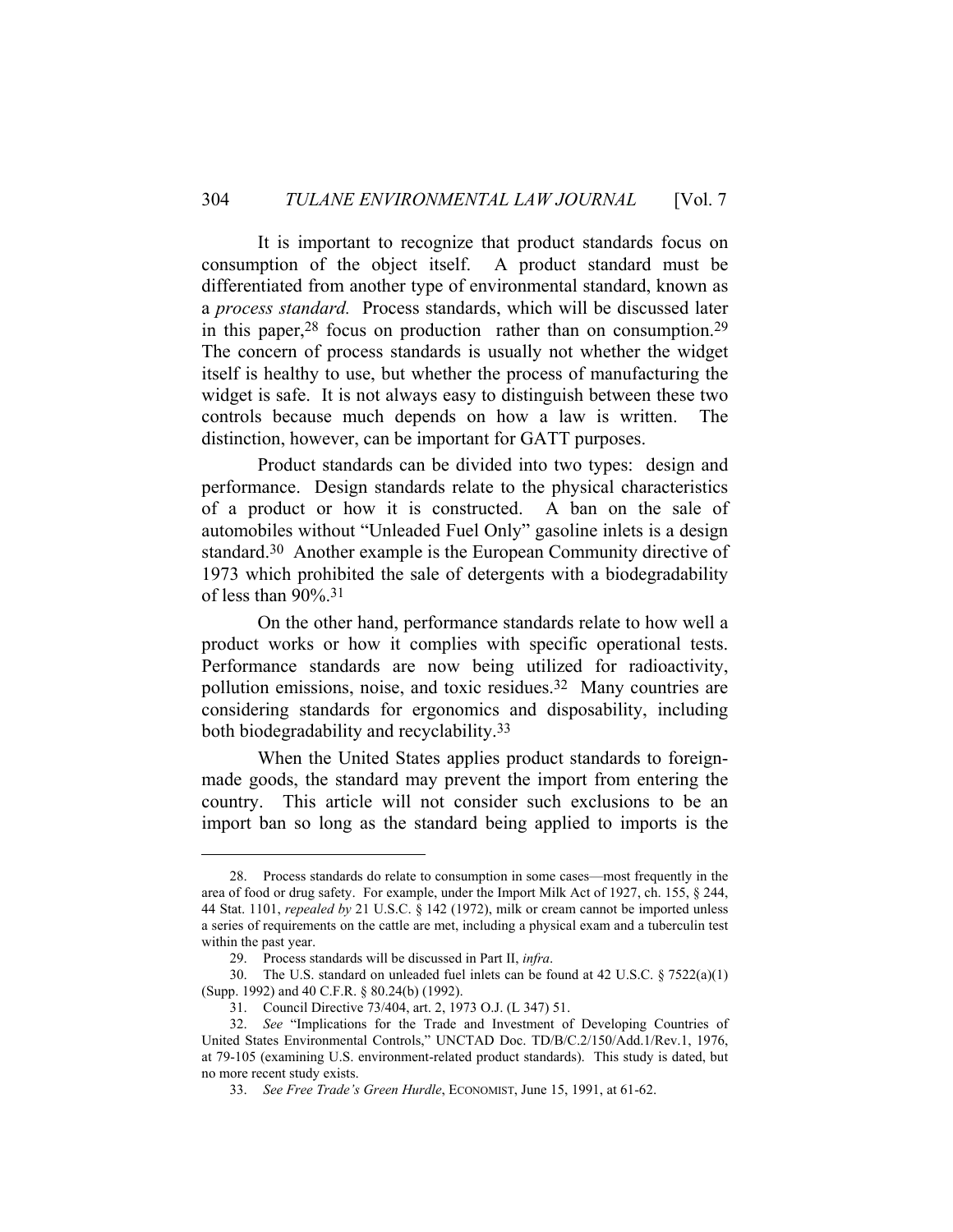same as the standard being applied to domestic products. We will now turn to the impact of GATT rules on product standards.<sup>34</sup>

#### *A. GATT Article III*

 The GATT applies a discipline to product standards known as "national treatment." Under GATT Article III:4, imported products must be

> accorded treatment no less favorable than that accorded to like domestic products of national origin in respect of all laws, regulations, and requirements affecting their internal sale, offering for sale, purchase, transportation, distribution, or use.35

The application of national treatment is best illustrated by example. Consider a pesticide tolerance level for wine. If Country A rejects wine from Country B on the grounds that too much pesticide is present, Country B might complain that the presence of pesticide is not a valid reason for treating its products less favorably than wine without pesticides. Few analysts would support this extreme position.36 Instead, the conventional view is that very detailed product-based distinctions, such as pesticide-presence, would be permissible under Article III:4 so long as the same rules are applied to imports as to domestic products.

 Consider the U.S. law prohibiting interstate and foreign commerce in lobsters smaller than the minimum size established under the American Lobster Fishery Management Plan.37 If faced with a complaint, the GATT would ask whether small lobsters are a "like" product to large lobsters. $38$  If they are not "like" products, then the law would survive GATT scrutiny. If they are "like" products, however, then the GATT could consider whether the exporter of

 <sup>34.</sup> The GATT also contains a transparency requirement that any "new or more burdensome requirement, restriction or prohibition on imports" be published before being applied. GATT, *supra* note 6, art. X:2.

 <sup>35.</sup> GATT, *supra* note 6, art. III:4.

 <sup>36.</sup> If a country is permitted under Article III to prohibit all foreign and domestic wine, then it should also be able to restrict all foreign and domestic wine with pesticides.

 <sup>37. 16</sup> U.S.C. § 1857(1)(J) (1992).

 <sup>38. &</sup>quot;Likeness" is not defined in the GATT. It has been taken to be broader than "identical," but narrower than "competing" or "substitutable." *See EEC—Measures on Animal Feed Proteins*, GATT BISD 25S/49, at para. 4.20 (Mar. 14, 1978).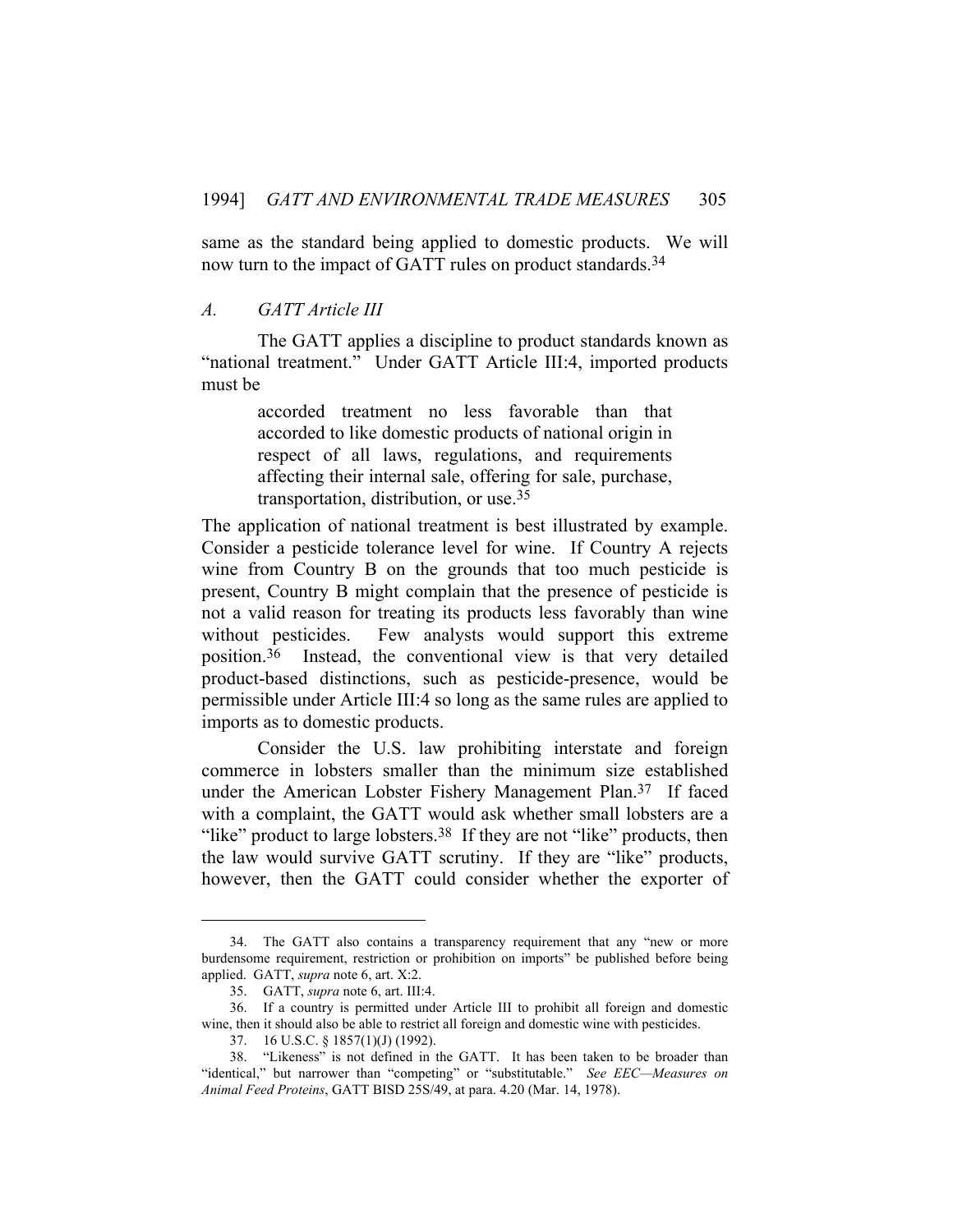small lobsters is being treated less favorably than the American lobster producer. If the exporter was being treated less favorably, the U.S. law would be a violation of Article III:4.

 Another example is a product standard for newsprint mandating that it contain a certain percentage of recycled fiber.<sup>39</sup> One begins by determining whether recycled newsprint is a "like" product to virgin newsprint. If so, then a regulation keeping out virgin newsprint from Country A while permitting the sale of recycled newsprint produced domestically could be viewed as a violation of GATT Article III:4.

 The difficulty is that the GATT contains no criteria for determining when two products are "like" and when they are not.<sup>40</sup> Drafters of the agreement considered the issue in 1946-47, but determined that there was no way to devise hard and fast rules.<sup>41</sup> Instead, decisions were to be made on a case-by-case basis. The GATT case law on "like" products so far has not been uniform. For example, the Japan Customs Duties Panel found wines with high and low raw material contents to be "like" products.<sup>42</sup> But the U.S. Beer Report Panel found that liquors with high and low alcohol contents were not "like" products.<sup>43</sup>

 <sup>39.</sup> This might also be viewed as a process standard. *See* J. Christopher Thomas, *The Future: The Impact of Environmental Regulations on Trade*, 18 CAN.-U.S. L.J. 383, 389-92 (1992) (discussing recycled newsprint standards).

 <sup>40.</sup> *See Recommendations of the Economic Committee Relating to Tariff Policy and the Most-Favoured-Nation Clause*, League of Nations Doc. E.805 (1933) at 18-19 (discussing the definition of "like," and noting some product stipulations clearly incompatible with MFN treatment). *See also* LONDON DRAFT: PROPOSED CHARTER FOR THE INTERNATIONAL TRADE ORGANIZATION (ITO), U.N. Doc. E/PC/T/186, ch. III, § A (1946) (noting that the MFN clause in the ITO Charter was based on the standard MFN clause developed by the League of Nations). References to the preparatory history of the GATT refer to the deliberations of the U.N. Conference on International Trade and Employment and its preparatory meetings, which led to the GATT and the ITO Charter.

 <sup>41.</sup> *See* JOHN H. JACKSON, WORLD TRADE AND THE LAW OF GATT 259-64 (1969) (discussing the term "like" at the ITO Conference). For a critique of the use of the ITO conferences to interpret the GATT, see John H. Jackson, *World Trade Rules and Environmental Policies: Congruence or Conflict*, 49 WASH. & LEE L. REV. 1227, 1242 (1992) (criticizing the heavy reliance on original GATT drafting history to explicate GATT).

 <sup>42.</sup> *Japan: Customs Duties, Taxes and Labelling Practices on Imported Wines and Alcoholic Beverages*, GATT BISD 34S/83, at para. 5.9(d) (Nov. 1987).

 <sup>43.</sup> *United States: Measures Affecting Alcoholic and Malt Beverages*, GATT BISD 39S/206, at para. 5.75 (June 19, 1992) [hereinafter *U.S. Beer Report*].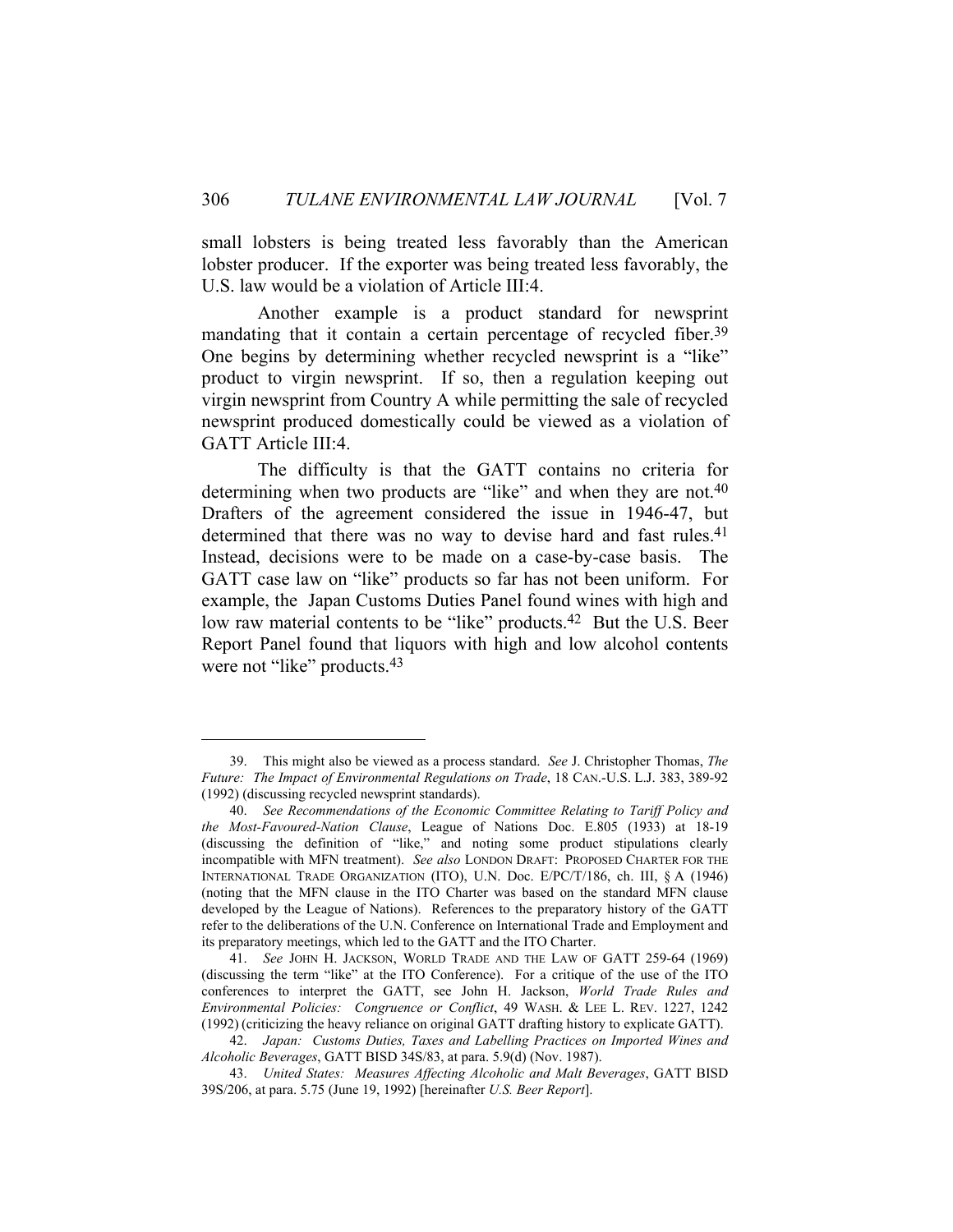Some commentators have suggested that in addition to, or perhaps instead of,<sup>44</sup> coverage under Article III, any standard which prevents the entry of imported products is an import ban45 which comes under the discipline of GATT Article XI.46 The GATT is not clear on this issue, $47$  but recent dispute panels have taken the position that import48 measures will be reviewed under Article III or Article XI, but not both.49 It is interesting to note that Article XI:2b contains an ambiguous exclusion for "import and export prohibitions or restrictions necessary to the application of standards or regulations for the classification, grading or marketing of commodities in international trade."50 This could suggest that Article XI leaves standards to Article III, or that Article XI covers certain import prohibitions, but excludes those relating to classification, grading or marketing of commodities.

 It should also be noted that the GATT is no more tolerant of multilateral product standards than it is of unilateral environmental standards.<sup>51</sup> The same discipline applies to both.<sup>52</sup> If a nation imposes a product standard pursuant to an international agreement,

 <sup>44.</sup> Several panels have suggested that Article III applies to "imported products" while Article XI applies to the measures affecting the "importation" of products. *See Italian Discrimination Against Imported Agricultural Machinery*, GATT BISD 7S/60, at para. 11 (Oct. 1958); *Canada: Administration of the Foreign Investment Review Act*, GATT BISD 30S/140, at para. 5.14 (Feb. 1984). Under this distinction, a ban preventing a product from being imported is a matter under Article XI.

 <sup>45.</sup> *See* discussion *infra* Part III-IMPORT BANS.

 <sup>46.</sup> *See Lobsters from Canada*, at paras. 8.12-8.59 (unpublished GATT opinion, on file with U.S.-Canada Free Trade Agreement Secretariat (Washington, D.C.)). Viewed in this way, GATT Ad Article III clarifies the national treatment obligation. It does not relieve a contracting party of its Article XI obligations. GATT, *supra* note 6, Ad art. III.

 <sup>47.</sup> GATT Ad Article III, para. 1, is cited as showing that internal standards enforced at the border are not regulated by Article XI. GATT, *supra* note 6, Ad art. III. But, this paragraph says nothing about Article XI. There would be a much stronger case if this were an Ad paragraph to Article XI.

 <sup>48.</sup> Export measures continue to be reviewed under Article XI. GATT, *supra* note 6, art. XI, at 17-18.

 <sup>49.</sup> *See, e.g., Canada: Administration of the Foreign Investment Review Act*, GATT BISD 30S/140, at para. 5.14 (Feb. 1984); *United States: Section 337 of the Tariff Act of 1930*, GATT BISD 36S/345, at para. 5.10 (Nov. 1989); and *Canada: Import, Distribution and Sale of Certain Alcoholic Drinks by Provincial Marketing Agencies*, GATT BISD 39S/27, at para. 5.28 (1992).

 <sup>50.</sup> GATT, *supra* note 6, art. XI(2)(b).

 <sup>51.</sup> *See infra* notes 62-66 and accompanying text (discussing the new Uruguay Round agreement).

 <sup>52.</sup> GATT, *supra* note 6, art. III.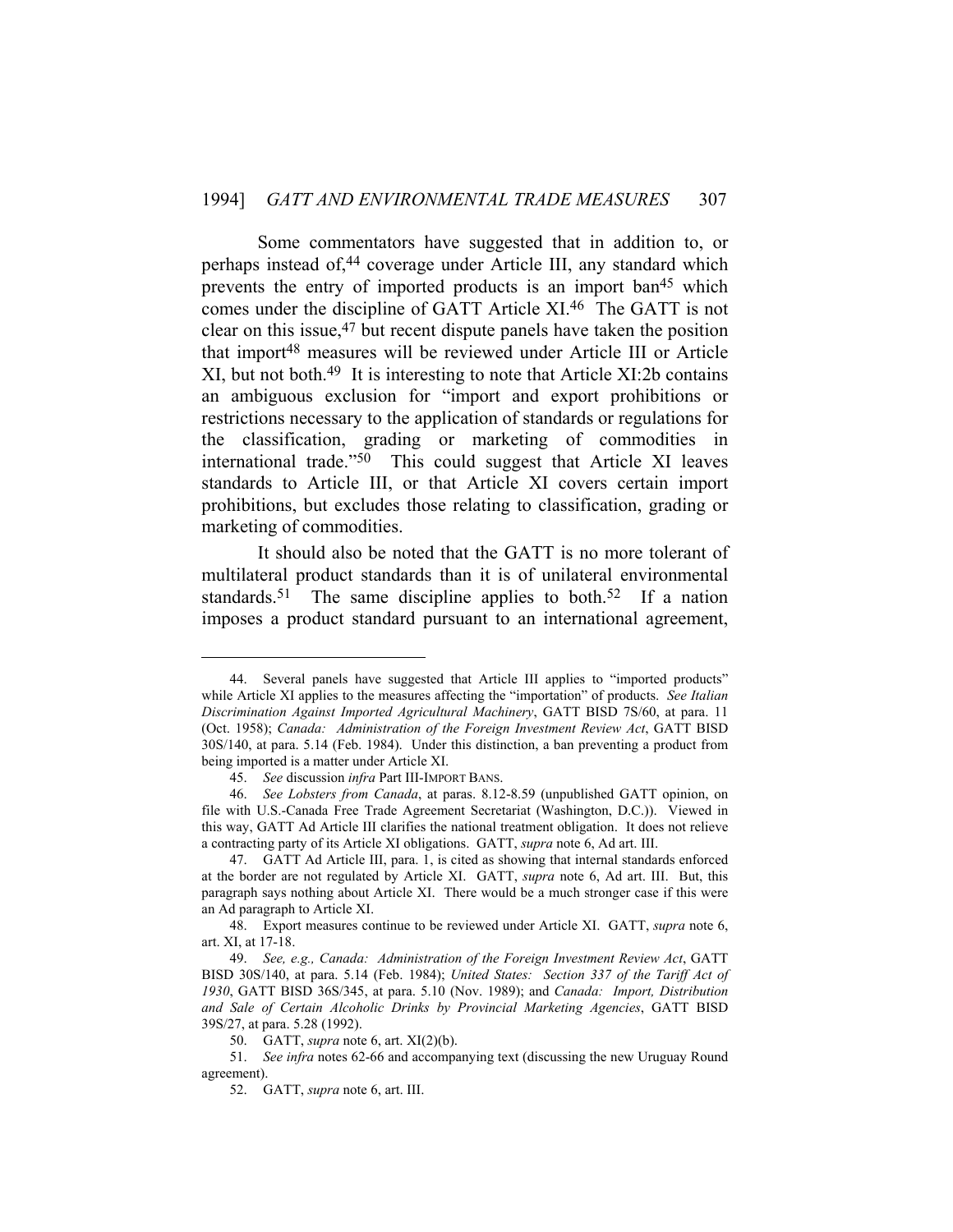however, this measure may violate the GATT if the international agreement is viewed as superseding the GATT under the "later in time" rule of international law.

#### *B. The Standards Code*

 Although these Article III disciplines have always been in place, they have rarely been invoked against product standards. But by the late 1960s, it was recognized that differences in national standards continued to be serious barriers to trade. Moreover, it was feared that these differences would loom larger as tariffs came down. During the Tokyo trade round in the mid-1970s, this problem was discussed extensively and a new Standards Code was adopted.53

 Four elements of the Standards Code are important to note.54 First, the Code directs parties to ensure that neither technical regulations nor standards are "applied with a view to [or with] the effect of creating unnecessary obstacles to international trade."55 Second, the Code directs parties to use relevant international standards except where such standards "are inappropriate for the Parties concerned."<sup>56</sup> Third, the Code lists several reasons why international standards might be inappropriate including "protection for human health or safety, animal or plant life or health, or the environment."57 Fourth, the Code directs parties to use performance rather than design standards.<sup>58</sup>

 <sup>53.</sup> *Agreement on Technical Barriers to Trade*, GATT BISD 26S/8 (1979) [hereinafter *TBT Agreement*]. Because of the difficulty of amending GATT, a separate code was devised to achieve greater discipline among subscribing parties. It is called a code because it is only binding on those who sign it. No violation of MFN treatment occurs when countries agree among themselves to follow tougher rules than GATT imposes (*i.e.*, permitting fewer trade restrictions). *See* R.W. Middleton, *The GATT Standards Code*, 14 J. WORLD TRADE L. 201 (1980) (discussing the Standards Code).

 <sup>54.</sup> Despite its informal name, the Standards Code does not specify product standards that have to be met for an item to be circulated in trade. Rather, it establishes rules for the application of domestic standards to imports.

 <sup>55.</sup> *TBT Agreement*, *supra* note 53, art. 2.1.

 <sup>56.</sup> *Id*. art. 2.2.

 <sup>57.</sup> *Id*. Thus, the Code goes beyond the *explicit* language of GATT Article XX in two areas: human safety and the protection of the environment.

 <sup>58.</sup> *Id*. art. 2.4. Performance standards are viewed as potentially less restrictive than design standards because performance standards give exporting nations more flexibility in engineering a solution.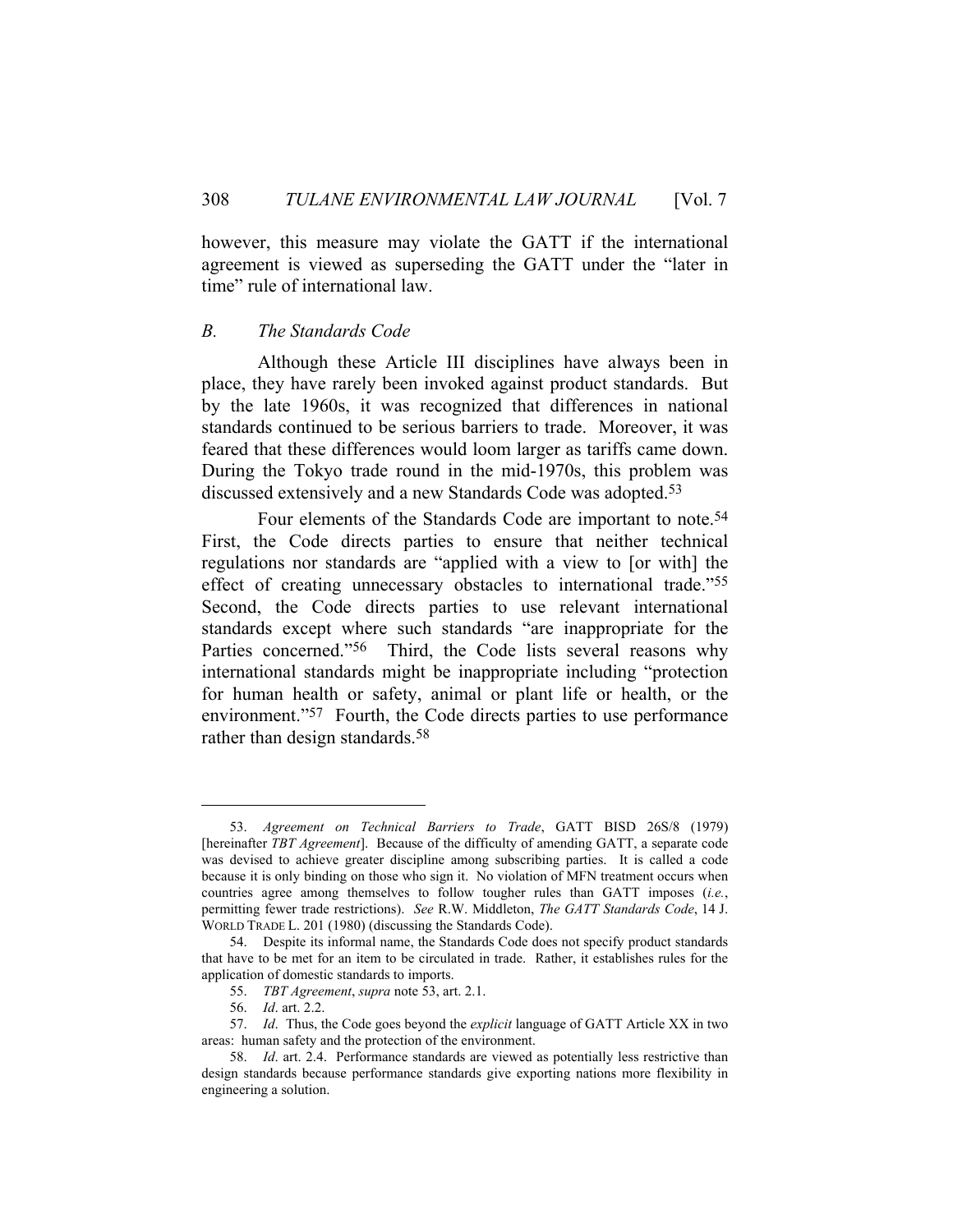Because the Standards Code exempts environmental product standards from the requirement to use international standards,<sup>59</sup> the main way in which the Code provided more discipline than the GATT was in the stipulation that standards should not create "unnecessary obstacles" to trade.60 Since it offered no definition for the term "unnecessary," however, the Code had little impact on environmental product standards.61

 At the Uruguay Round, the parties wrote a new agreement on Standards. These changes would, for the first time, impose substantial limitations on environmental product standards.62 The new Agreement on Technical Barriers to Trade (TBT Agreement) defines "unnecessary obstacles" to trade as standards that are "more trade-restrictive than necessary to fulfill a legitimate objective, taking account of the risks non-fulfillment would create."63 The TBT Agreement lists protection of the environment as one legitimate objective. In addition to tightening the Standards Code, the Uruguay Round negotiators have also drafted an Agreement on Sanitary and Phytosanitary Measures that would impose new limitations on certain health measures.<sup>64</sup> Health measures that conform to international standards, however, would be presumed to meet the obligations under both the GATT and the Sanitary and Phytosanitary Agreement.65 The trade-restrictiveness test, if implemented, would open a new front of GATT surveillance.<sup>66</sup>

 <sup>59.</sup> *Id*. art. 2.2.

 <sup>60.</sup> *See* Steven J. Rothberg, Note, *From Beer to BST: Circumventing the GATT Standard Code's Prohibition on Unnecessary Obstacles to Trade*, 75 MINN. L. REV. 505, 530 (1990).

 <sup>61.</sup> *See* SENATE FIN. COMM., 96th Cong., 1st Sess., ANALYSIS OF NONTARIFF AGREEMENT MTN STUDIES 6, 69 (Comm. Print 1979) (discussing the matter of definition).

 <sup>62.</sup> For a good discussion of the scientific issues surrounding the new codes, see U.S. CONG., OFF. OF TECH. ASSESSMENT, TRADE AND ENVIRONMENT: CONFLICTS AND OPPORTUNITIES, 102d Cong., Background paper OTA-BP-ITE-94 at 61-64 [hereinafter OTA TRADE AND ENVIRONMENT REPORT].

 <sup>63.</sup> *TBT Agreement*, *supra* note 53, art. 2.2.

 <sup>64.</sup> Uruguay Round Agreement, *supra* note 5, Part II, Annex 1A, sec. 4.

 <sup>65.</sup> *Id*. para. 10.

 <sup>66.</sup> This test is commonly called the "least trade restrictive test" even though the Agreement does not use that phraseology exactly. The Agreement states that "technical regulations shall not be maintained if the circumstances or objectives giving rise to their adoption no longer exist or if changed circumstances or objectives can be addressed in a less trade-restrictive manner." *See TBT Agreement*, *supra* note 53, art. 2.3. In other words, there is a continuing obligation to choose alternatives when they can address the objective in a less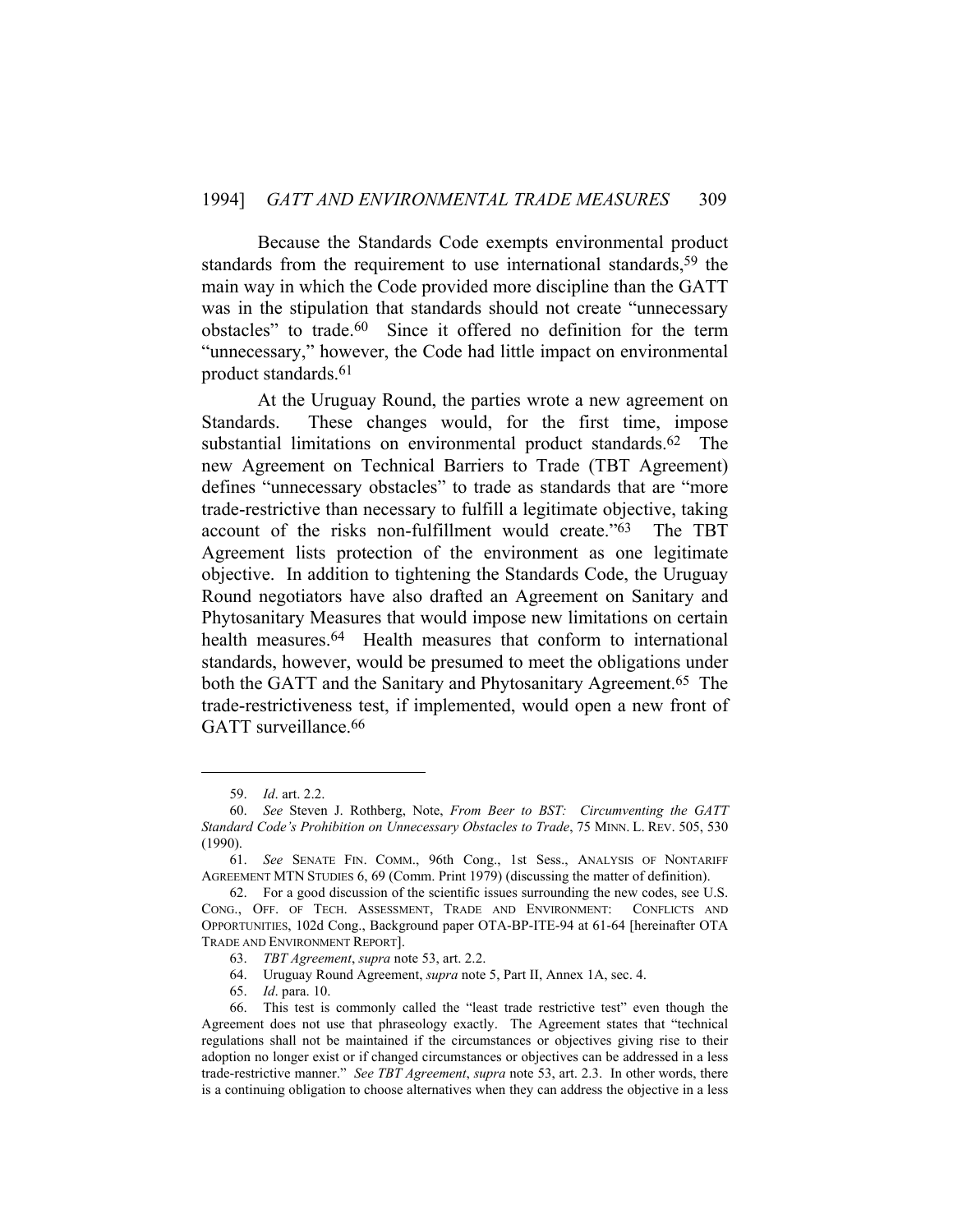While there is no reason that GATT interpretations should follow case law of other agreements, a rule similar to the "least trade restrictive rule" has evolved in the jurisprudence of the European Community (EC).67 The European Court of Justice in 1988 held that a Danish law setting a limit on the amount of beer that could be sold in containers not approved for recycling was "disproportionate" to the environmental objective pursued.68 Because it is an economic union with political institutions and greater accountability, the EC may find this rule appropriate. It may, however, be very inappropriate for an international organization like GATT.

# *C. GATT Article XX*

 Recognizing that the Article III discipline can interfere with health measures, the GATT provides for General Exceptions in Article XX. Article XX provides as follows:

> Subject to the requirement that such measures are not applied in a manner which would constitute a means of arbitrary or unjustifiable discrimination between countries where the same conditions prevail, or a disguised restriction on international trade, nothing in this Agreement shall be construed to prevent the adoption or enforcement by any contracting party of measures: . . .

> (b) necessary to protect human, animal or plant life or health; . . .

> (g) relating to the conservation of exhaustible natural resources if such measures are made effective in conjunction with restrictions on domestic production or consumption.

There have been few GATT cases involving Article XX, so many of the concepts in it remain unclear. Since no environmental product standards have gone to GATT dispute settlement, further discussion of Article XX will be deferred to Section II.

trade-restrictive manner. This obligation can cease only when the least trade-restrictive alternative is found.

 <sup>67.</sup> *See* F. BURROWS, FREE MOVEMENT IN EUROPEAN COMMUNITY LAW 61-64 (1987).

 <sup>68.</sup> *See* Case 302/86, Commission v. Denmark, 1988 E.C.R. 4607, 4631-32. The European Court of Justice upheld the principle that a country "should choose the means which least restricts the free movement of goods." *Id*. at 4629.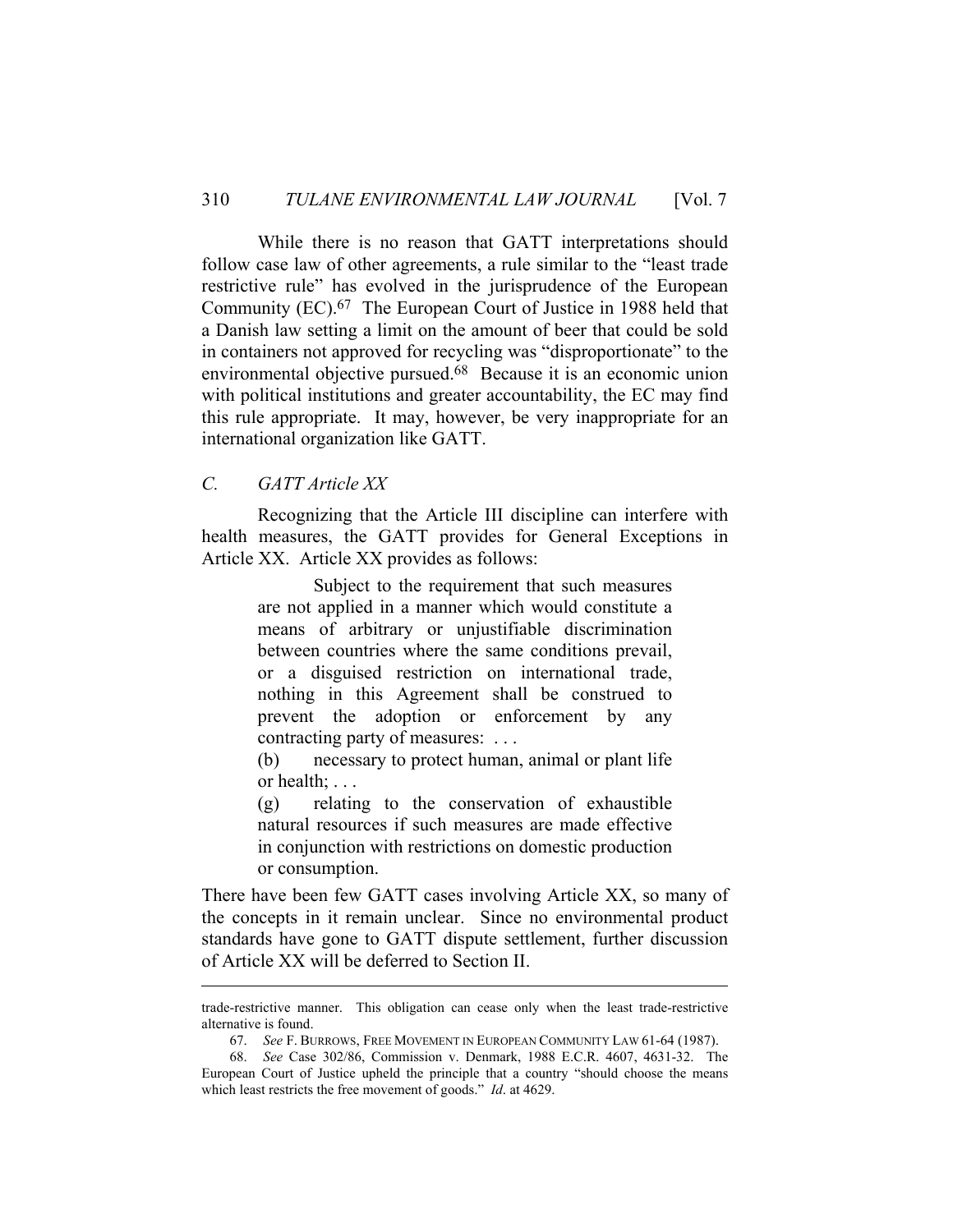In summary, many environmental product standards are likely to be GATT legal under Article III. But when a standard has the effect of treating an imported product less favorably than a "like" domestic product, the standard will violate Article III. Standards that fail Article III may qualify as exceptions under Article XX, although this never has been explicitly addressed in the context of product standards. The existing GATT Standards Code adds more rules on product standards, but so far these have had limited influence. The new TBT Agreement written in the Uruguay Round is far more stringent than the current Code, and even than the GATT itself, because it mandates a "least trade restrictive" test.<sup>69</sup> The new agreement will supersede GATT Articles III and XX.

#### II. PROCESS STANDARDS

 Process standards are the most complex kind of ETM.70 They are concerned with how a product is manufactured, prepared, harvested, or extracted. In contrast to product standards, which relate to observable, or at least testable, characteristics of the product, process standards relate to aspects of production that cannot be ascertained by inspection.71 While this product versus process distinction is useful, it should be recognized that considerable ambiguity exists.72 After all, process standards can only be implemented when they are applied to a product. The critical distinction is that while process standards and product standards are

 <sup>69.</sup> Hilary F. French, *The GATT Blunder*, WORLD WATCH, Mar./Apr. 1994, at 2.

 <sup>70.</sup> The product standard versus process standard distinction may have originated in the European Commission. *See* Council Declaration on the Programme of Action of the European Communities on the Environment, Annex 1, 1973 O.J. (C 112) 1.

 <sup>71.</sup> Note that a process standard may be verifiable, even if nondetectable. For example, just as some dogs have breeding papers, documents can be used to certify that a specified process was used. That is the approach taken in the new dolphin safety standard in U.S. legislation. *See* 16 U.S.C. § 1417(d)(3) (Supp. 1994). Using such documents raises a GATT question as to whether tuna fish with a certificate is a like product to tuna fish without the certificate. *See* Natural Sweet Wines: Commission v. France, 2 C.M.L.R. 851, 852 (1988) (discussing how certificates can be used to verify standards for imports).

 <sup>72.</sup> For example, consider natural, cultured, and imitation pearls. They have similar uses. But these pearls are distinguishable (and are treated differently in the harmonized tariff schedule) by the way in which they are produced. *See* Tariff Schedules of the United States, 19 U.S.C. § 1202 (1978) (replaced by Harmonized Tariff Schedule of the United States, Pub. L. 100-418, 102 Stat. 1148 (1988)) [hereinafter HTS]. Indeed, for natural and cultured pearls, the process method *is* the product.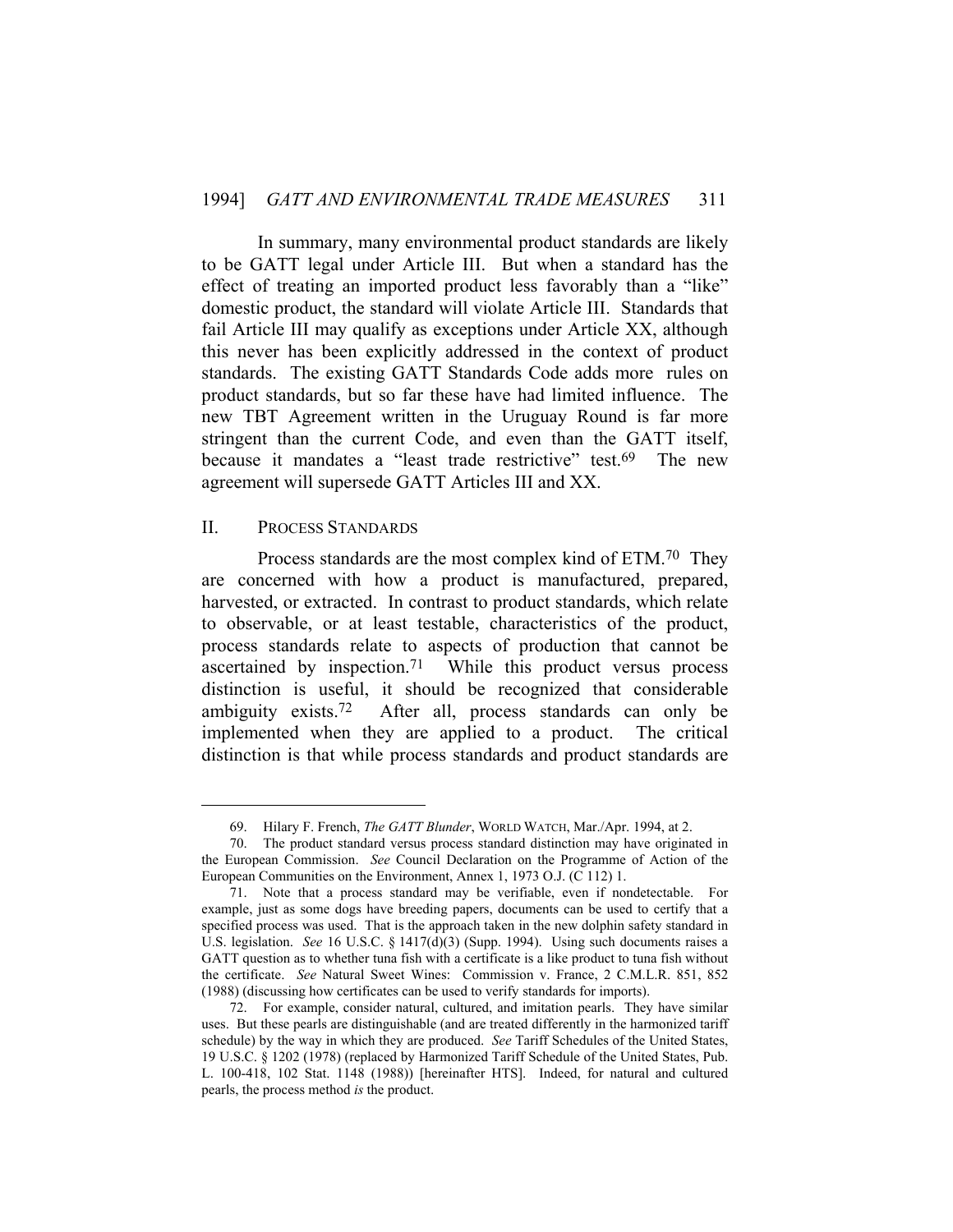both concerned with quality, process standards look beyond the quality of the product itself to the quality of the production process.

 There are two types of process standards. One concerns processes which change, or may change, product characteristics. Many of these process standards involve food and drug safety.<sup>73</sup> For example, the Federal Food, Drug, and Cosmetic Act prohibits the introduction into interstate commerce of any "adulterated" food, which includes food that "has been prepared, packed, or held under insanitary [sic] conditions."74 A recent concern focuses on the use of hormones in milk production.<sup>75</sup> Other current issues include the safety of genetically engineered food and irradiated food.<sup>76</sup>

 But for the fact that the regulatory concern is undetectable in the product itself, the regulation of these practices could be viewed as product standards. If the concerns become detectable, a process standard can be rewritten as a product standard. The current GATT Standards Code refers to such regulations as "processes and production methods" (or PPMs), and exempts them from international discipline.77 The new Uruguay Round Agreement and TBT Agreement would apply the new disciplines to such PPMs.78

 The other type of process standards are far more controversial. They involve issues which do not affect the product itself, except perhaps in a metaphysical sense.79 For example, under a recent U.S.

 <sup>73.</sup> For example, consider the issue of the transmission of antibiotic resistance from cattle to humans. Some consumers are concerned about the health effects of eating beef from cattle fed with antibiotics. Since adequate microbiological tests do not exist to detect drugresistant bacteria, the only way to address this concern would be through a process standard. If a test were developed showing whether beef came from cattle that had been fed antibiotics, this process standard could be converted into a product standard.

 <sup>74. 21</sup> U.S.C. §§ 331(a), 342(a)(4) (1988).

 <sup>75.</sup> *See* Kathleen Day, *Where Did the Milk Come From?*, WASH. POST, Feb. 13, 1994, at A1.

 <sup>76.</sup> *See* Paula L. Green, *US Poised to Expand Irradiated Food List*, J. COM., Aug. 10, 1992, at 3A.

 <sup>77.</sup> *See* Adrían Rafael Halpern, *The U.S.-EC Hormone Beef Controversy and the Standards Code: Implications for the Application of Health Regulations to Agricultural Trade*, 14 N.C. J. INT'L L. & COM. REG. 135 (1989) (discussing the PPM issue).

 <sup>78.</sup> *TBT Agreement*, *supra* note 53, annex 1.

 <sup>79.</sup> In the Dolphin Report, the parties could not agree on whether the tuna import rules were a PPM. *See Dolphin Report, supra* note 18, paras. 3.17-3.18, 30 I.L.M. at 1603. *See also* Statement by Mexico in the Dolphin Report. *Id.* (noting the difference between a "comparison criterion" and a PPM). Although the term "PPM" originally referred to process standards relating to the product, the term has taken a broader meaning in recent years to embrace all process standards. It is probably too late to return to the original meaning.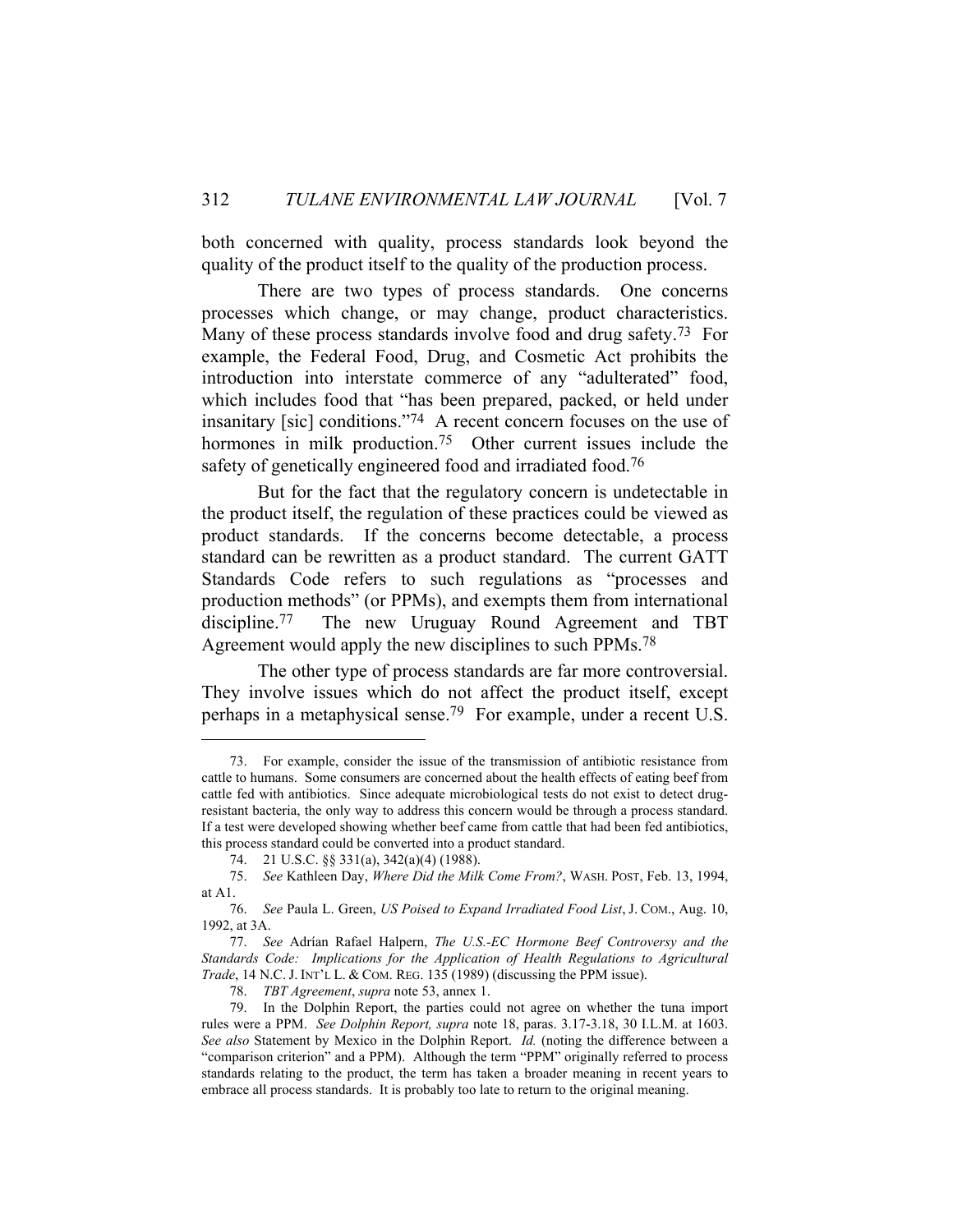law, tuna that is not "dolphin safe" cannot be sold or transported in the United States.80 This law would apply to domestically caught tuna as well as to foreign caught tuna. This kind of standard is not really a PPM. It is not regulated by the current GATT Standards Code, and would not be regulated under the new TBT Agreement.<sup>81</sup>

 Some process standards lie right on the dividing line of the new TBT Agreement. Depending on one's perspective, they can be viewed as "related" to the product, or as not "related" to the product. For example, the EU has enacted a directive to ban the sale of cosmetics containing ingredients tested on animals.82 This would apply to EU products as well as to imports. Such a standard differs from the dolphin safety standard because the harm to the dolphins is incidental to the tuna harvesting. By contrast, the use of animals for testing cosmetics is an integral part of the production process for cosmetics. Thus, a good case can be made that it is a PPM covered by the new GATT rules.

 In regulating processing methods, the concern is usually not that a product itself is harmful to consumers. Instead, the concern is that the production process is harmful or wasteful either to particular groups, such as dolphins swimming near tuna, or to the ecosystem as a whole.<sup>83</sup> Environmental damage might arise directly from the act of taking an animal or plant, or indirectly from the negative externalities of the production process. Such externalities might harm a foreign environment, a domestic environment, the global commons (for example, the incidental killing of dolphins), or they might spill over into the environment (as do chlorofluorocarbons (CFCs)).84

 One of the earliest process standards pertained to fish that were taken out of season. A U.S. law of 1887 prohibited the importation of mackerel caught between March and June, the

 <sup>80. 16</sup> U.S.C. § 1417 (1993).

 <sup>81.</sup> *See* GATT Standards Code, Annex 1 (definition of technical specification) and *TBT Agreement, supra* note 53, annex 1 (definition of technical regulation).

 <sup>82.</sup> Council Directive 93/35, art. 1, 1993 O.J. (L 151) 32, 33.

 <sup>83.</sup> Process standards also address the competitive unfairness of inconsistent national environmental regimes. *See* Earth Island Inst. v. Mosbacher, 746 F. Supp. 964, 968 (N.D. Cal. 1990), *aff'd*, 929 F.2d 1449 (9th Cir. 1991).

 <sup>84.</sup> This view is not universally accepted. For instance, in a 1991 debate on trade and the environment at GATT, the representative from Sweden pointed out that the Nordic countries believed that the manner in which products are produced abroad could *not* affect the domestic environment. *See* GATT Doc. C/M/250 at 13.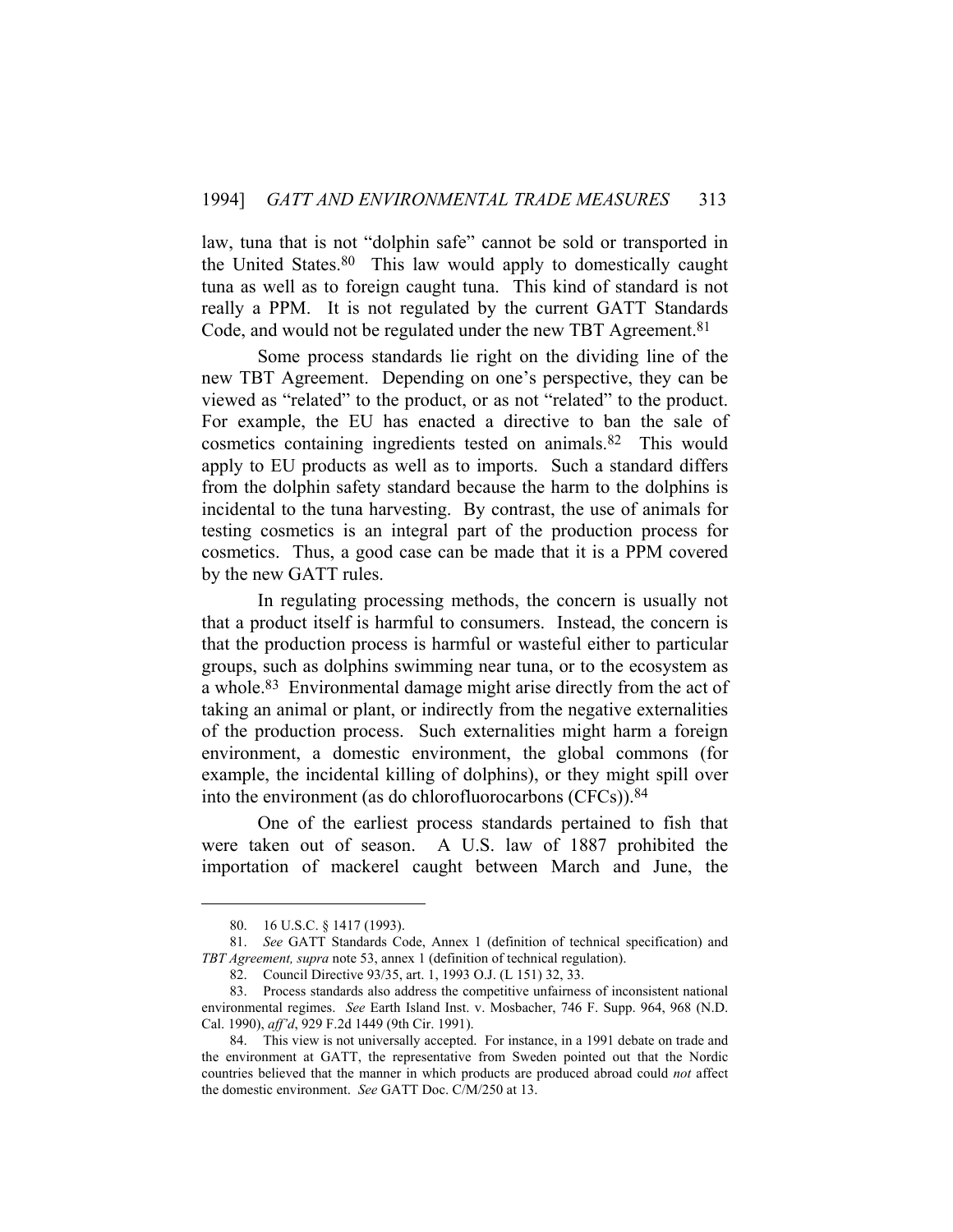spawning season.<sup>85</sup> There have been other process standards which pertained to the method of fishing. For example, a British law of 1889 prohibited the landing in Scotland of herring caught during the daylight or caught using beam or otter trawling.<sup>86</sup> Later, the Brioni Convention of 1921 prohibited mechanically-propelled drag nets in certain places and banned trade in fish caught using such nets or other prohibited methods.87 Process standards are still used to restrict trade in violation of fishery or whaling treaties.<sup>88</sup> For example, the South Pacific Tuna Act of 1988 prohibits the shipment, sale, or importation of fish taken in violation of the treaty on South Pacific Fisheries.89 Recently, the parties to the Convention for the Conservation of Anadromous Stocks in the North Pacific Ocean agreed to "take appropriate measures, individually and collectively, in accordance with international law and their respective domestic laws, to prevent trafficking in anadromous fish taken in violation of the prohibitions provided for in this Convention."90

 Process standards, and import prohibitions, can be written in three different ways.91 First, a nation could enact a measure aimed at *defiled items.* Defiled items are those products made using environmentally damaging methods. For example, the U.S. ban on the sale of dolphin-unsafe tuna is a defiled item standard.92 Second, a country could have a measure aimed at items from nations engaging in environmentally damaging *production practices*. For example, the Tuna Convention Act empowers the Secretary of Commerce to

 <sup>85. 24</sup> Stat. 434-35 (1887) (expired). This law is a process standard, rather than a prohibition, because it applies to mackerel *caught* during a particular time period.

 <sup>86.</sup> Herring Fishery (Scotland) Act, 52 & 53 Vict. ch. 23, §§ 5, 6, 8 (1889).

 <sup>87.</sup> Draft Convention for the Regulation of Fishing in the Adriatic between Italy and the Kingdom of the Serbs, Croats and Slovenes, 19 L.N.T.S. 39, 49, 51 (1923). *See* 82 L.N.T.S. 259, 275 (1928) (not in force).

 <sup>88.</sup> JOZO TOMASEVICH, INTERNATIONAL AGREEMENTS ON CONSERVATION OF MARINE RESOURCES 28-29 (1943).

 <sup>89. 16</sup> U.S.C. § 973c(a)(13) (1988).

 <sup>90.</sup> CONVENTION FOR THE CONSERVATION OF ANADROMOUS STOCKS IN THE NORTH PACIFIC OCEAN, art. III, S. Treaty Doc. No. 102-30, 102d Cong., 1st Sess. (1992). Anadromous fish (*e.g.*, salmon) ascend rivers from the sea during certain seasons for purposes of breeding.

 <sup>91.</sup> As scientific analyses improve in the future, process standards based on production practices or government policy might be rewritten as defiled item standards. For example, a test showing whether tuna had been caught in close proximity to dolphins would enable the MMPA to be implemented in a country-blind manner.

<sup>92. 16</sup> U.S.C. § 1417(a)(1) (1993).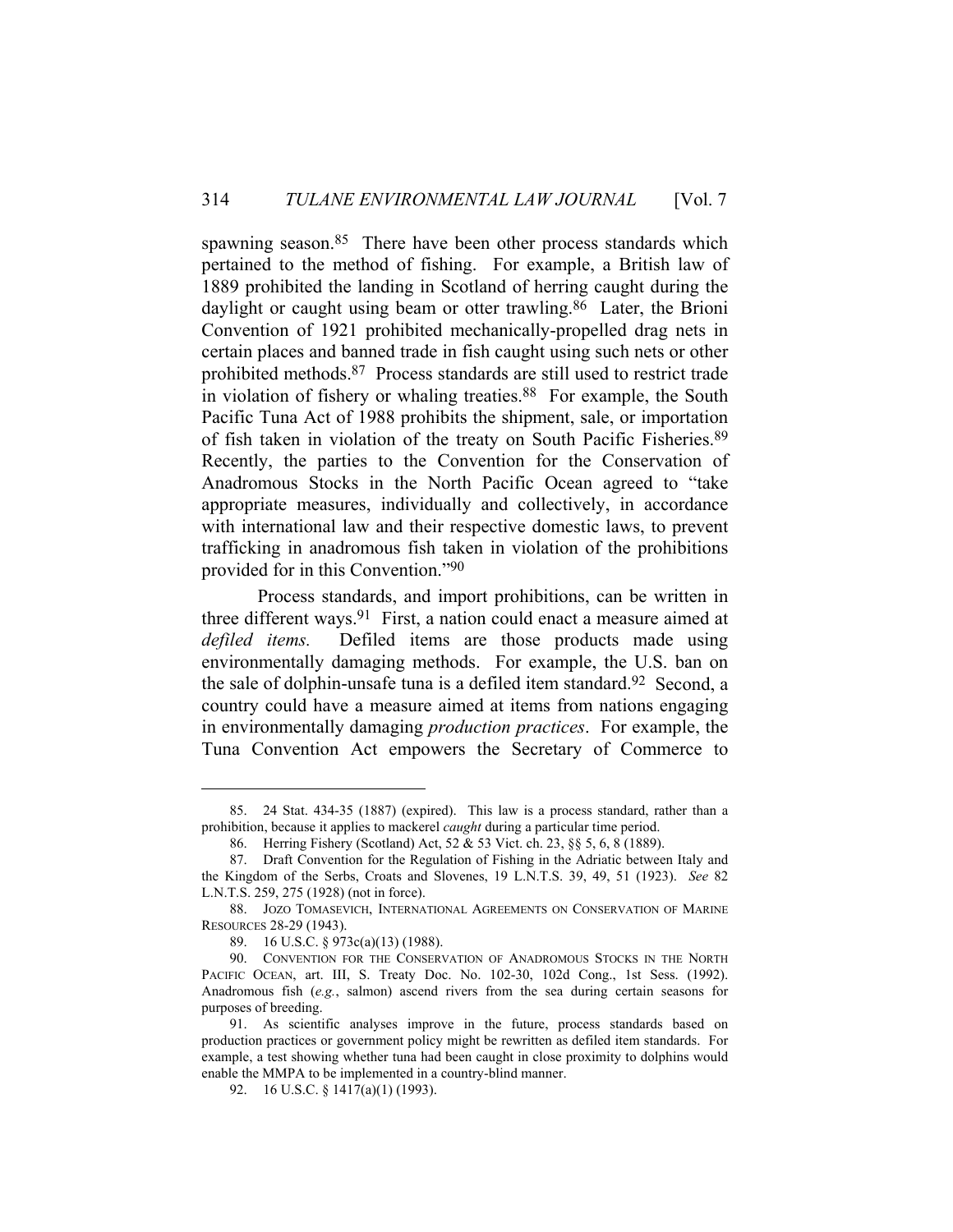prohibit tuna from countries whose vessels engage in "repeated and flagrant fishing operations" in a way that threatens the achievement of recommendations of the Inter-American Tropical Tuna Commission (IATTC).93 The IATTC limits quantities of tuna which can be caught. Third, a nation could enact a measure aimed at items from countries whose governments fail to adopt environmentally sound *government policy*. For example, in 1991, the EU prohibited the use of leg hold traps in the European Community and banned the importation of certain furs from countries that fail to prohibit these traps. Both of these prohibitions come into effect in 1995.94

 As used in this paper, a restriction is a *process standard* if the environmental concern has a connection to the product being regulated or taxed.95 When the connection becomes tenuous or indirect, a process standard turns into a trade *sanction*. Although all ETMs are sometimes accused of being protectionist, it is probably process standards that stand the greatest danger of being manipulated for that purpose.96

# *A. Most Favored Nation Treatment and Like Products*

 When a process standard is applied to imported products, there will be instances when like products are admitted from Country A but rejected from Country B. This raises a GATT problem since Article I requires that countries provide most favored nation (MFN) treatment to imports.97 Specifically, Article I requires that

 <sup>93. 16</sup> U.S.C. § 951 (1988). For example, the Inter-American Tropical Tuna Commission places quantity limits on the tuna catch. *Id.* This is an import prohibition, not a process standard. A hypothetical example of a process standard based on production practices would be a restriction on the sale of automobiles from a company whose average fuel economy for its fleet is less than twenty miles per gallon.

 <sup>94.</sup> Council Regulation 3254/91, 1991 O.J. (L 308) 1. This is a government policy rather than a defiled item standard.

 <sup>95.</sup> The sufficiency of the connection is, of course, a subjective judgment. Consider a ban on commerce in products harvested in the *habitat* of an endangered species. Is this a product standard, a process standard, or a sanction?

 <sup>96.</sup> A panel of experts convened for the Stockholm Conference of 1972 stated, "[w]hen the concern spreads from the quality of a product to the environment in which such a product was produced, the alarm bells should ring all over the world, for it would be the beginning of the worst form of protectionism." *See Environment and Development: The Founex Report*, *in* 586 INT'L CONCILIATION 28 (1972).

 <sup>97.</sup> While the unconditional MFN principle is often cited as the cornerstone of the GATT, it should be noted that GATT requires such treatment for members only. *See* GATT, *supra* note 6, art. 1:1. A GATT member is free to inflict any form of discrimination on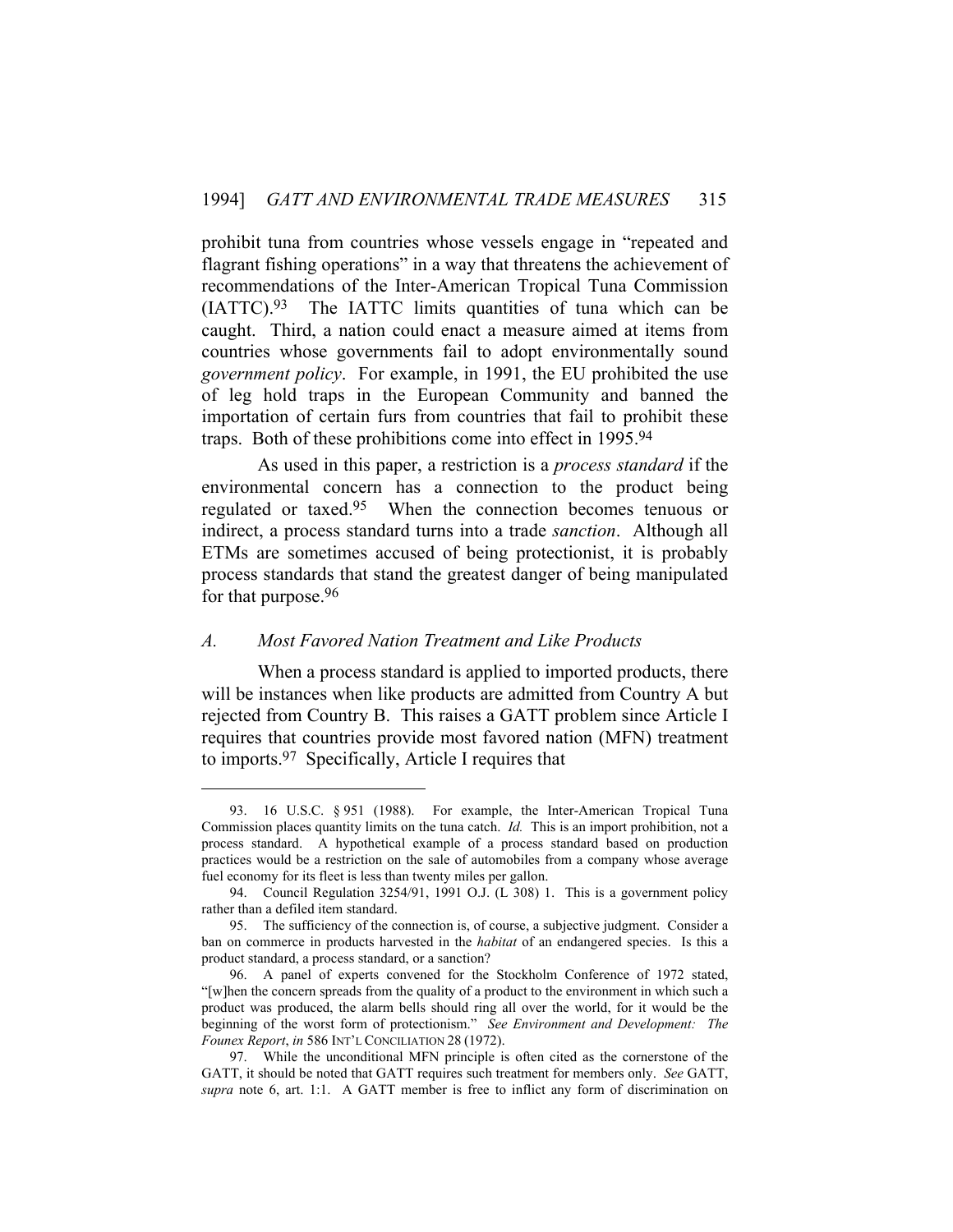. . . with respect to rules and formalities in connection with importation and exportation, and with respect to all matters referred to in paragraphs 2 and 4 of Article III, any advantage, favour, privilege or immunity granted by any contracting party to any product originating in or destined for any other country shall be accorded immediately and unconditionally to the like product originating in or destined for the territories of all other contracting parties.98

Whether a process standard violates this provision depends upon whether two products distinguishable only by a process standard are "like" products. For example, is a cosmetic containing ingredients tested on animals a "like" product to the same cosmetic whose ingredients are not animal-tested?

 The conventional view is that process standards cannot be justified under Article III:4 because they violate the MFN requirement regarding "like" products. In the eyes of the GATT, the two products are "like" no matter how they are made. This conventional view can be traced to an early GATT decision known as Belgian Family Allowances.99 This case concerned a Belgian levy on foreign goods purchased by local government bodies. Under Belgian law, a country could be exempted from this levy if employers in that country were required to pay a special tax and provide family allowances similar to those provided in Belgium. The GATT found that since the law discriminated between countries using different systems of family allowances, or using no system at all, the Belgian levy was inconsistent with Article I.100 While the dispute concerned internal taxes rather than regulations, Robert Hudec points out that the case underlined the principle that "[r]equiring a country to have a

nonmembers. A GATT member may also discriminate against new members in certain circumstances. GATT, *supra* note 6, art. XXXV (nonapplication of the Agreement). Of course, GATT members may have antecedent obligations toward nonmembers under bilateral treaties.

 <sup>98.</sup> GATT, *supra* note 6, art. I:1. Article III:2 relates to taxes and is not discussed here.

 <sup>99.</sup> *Belgian Family Allowances*, GATT BISD 1S/59 (Nov. 1952).

 <sup>100.</sup> *Id.* paras. 3, 8.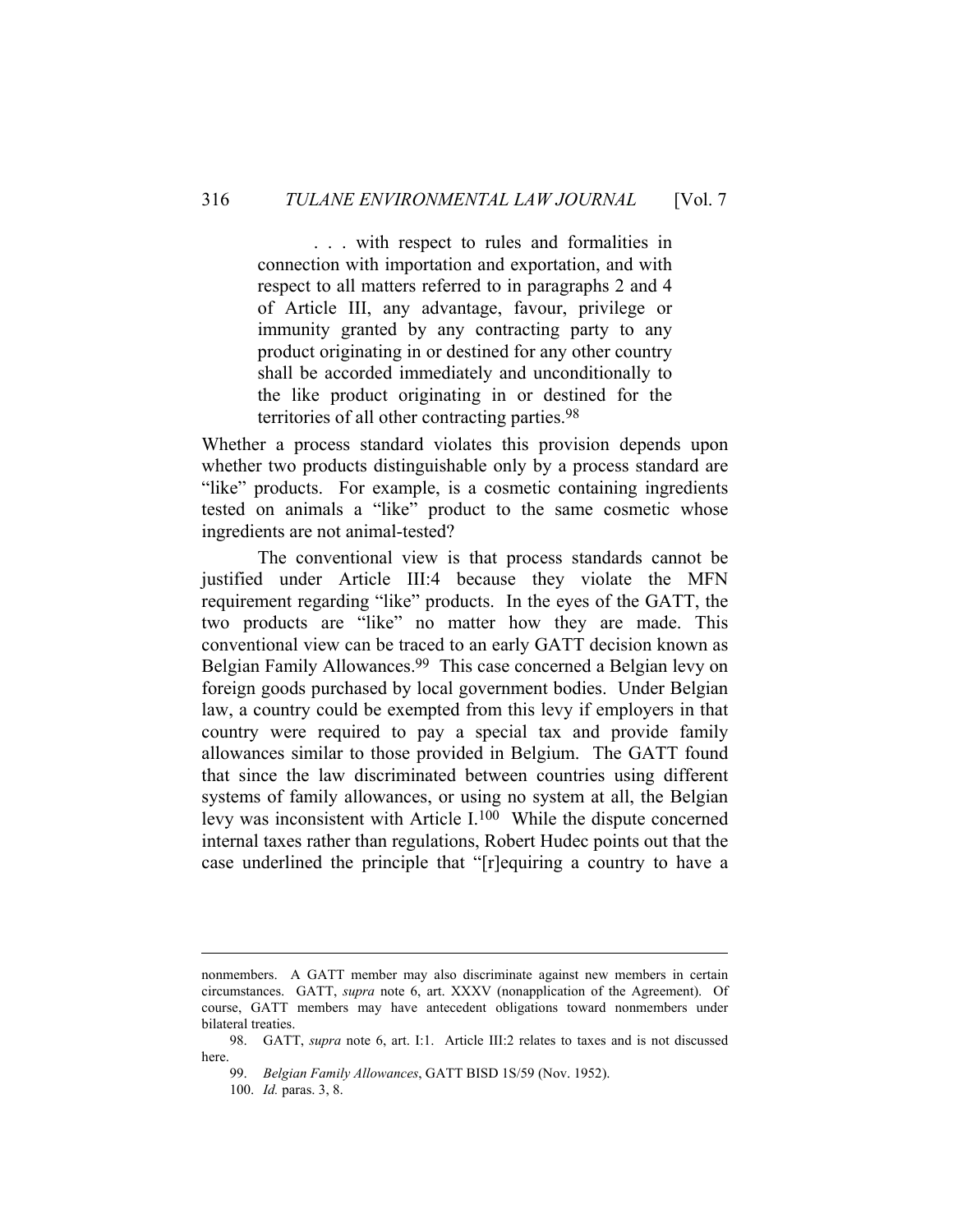family allowances program was exactly the kind of 'condition' which the MFN clause was designed to eliminate."101

 Any process standard or tax based on foreign production practices or government policies would involve discrimination against "like" products in contravention of Article I:1. As one commentator explains, "differences in treatment of imports cannot be based on differences in characteristics of the *exporting* country which do not result in differences in the goods themselves."102 But process standards based on item-specific determinations (for example, defiled items) can be a different matter.<sup>103</sup> So long as trade criteria are not expressed in terms of countries that do not qualify, such criteria do not discriminate and thus do not violate MFN treatment.104 In the words of a Committee of Experts appointed under the League of Nations, if the trade restriction is "applicable to all nations equally, there is no violation of the [MFN] clause, even though it is certain that only a few nations will be able to meet the requirements."105

 <sup>101.</sup> ROBERT E. HUDEC, THE GATT LEGAL SYSTEM AND WORLD TRADE DIPLOMACY 136 (2d ed. 1990). The decision was based on an Article III:2 tax rather than an Article III:4 regulation.

 <sup>102.</sup> JOHN H. JACKSON, THE WORLD TRADING SYSTEM 138 (1989).

 <sup>103.</sup> The harmonized tariff schedule contains a myriad of minute classifications based on the composition of similar products. Each of these classifications, presumably, meet the "like product" test, thus allowing differing tariff rates. Following this approach, the problem with a *production practices* standard (under Article I) is not its creation of a classification like dolphin-related tuna, but rather the presumption that every tuna from a target country fits that classification. For a contrary view by Mexico, see *Dolphin Report*, *supra* note 18, para. 3.16, 30 I.L.M. at 1603.

 <sup>104.</sup> *See* HUDEC, *supra* note 101, at 136 n.5.

 <sup>105.</sup> *Report Adopted by Comm. of Experts for the Progressive Codification of Int'l Law: The Most-Favoured-Nation Clause*, League of Nations Doc. C.205 M.79 1927 V (1927), at 10 (discussing the difference between criteria that describe and limit the trade "favor" and conditions for countries to qualify for the "favor"). *See also Memorandum on Discriminatory Tariff Classifications*, *Submitted to the Preparatory Comm. for the Int'l Econ. Conf.*, League of Nations Doc. C.E.C.P. 96 1927 II (1927), at 5-6 (explaining that the rule of equality requires different rates on articles that differ in quality); *Equality of Treatment in the Present State of Int'l Com. Rel.: The Most-Favoured-Nation Clause*, League of Nations Doc. C.379 M.250 1936 II.B (1936), at 10 (discussing the incompatibility with MFN treatment of certain country-related conditions); *Memorandum by the Chief of the Division of Commercial Treaties and Agreements (Hawkins) to the Assistant Secretary of State (Acheson)*, *in* 3 FOREIGN RELATIONS OF THE UNITED STATES 19-22 (1941) (noting that MFN treatment does not pretend to insure that a country's policy will be wholly nondiscriminatory or even equitable); RICHARD C. SNYDER, THE MOST-FAVORED-NATION CLAUSE 117 (1948) (noting that MFN treatment cannot remove the inequality caused by tariff classifications); M.C.E.J. BRONCKERS, SELECTIVE SAFEGUARD MEASURES IN MULTILATERAL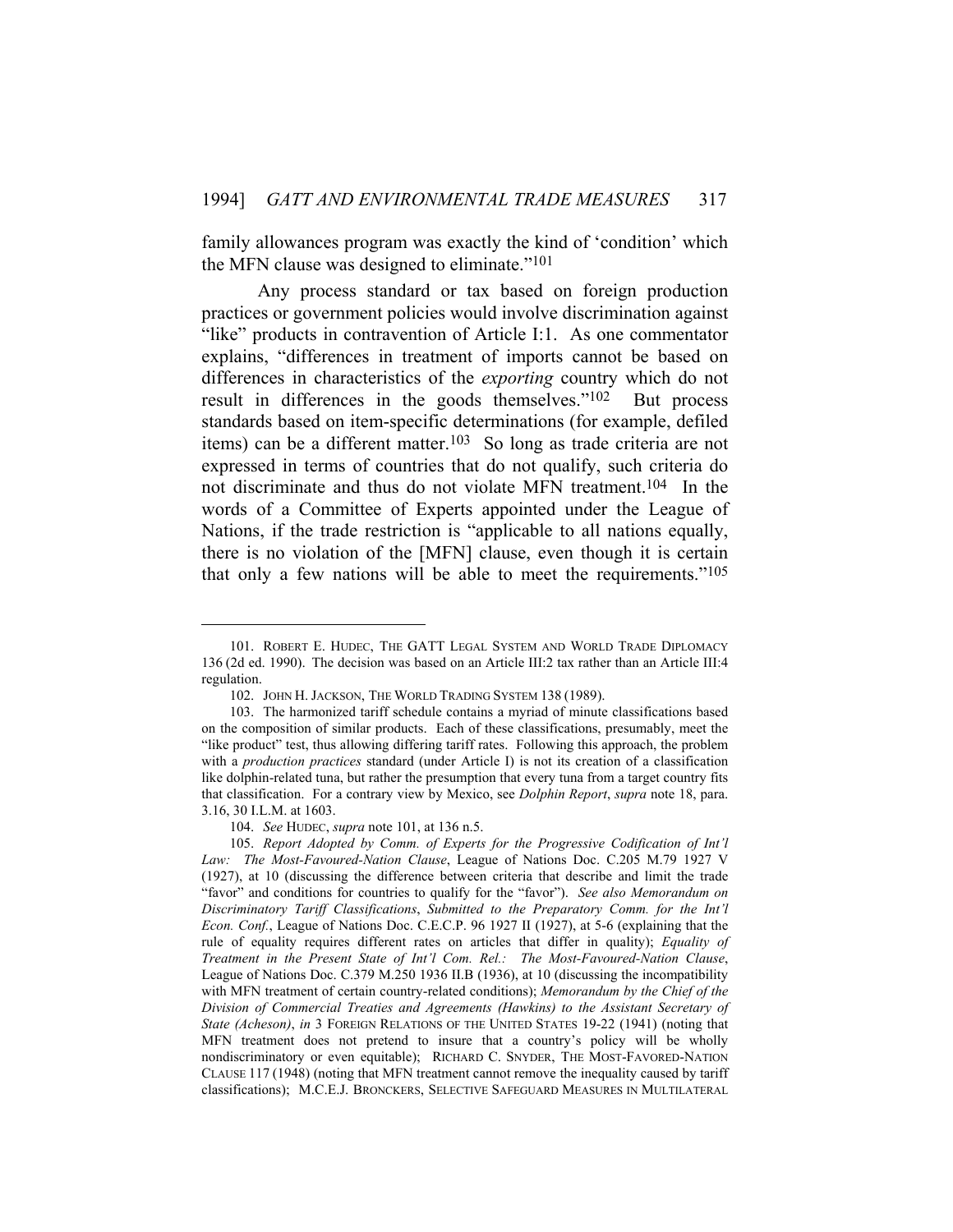Seen from this perspective, a defiled-item process standard, like mackerel caught in season, fully meets MFN treatment because it is country-blind. As the GATT U.S. Beer Report panel pointed out, "the purpose of Article III is not to prevent contracting parties from differentiating between different product categories for policy purposes *unrelated* to the protection of domestic production."106

 It should be noted that a *defiled item* process regulation never has been brought to GATT dispute settlement.<sup>107</sup> The Belgian Family Allowances dispute involved a government-policy tax and the dolphin case involved an import prohibition based on foreign production practices. While the opinion offered here is not yet backed by GATT case law, the EU follows this reasoning in its internal laws. Article 95 of the Treaty Establishing the European Economic Community, which parallels GATT Article III, has been interpreted to allow products to be differentiated according to the production process used, so long as the criteria are objective and are not designed to be protectionist.108

 Finally, it should also be noted that there are two ways to view the defiled item distinction in the context of GATT Article III:4. One is that defiled and nondefiled items are not "like" products. The other is that they are "like" products, but that making a regulatory distinction between the two is not unfavorable treatment, so long as the distinction is applied in a consistent manner.

#### *B. Scope of Article III*

 Although the U.S. ban on Mexican tuna was an import ban, rather than a process standard, the U.S. Trade Representative

TRADE RELATIONS 64-66 (1985) (arguing that products are not unlike merely because they differ in price).

 <sup>106.</sup> *U.S. Beer Report*, *supra* note 43, at para. 5.25 (emphasis added). *See also id.* at paras. 5.73-5.75. The panel made this observation with respect to Article III. It is possible that the panel might have a different view with respect to Article I.

 <sup>107.</sup> A GATT panel considered the issue of a "like" product in a 1981 dispute involving Spanish tariffs on coffee. The panel rejected Spain's argument that the methods of cultivation of different coffee beans could be used to justify differential tariff treatment. *See Spain: Tariff Treatment of Unroasted Coffee*, GATT BISD 28S/102, at para. 4.6 (June 1981).

 <sup>108.</sup> *See, e.g.,* Re: Natural Sweet Wines: Commission v. France, 2 C.M.L.R. 851, 852 (1988); Case 243/84, John Walker & Sons v. Ministeriet for Skatter og Afgifter, 1986 E.C.R. 877, at 884.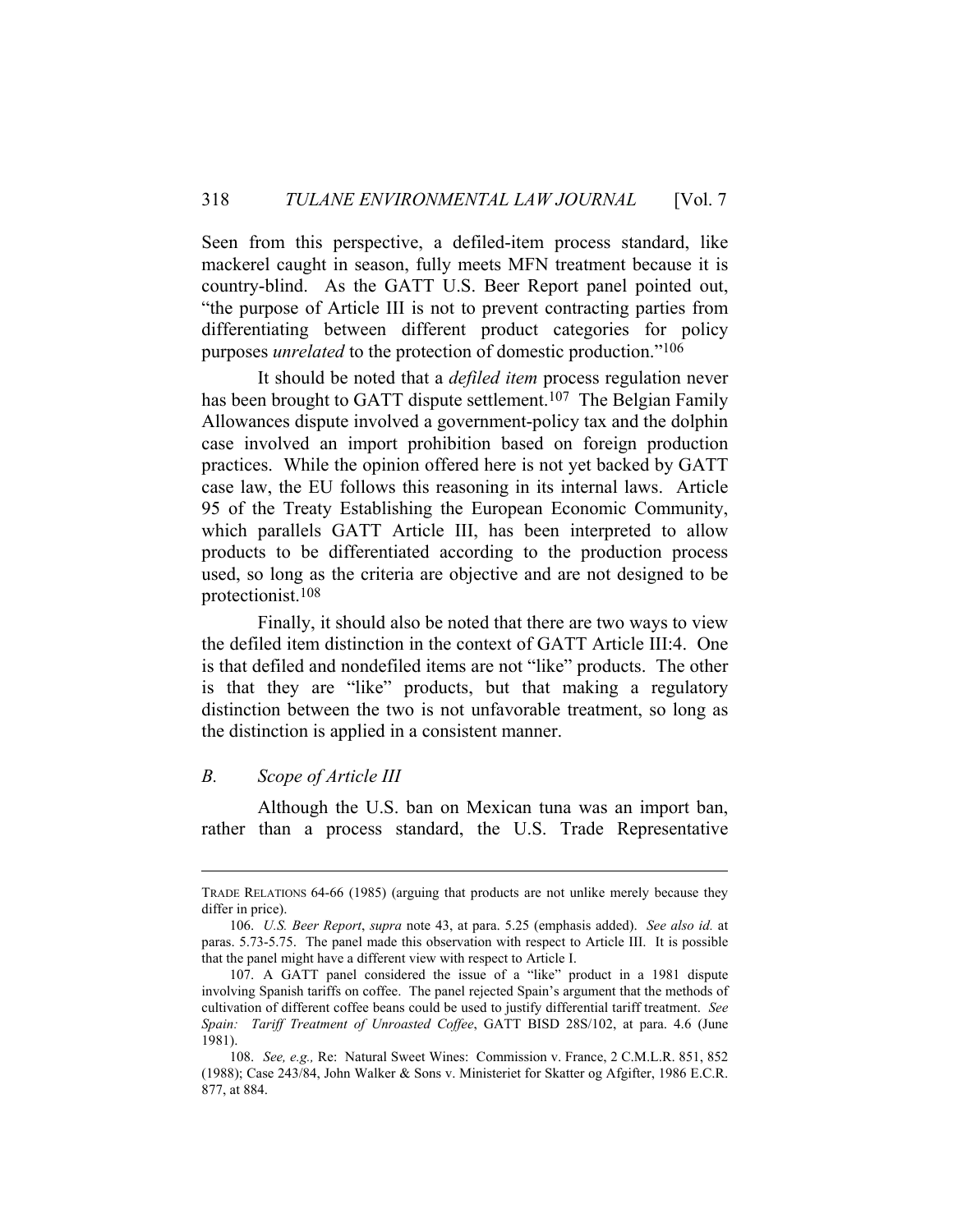attempted to defend it under Article III:4.109 The Dolphin Panel rejected this defense, but based its decision, not on the precedent of Belgian Family Allowances, but rather on a new definition.<sup>110</sup> Although Article III permits the application of internal regulations to imported products, the Panel concluded that internal regulations had to involve "products *as such*."111 Since the MMPA's regulations relate to the method of harvesting tuna rather than to "tuna as a product," the panel reasoned that these regulations were beyond the scope of Article III:4.<sup>112</sup> As one commentator notes, the decision means that "production requirements may only be applied to imported products if the method of production has a bearing on the final characteristics of the product."113

 The Panel also concluded that Article III:4 (the rule on regulations) did not cover processes by analogizing from Article III:2 (the rule on taxes). According to the Panel, "under the national treatment principle of Article III, contracting parties may apply border tax adjustments with regard to those taxes that are borne by products, but not for domestic taxes not *directly* levied on products."114 The Panel concluded that it would be inconsistent to limit the application of this provision "to taxes that are borne by products while permitting its application to regulations not applied to the products as such."115

The Panel's decision is seriously flawed.<sup>116</sup> The Dolphin Panel did not cite any evidence from GATT's preparatory history to buttress its reliance on a scholastic interpretation of "products *as such.*"117 Such documentation would probably be hard to find since Article III contemplates and specifically addresses regulations

 <sup>109.</sup> *Dolphin Report*, *supra* note 18, paras. 3.18-3.21, 5.8, 30 I.L.M. at 1603-04, 1617.

<sup>110.</sup> *Id.* paras. 5.10–5.15, 30 I.L.M. at 1617-18.

 <sup>111.</sup> *Id.* para. 5.11, 30 I.L.M. at 1617 (emphasis added).

 <sup>112.</sup> *Id.* paras. 5.10-5.12, 5.14-5.15, 30 I.L.M. at 1617-18.

 <sup>113.</sup> Tom Garvey, *The EC Commission on Trade and the Environment*, *in*  AGRICULTURE, THE ENVIRONMENT AND TRADE—CONFLICT OR COOPERATION? 230 (Caroline T. Williamson ed., 1993).

 <sup>114.</sup> *Dolphin Report*, *supra* note 18, para. 5.13 (emphasis added).

 <sup>115.</sup> *Id.*

 <sup>116.</sup> *See* Belina Anderson, *Unilateral Trade Measures and Environmental Protection Policy*, 66 TEMP. L. REV. 751, 767 (1993) (turning the national treatment principle on its head).

 <sup>117.</sup> The panel did not define what it meant by products "as such," nor did it explain the threshold of "suchness."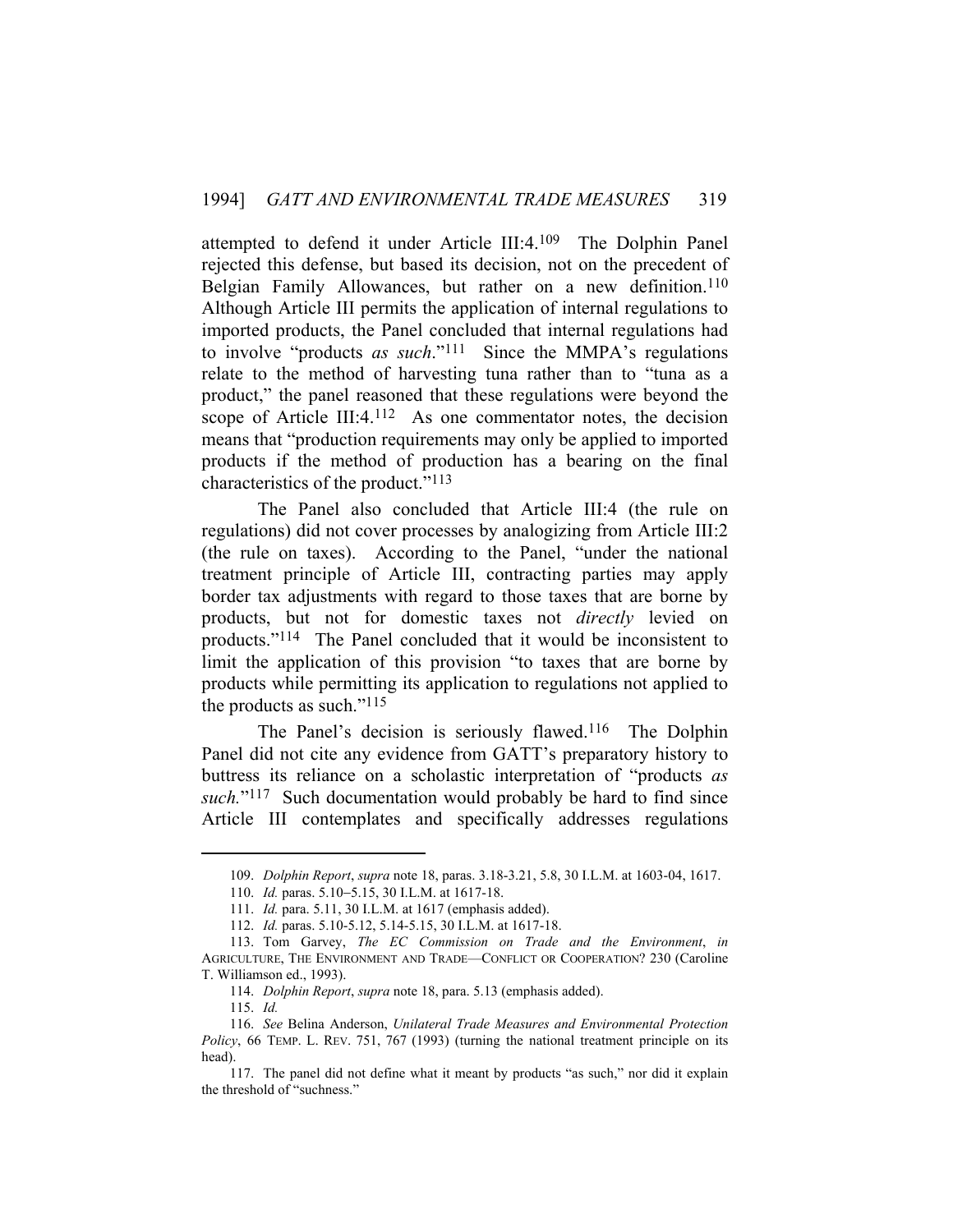"requiring the mixture, processing or use of products in specified amounts or proportions."118 Moreover, GATT Article X also recognizes regulations relating to "processing, mixing or other use," and requires only that they be published promptly.<sup>119</sup>

 In addressing mixing regulations, the framers of the GATT had in mind regulations, for example, that required a certain percentage of butter in oleomargarine.120 But if Article III allows requirements that a certain percentage of butter be included in margarine as such, then it should also allow that a certain percentage of "dolphin-safe" tuna be included in tuna as such.121 As the United States delegate explained, Article III would not preclude a mixing regulation "requiring a product to be composed of two or more materials in a specified proportion, where all the materials in question are produced domestically in substantial quantities, and where there is no requirement that any specified quantity of any of the materials be of domestic origin."122

 It might also be noted that the panel's finding that Article III did not extend to process standards was not absolute. Mexico had also challenged the U.S. law establishing a truth-in-labeling standard

 <sup>118.</sup> GATT, *supra* note 6, art. III:1. In addition, Article III:5 states that mixing regulations cannot require that specified portions "must be supplied from domestic sources." *Id.* at 7. Presumably then, mixing regulations that do *not* require a minimum content of domestic value are permitted. *See* WILLIAM ADAMS BROWN, JR., THE UNITED STATES AND THE RESTORATION OF WORLD TRADE 109 (1950). The United States did not oppose mixing requirements that simply fix the proportion of other products that must be used in making a given product.

 <sup>119.</sup> GATT, *supra* note 6, art. X:1.

 <sup>120.</sup> *See Background Material On Articles 13-15 and Chapter IV (Arts. 16-45) of ITO Charter*, U.S. Dep't of State, Mar. 31, 1949, Art. 18, at 13. *See also* CLAIR WILCOX, A CHARTER FOR WORLD TRADE 76 (1949).

 <sup>121.</sup> Discussing this provision at a drafting session, the Cuban delegate said that "provided the regulation did not require that the product to be mixed had to be of domestic origin ... such a regulation would not contravene the Article." U.N. Doc. E/Conf. 2/C.3/SR.40, at 6. The U.S. delegate (John Leddy) agreed with Cuba and noted that Article III would not preclude regulations "to enforce objective standards." *Id*. *See also supra* text accompanying note 108 (noting EU law allowing products to be differentiated according to production process used). *See also supra* note 108 and accompanying text for the connection to the EC precedent.

 <sup>122.</sup> *Second Session of the Preparatory Committee of the United Nations Conference on Trade and Employment,* at 2-3*,* U.N. Doc. E/PC/T/A/SR/10 (1947). Whether or not a regulation specifying the percent of dolphin-safe tuna can be viewed as a mixing standard, it would seem clear that a regulation specifying the percent of recycled glass in containers is a mixing regulation permitted by Article III.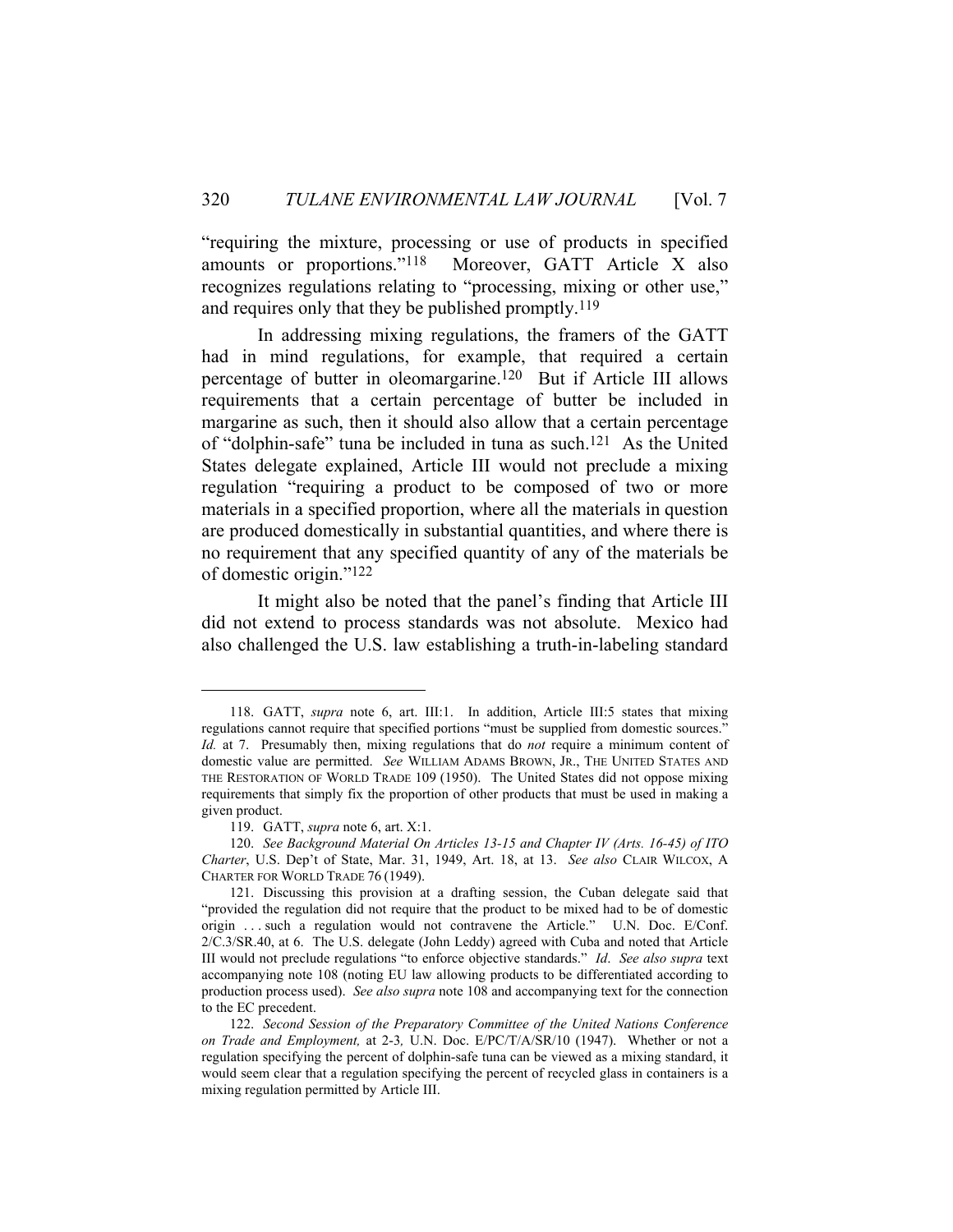for dolphin-safe tuna.123 Mexico raised several arguments, including the assertion that the provision violated MFN treatment.124 The panel found that since there was no mandatory labeling requirement (only a requirement that if dolphin-safe labels were used they be accurate), the U.S. law was consistent with the GATT.125 But in stating that a nation can prohibit an inaccurate product label regarding the production process, the panel acknowledges that Article III embraces some process issues.<sup>126</sup>

 The analogy from GATT's rules on taxes is also flawed. The problem is not with the logic but with the panel's incomplete rendition of the Article III:2 provision. Article III:2 prohibits the application of taxes to imports "in excess of those applied, directly or indirectly, to like domestic products."127 As explained in GATT's legislative history, "the word 'indirectly' would cover even a tax not on a product as such but on the processing of the product."128 Thus, if Article III:2 permits process taxes to be applied to imports, there is no reason why Article III:4 should not permit process regulations to be applied to imports.

 If Article III is interpreted as permitting defiled item regulations such as restrictions on driftnet-caught fish, there is a danger that the trading system could be undermined. After all, there are a wide variety of production methods in use around the world. If each country could insist upon its own methods for imported products, then international trade could be hindered severely. There are two solutions to this problem. First, far greater efforts are needed to establish international standards on production methods. Second,

 <sup>123. 16</sup> U.S.C. § 1835.

 <sup>124.</sup> *Dolphin Report*, *supra* note 18, para. 5.42, 30 I.L.M. at 1622.

 <sup>125.</sup> *Id.* para. 5.42-5.44. The panel might have ruled the same way had the U.S. law required a label attesting to the dolphin safety (or lack thereof) of the tuna catch, but that issue was not before the panel.

 <sup>126.</sup> Kirgis takes this point further and concludes that "if a conservation or environmental measure applies equally to the products of foreign states produced by equivalent processes under equivalent circumstances, it will pass most-favored nation muster." Frederic L. Kirgis, Jr., *Environment and Trade Measures After the Tuna/Dolphin Decision*, 49 WASH. & LEE L. REV. 1221, 1223-24 (1992).

 <sup>127.</sup> GATT, *supra* note 6, art. III:2 (emphasis added).

 <sup>128.</sup> *Second Session of the Preparatory Committee of the United Nations Conference on Trade and Employment*, at 3, U.N. Doc. E/PC/T/W 181 (1947). *Second Session of the Preparatory Committee of the United Nations Conference on Trade and Employment*, at 9, U.N. Doc. E/PC/T/A/SR/9 (1947).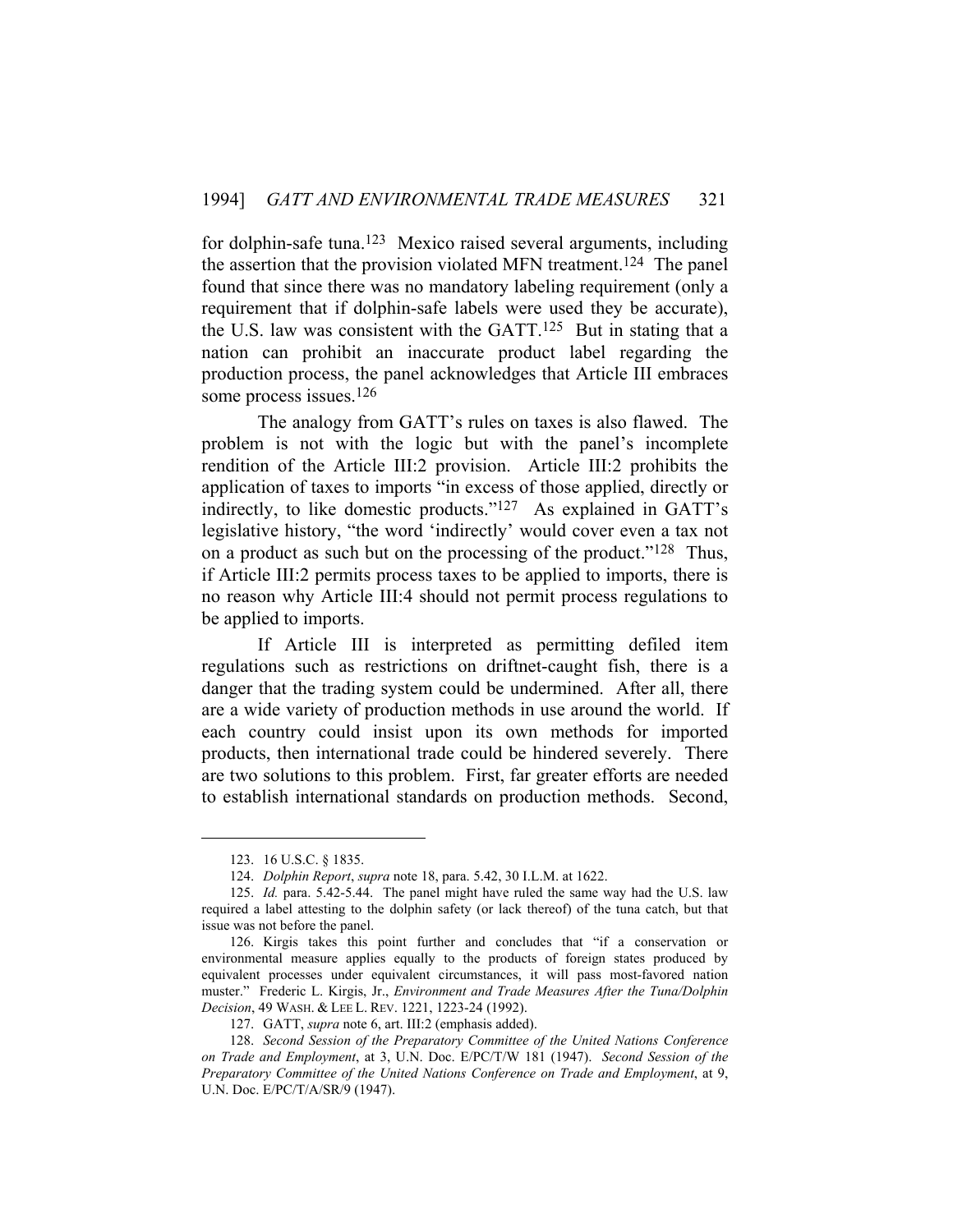the GATT would need to develop rules on like "processes." Discrimination between "like" products on the basis of the production method should not be permitted when the differences in method are superficial, or when the discrimination would afford protection to domestic production. The new Agreement on Sanitary and Phytosanitary Standards starts down this road with its rules on "equivalence."129

 If process standards fit within the scope of Article III, the panel must then determine whether the ETM meets the Article III:4 obligation to provide national treatment. The term "like product" in Article III:4 does not necessarily mean the same as the term "like product" in Article I:1, but the case law has not diverged significantly. When a process standard is deemed to violate Article III, there remains another path to GATT vindication: Article XX.130

# *C. GATT Article XX*

 Some commentators have suggested that Article XX(b) and (g) cannot be invoked to justify import bans relating to the production process.131 But it is hard to reconcile this view with the fact that Article XX(d) and (e) are invoked to justify import bans relating to the production process. Article  $XX(d)$  is used to justify import bans against goods made without the legal acquisition of intellectual property rights. Article XX(e) is used to justify import bans against goods made with prison labor.132 The provision relating to the

 <sup>129.</sup> Uruguay Round Agreement, *supra* note 5, Part II, Annex 1A, section 4, at para. 14.

 <sup>130.</sup> Although the usual practice of GATT panels is to consider the General Exceptions only when a trade measure fails to meet the normal GATT obligations, at least one panel has looked to Article XX as a shortcut to a determination as to whether a measure is GATTconsistent. *See United States: Imports of Certain Automotive Spring Assemblies,* GATT BISD 30S/107 (May 1983), at para. 50.

 <sup>131.</sup> *See, e.g.,* McDorman, *supra* note 17, at 461, 473. McDorman stated that countries cannot look behind a good to determine if the production or manufacturing process was environmentally friendly. *Id. See also* George Foy, *Toward Extension of the GATT Standards Code to Production Processes*, 26 J. WORLD TRADE 121, 125 (1992) (discussing how Article XX(b) does not allow discrimination among products based on the process standards).

 <sup>132.</sup> But in a 1993 speech, the GATT Deputy-Director General Charles R. Carlisle seemed to deny that Article XX permits trade restrictions based on production methods. *See*  Trade and the Environment, GATT FOCUS NEWSLETTER, Mar. 1993, No. 97, at 4.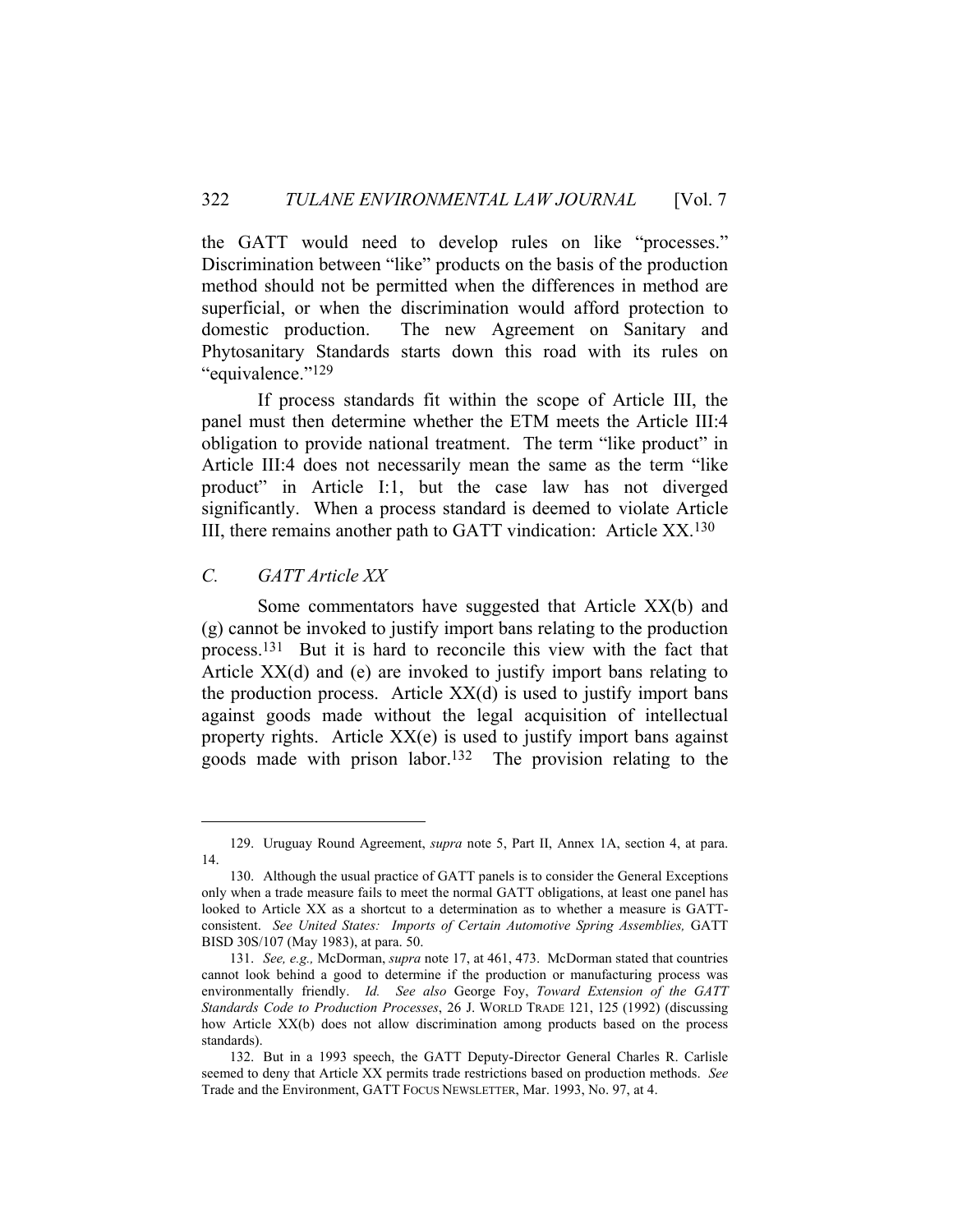"products of prison labor" would have little meaning unless it can apply to process standards and process-related prohibitions.<sup>133</sup>

 No one has pointed to any drafting history demonstrating that GATT's authors intended subsections (b) and (g) to be narrower than subsections (d) and (e). The legitimacy of applying Article  $XX(b)$ and (g) to production practices is further buttressed by the fact that environmental trade restrictions tied to the production process were in use long before the GATT was contemplated.<sup>134</sup> There is no evidence that GATT's authors sought to disallow them.135

 The view that Article XX does not extend to process standards is often attributed to the Dolphin Panel.136 But this seems a misreading of the Panel's report<sup>137</sup> which objects to "extrajurisdictionality"138 in Article XX, not to process-based

 <sup>133.</sup> A law prohibiting the sale of goods produced by prison labor would be a defiled item standard and, therefore, would qualify under Article III. The United States proposed the exception in Article XX(e) because its law (Tariff Act of 1930, 19 U.S.C. § 1307 (1988)) was an import prohibition. Moreover, the U.S. law does not accord national treatment. The United States does not ban the *intrastate* sale of products of domestic prison labor (or the exportation of such products).

 <sup>134.</sup> *See* Steve Charnovitz, *GATT and the Environment: Examining the Issues*, 4 INT'L ENVTL. AFF. 203, 205 (1992).

 <sup>135.</sup> It is interesting to note that some trade treaties, which predated GATT, included an exception for applying domestic restrictions "imposed in respect of the production . . . of similar products." Convention Between the Government of the Union of South Africa and the Government of the Portuguese Republic Regulating the Introduction of Native Labour from Mozambique, Sept. 11, 1930, 98 L.N.T.S. 30, at 31.

 <sup>136.</sup> *See, e.g.,* Illona Cheyne, *Environmental Treaties and the GATT*, 1 REV. EUR. COMMUNITY & INT'L ENVTL. L. 14, 17 (1992).

 <sup>137.</sup> The Dolphin Panel raises concerns about process-based measures, but only in the context of Article III. There is some ambiguous dicta at the end of the panel's report that is probably the source of the confusion. The panel "recalled its finding that the import restrictions examined in this dispute, imposed to respond to differences in environmental regulation of producers, could not be justified under the exceptions in Articles XX(b) or XX(g)." *See Dolphin Report, supra* note 18, para. 6.3, 30 I.L.M. at 1623. But, the clause "imposed to respond to differences in environmental regulation of producers" is only the panel's description of the U.S. law being reviewed "in this dispute." The clause does not appear to establish a new GATT obligation.

 <sup>138.</sup> This is a term invented by and not defined by the Panel. It seems to mean ETMs aiming to safeguard the environment outside one's own country. For a discussion of the difference between extrajurisdictionality and extraterritoriality, see Paul Demaret, *Environmental Policy and Commercial Policy: The Emergence of Trade-Related Environmental Measures (TREMs) in the External Relations of the European Community*, *in*  THE EUROPEAN COMMUNITY'S COMMERCIAL POLICY AFTER 1992: THE LEGAL DIMENSION 377-78 (M. Maresceau ed., 1992).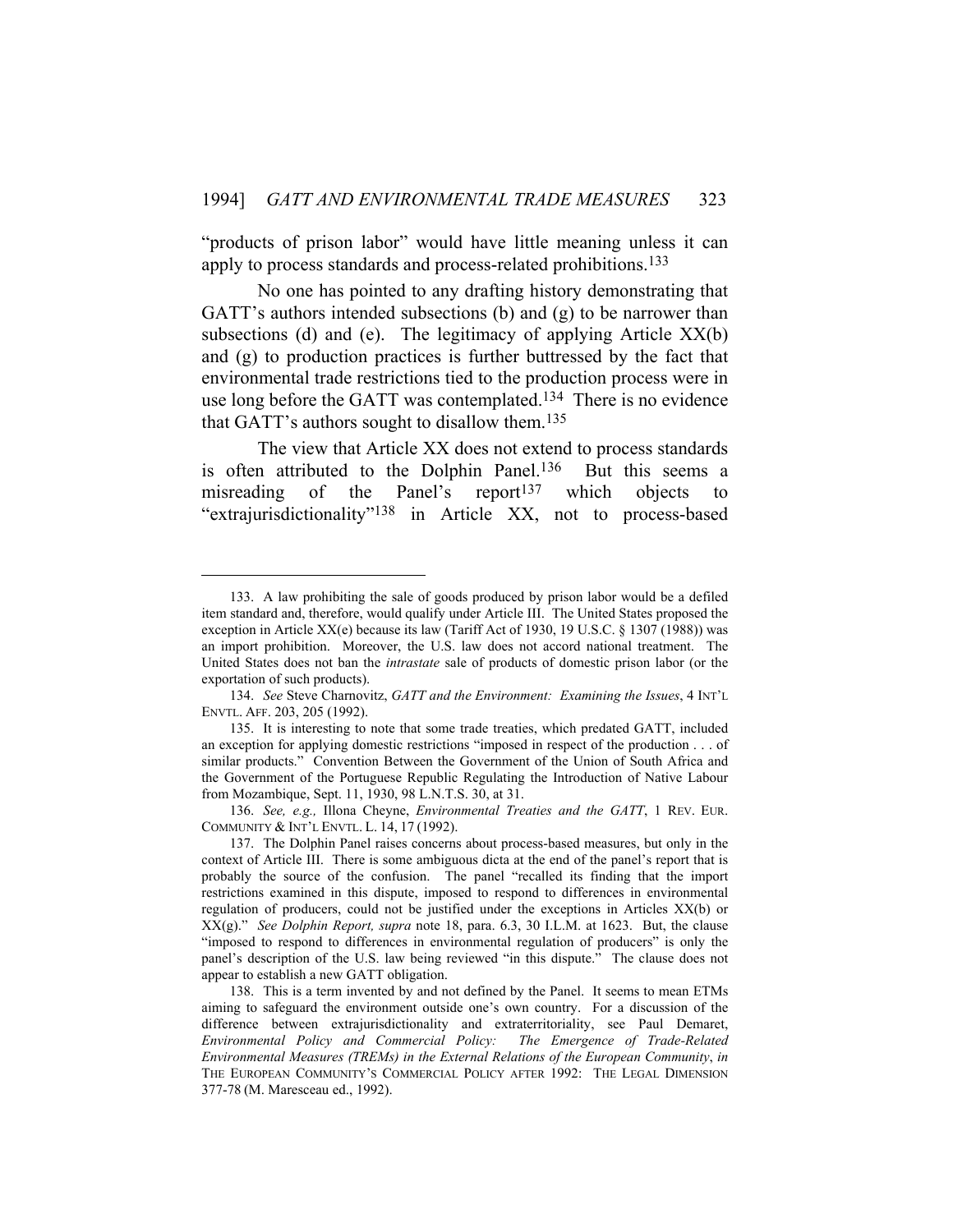ETMs.139 It should also be noted that GATT Article VI permits discriminatory tariffs based on the production process used in a foreign country. This provision applies principally when the producer receives a government subsidy or sets its price too low.

 Because Article XX is so pivotal to GATT's relationship with the environment, each of Article XX's prerequisites will be examined in turn. While Article I mandates the commensurate treatment of "like" products from different countries, the Article  $XX$  headnote  $140$ imposes the softer nondiscrimination requirement that there be no "arbitrary or unjustifiable discrimination between countries where the same *conditions* prevail."<sup>141</sup> Since the focus is on conditions, Article XX tolerates nonarbitrary, justifiable discrimination according to production practices.142 In other words, under Article XX, "like" products can be treated differently based on the prevailing practices of production.143

 Potentially, the most important prerequisite in Article XX disqualifies "disguised" restrictions on international trade.<sup>144</sup> This prerequisite is important because it enables the GATT to distinguish between legitimate ETMs (which are GATT-legal) and contrived or

<sup>139.</sup> *Dolphin Report, supra* note 18, paras. 5.25-5.34, 30 I.L.M. at 1619-21.

 <sup>140.</sup> The GATT Article XX headnote is based on a very similar provision in the International Convention for the Abolition of Import and Export Prohibitions and Restrictions of 1927. 46 Stat. 2461, art. 4(2) (1927) (not in force). During the debate on the drafting of this provision, the Economic Committee stated that this provision "in no way limits the right of States to take measures against a particular country where conditions are not the same." League of Nations Doc. C.I.A.P. 1 (1927), at 27.

 <sup>141.</sup> GATT, *supra* note 6, art. XX (emphasis added). The meaning of "arbitrary" and "unjustifiable" in the context of Article XX has not been sufficiently explored. For instance, is it justifiable for the United States to ban tuna from countries where dolphin-unsafe harvesting methods are used, but to allow tuna imports from countries where dolphins are routinely caught and eaten? *See* Felipe Charat, *Mexico: No Threat to Dolphins*, J. COM., Nov. 5, 1991, at 8A.

 <sup>142.</sup> This point rests solely on the terminology of Article XX. GATT, *supra* note 6, art. XX. This author is unaware of any pre-1947 import laws based on production practices that the drafters of the GATT may have been trying to cover.

 <sup>143.</sup> Thus, one might agree with the Dolphin Panel that "a contracting party may not restrict imports of a product merely because it originates in a country with environmental policies different from its own." *Dolphin Report*, *supra* note 18, para. 6.2, 30 I.L.M. at 1622. But, a slight reformulation would lead to the opposite conclusion. Based on the analysis here, a contracting party *may* under Article XX restrict imports of a "like" product merely because it originates in a country using environmentally harmful production *practices* if such practices are: (1) different from its own (*i.e.*, soft national treatment) and (2) related to the product.

 <sup>144.</sup> GATT, *supra* note 6, art. XX.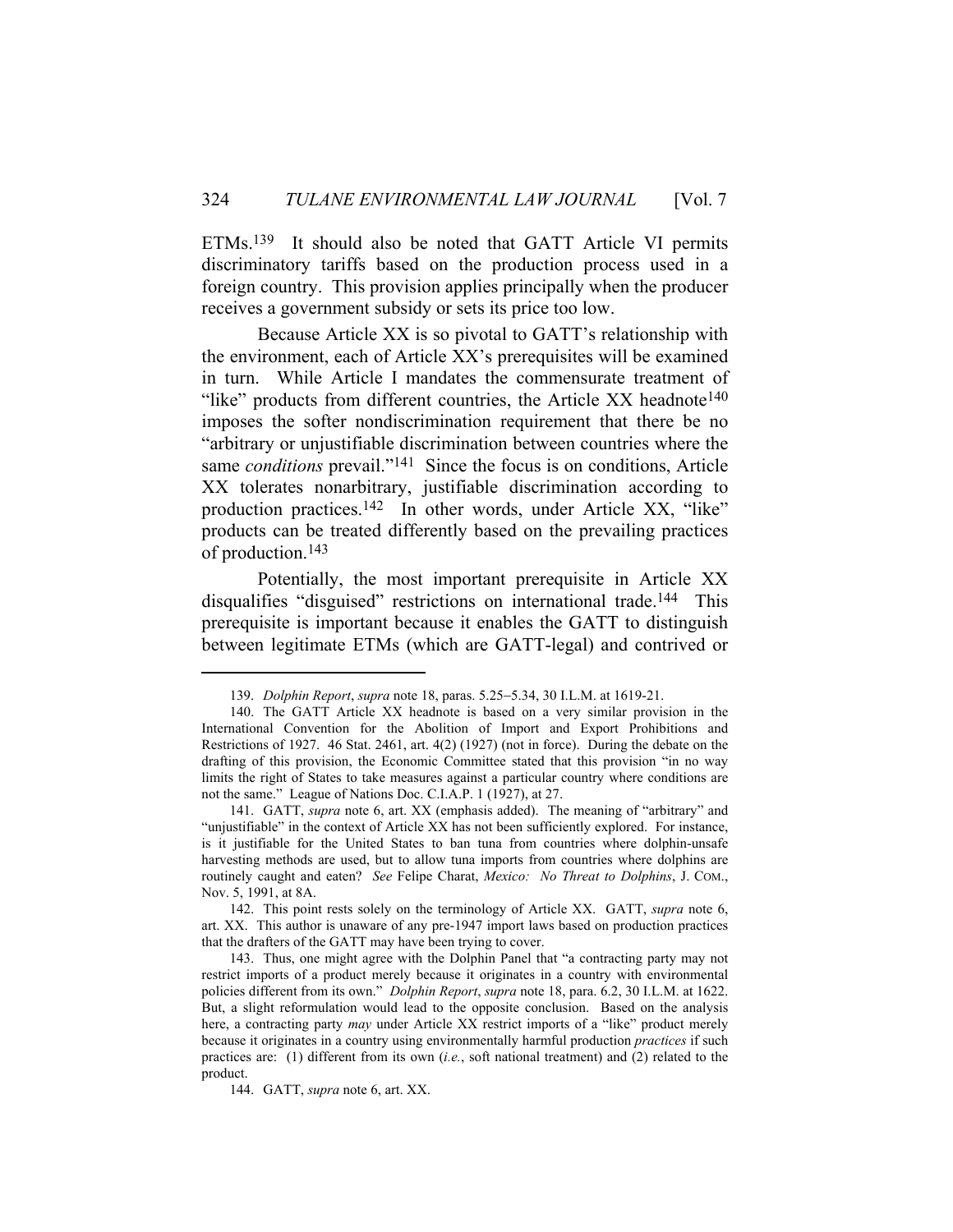veiled measures (which can be ruled illegal). Since every trade measure, be it a tariff, tax or regulation, is qualified in some way, GATT has to take a hard look at any questionable limitation to ascertain its relevance to health or conservation. Unfortunately, the recent GATT panels which had the opportunity to police this prerequisite seemed unwilling to do so.145

 Determining when restrictions are "disguised" can present difficult challenges.<sup>146</sup> For example, what if a country that does no fishing sets its dolphin mortality regulation at zero and the consequent exclusion of tuna boosts the country's beef industry? Or, what if a fur-producing country were to impose a total ban on the sale of genuine furs? Or what if Country A prohibited fruit imports harboring a harmful fly even though that fly was endemic in Country A?

 To take a more subtle program, what if a nation declares that it will no longer admit wood or wood products from forests inhabited by the northern spotted owl? Since the national treatment and nondiscrimination prerequisites would be automatically met for spotted owls,<sup>147</sup> perhaps a nation's solicitude for other species, or for other environmental issues, could be a factor in determining whether such an import ban is a "disguised" restriction.

 <sup>145.</sup> Take the Thai Cigarette case where the GATT panel reached the right conclusion but for the wrong reason. *Thailand: Restrictions on Importation of Internal Taxes on Cigarettes*, GATT BISD 37S/200 (Nov. 1990) [hereinafter *Thai Cigarette Report*]. Thailand had prohibited the importation of cigarettes since 1980 while allowing the domestic production of cigarettes. Thailand defended its import ban as an Article XX(b) measure to protect health. It is difficult to imagine a clearer example of a "disguised restriction" on trade. But the GATT panel did not reject Thailand's Article XX defense for this reason. Indeed, the panel apparently did not even consider whether the Thai law was a disguised restriction. Instead, the panel found that the cigarette ban failed to meet Article XX because other less GATT-inconsistent measures, such as bans on cigarette advertising, could accomplish Thailand's goal of reducing consumption of cigarettes. *Id.* paras. 77-81 at 224. For a discussion of this case and of efforts by the United States to deal with cigarette controls in other countries, see Stan Sesser, *Opium War Redux*, NEW YORKER, Sept. 13, 1993, at 78.

 <sup>146.</sup> One consideration might be the extent to which foreign countries can comply with the restriction. In the Dolphin case, Ecuador and Panama eventually chose to comply with the new MMPA standard. *Dolphin Report, supra* note 18, para. 2.7, 30 I.L.M. at 1599.

 <sup>147.</sup> There would be no national or MFN treatment problems because the northern spotted owls exist only in the United States (Washington, Oregon, and California).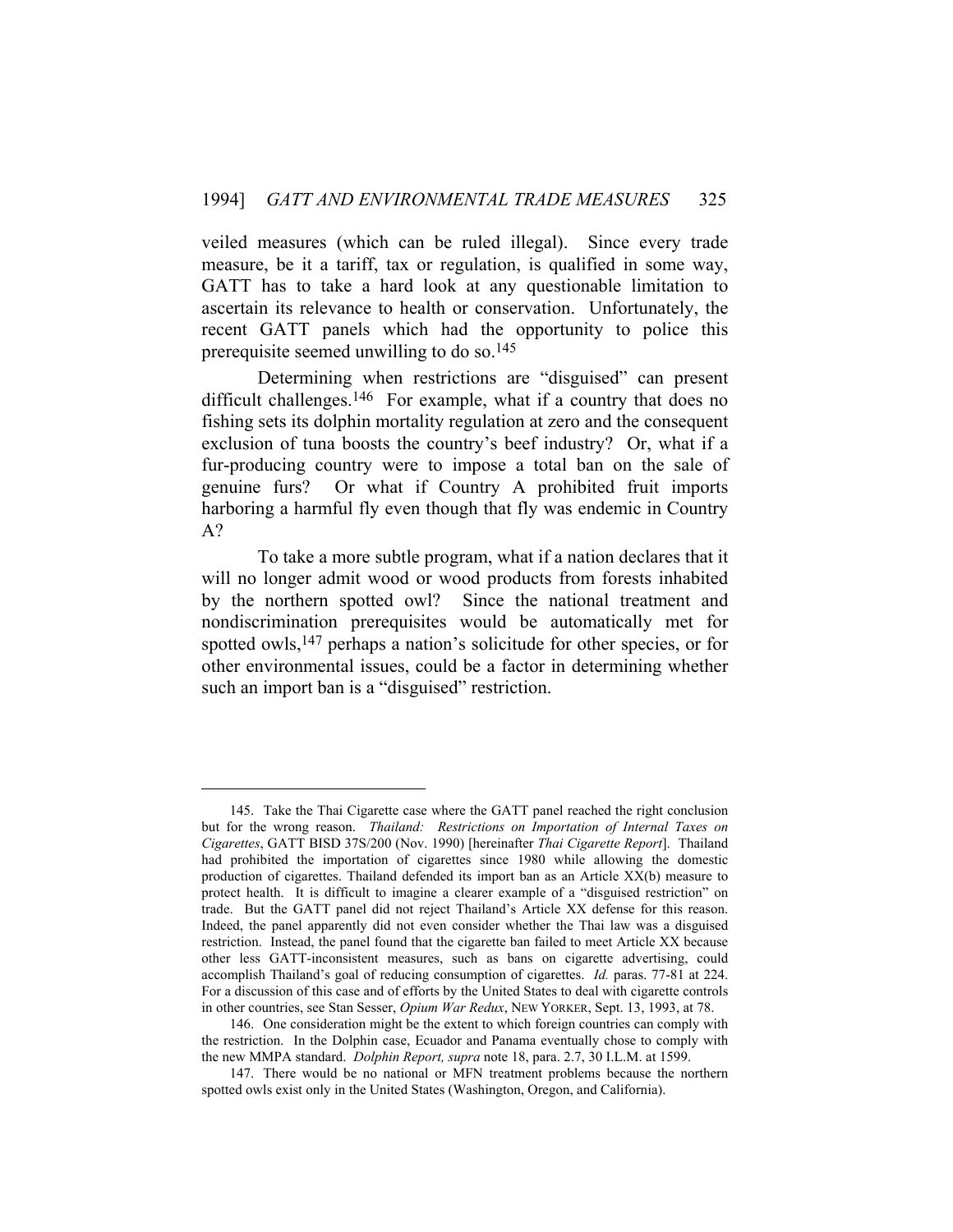Article XX(b) requires that trade measures be "necessary" to protect life or health.<sup>148</sup> The GATT preparatory history suggests that this meant "necessary" in a scientific sense.149 Yet this subject received little attention at that time.150 Recent GATT adjudication has focused on whether an ETM under Article XX(b) is "necessary" in a theoretical rather than a scientific sense. The Thai Cigarette Panel ruled that a measure would be considered "necessary" only if it "entails the least degree of inconsistency with other GATT provisions."151 This is often referred to as the least-GATTinconsistent test.152

 It is sometimes suggested that a product labeling requirement could be substituted for an environmental or health-related trade restriction.153 At least one GATT specialist has suggested that the current world trade ban on ivory is "unlikely" to meet the *necessary* test.154 Certainly, the armchair theorist will always be able to conceive of less GATT-inconsistent alternatives that "might" achieve environmental goals. This is especially true if one is not constrained by practicality. Even Mexico, which for years has stonewalled diplomatic attempts to protect dolphins, had the chutzpah to tell the Dolphin Panel that instead of unilateral action like the MMPA, the United States should have relied upon more GATT-consistent means like "international cooperation."<sup>155</sup>

 <sup>148.</sup> It is unclear whether Article XX(b) would cover laws relating to humane treatment of animals, such as EC regulations on leg hold traps.

 <sup>149.</sup> *See Second Session of the Preparatory Committee of the United Nations Conference on Trade and Employment*, U.N. Docs. E/PC/T/A/PV/30 (1947) at 8; *see also Third Committee: Commercial Policy, Summary Record of the Thirty-fifth Meeting*, U.N. Conference on Trade and Employment at 6-7, U.N. Doc. E/Conf.2/C.3/SR.35 (1948).

 <sup>150.</sup> *See* Charnovitz, *supra* note 11, at 44. It is interesting to note that the International Convention for the Protection of Plants of 1929 provided that parties would not prohibit plant imports from a country "unless some plant disease or pest be ascertained to be actually present within the territory of the Country and there be a genuine necessity for protecting the crops" of the importing country. International Convention for the Protection of Plants of 1929, Apr. 16, 1929, art. 8, 126 L.N.T.S. 305, 319.

 <sup>151.</sup> *Thai Cigarette Report*, *supra* note 145, para. 74.

 <sup>152.</sup> *See* Charnovitz, *supra* note 134.

 <sup>153.</sup> *See* GATT Doc. C/M/250 at 9 (suggestion of the representative from New Zealand). *See also Thai Cigarette Report*, *supra* note 145, paras. 77-78, at 224-25.

 <sup>154.</sup> Piritta Sorsa, *GATT and Environment*, THE WORLD ECONOMY, Jan. 1992, at 124- 25.

 <sup>155.</sup> *Dolphin Report*, *supra* note 18, paras. 3.34, 5.24, 30 I.L.M. at 1606, 1619. Since the passage of the MMPA in 1972, the United States has tried on numerous occasions to attain international agreements on commercial fishing operations harmful to marine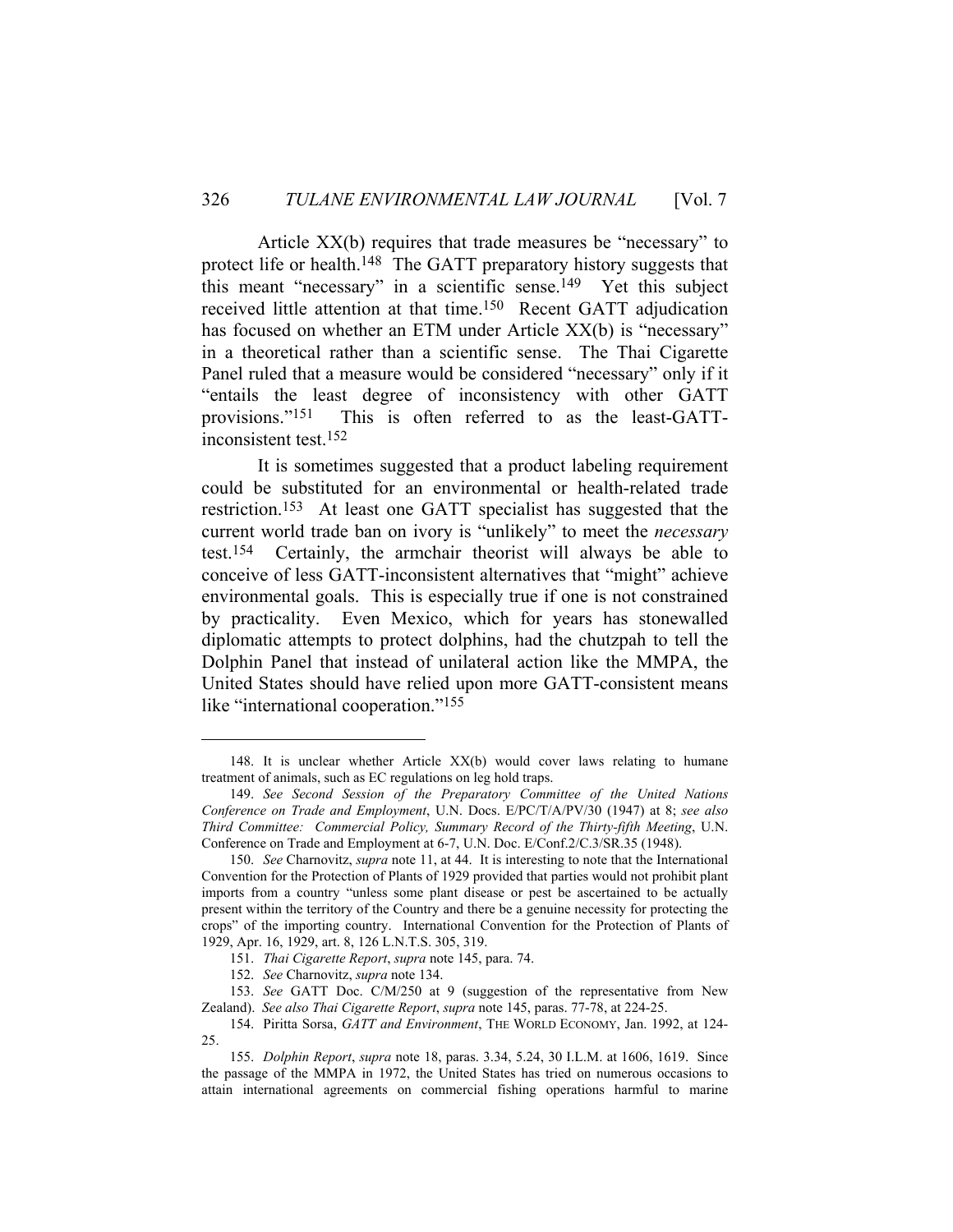Nevertheless, there is no reason to read "necessary" in Article XX(b) as meaning "absolutely necessary" in the sense that without the action, achievement of the policy goal would be impossible. The GATT does not require that tariffs, subsidies, internal taxes or other measures be screened as to their necessity. Thus, it is illogical that the one part of GATT called "General Exceptions" should be the one subject to the most stringent "necessary" test. Moreover, as Justice Marshall pointed out in his famous disquisition on the word "necessary" in *McCulloch v. Maryland*,

> to employ the means necessary to an end is generally understood as employing any means calculated to produce the end, and not as being confined to those single means, without which the end would be entirely unattainable.156

Like Article  $XX(b)$ , Article  $XX(g)$ , concerning the conservation of exhaustible natural resources, has suffered serious impairment in the course of being interpreted by GATT panels.157 Although the authors of the GATT saw a clear need for this exception, they wanted to prevent it from being used as a restriction on market access or as protectionism.<sup>158</sup> To guard against such abuses, the GATT required parallel restrictions on domestic production or consumption.

The GATT panel analyzed Article  $XX(g)$  in the Canadian Herring and Salmon case of 1988.<sup>159</sup> In that case, the GATT panel declared that an *export* restriction could qualify under Article XX(g) only "if it was primarily aimed at rendering effective" restrictions on domestic production or consumption.160 The panel offered no real

mammals. *See* MMPA, *supra* note 15, § 108 (current version codified at 16 U.S.C. § 1378 (1988)). It might also be noted that Mexico delayed 18 years before becoming the 112th country to embrace international cooperation through CITES.

 <sup>156. 17</sup> U.S. 310, 413-14 (1819).

 <sup>157.</sup> The Dolphin Panel used different rationales for declaring that Article XX(b) and (g) were not extrajurisdictional. The argument on Article XX(b) is based on GATT's negotiating history. *See Dolphin Report*, *supra* note 18, paras. 5.25-5.26, 30 I.L.M. at 1619- 20. The argument on Article XX(g) is based on a gloss from a previous panel report. *Id.* para. 5.31, 30 I.L.M. at 1620-24.

 <sup>158.</sup> *See* Testimony of Clair Wilcox in "International Trade Organization," Hearings before the U.S. Senate Committee on Finance, Mar. 1947, at 135, 412.

 <sup>159.</sup> *Canada: Measures Affecting Exports of Unprocessed Herring and Salmon*, GATT BISD 35S/98 (Mar. 1988).

 <sup>160.</sup> *Id.* para. 4.6.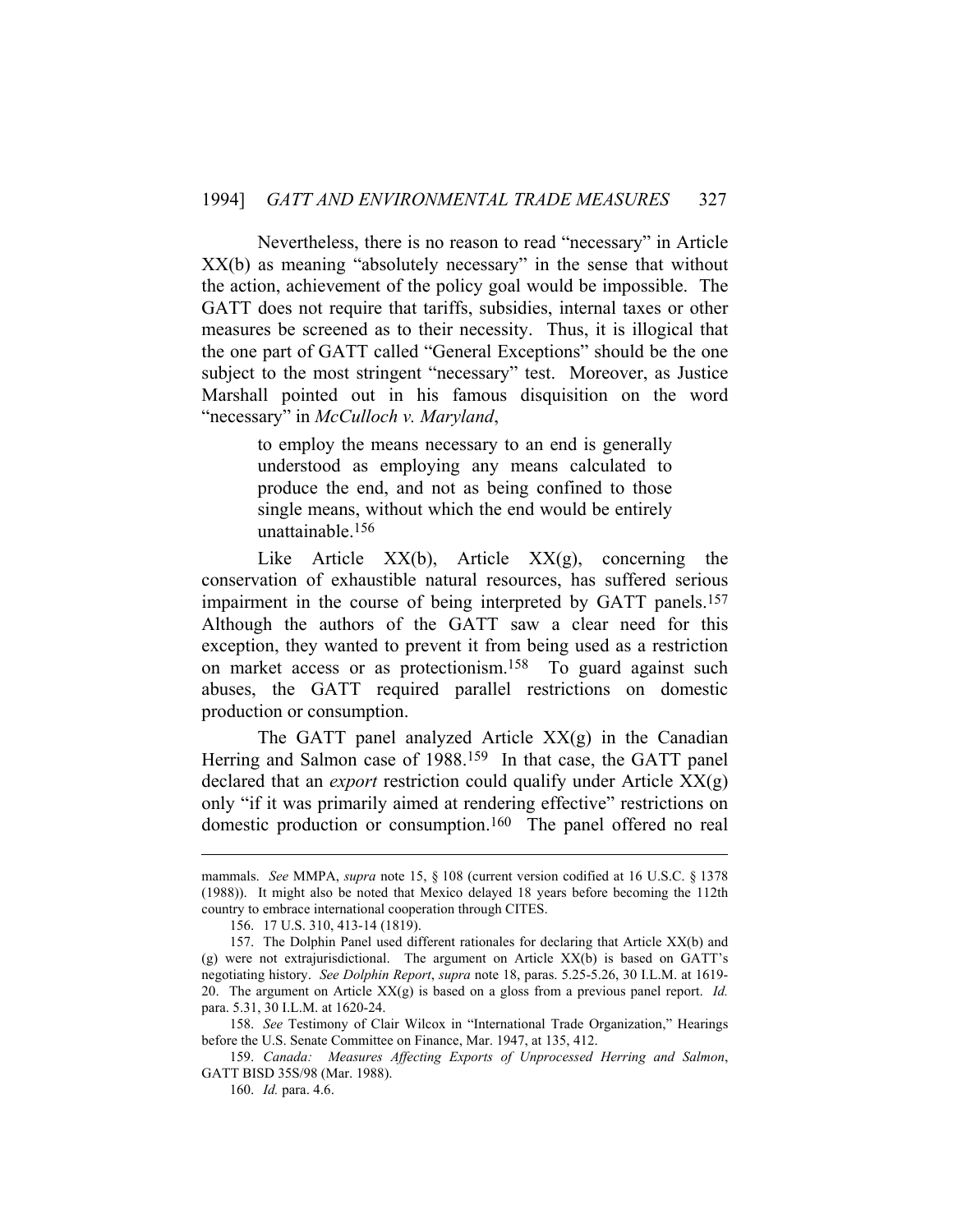justification for its conclusion that the trade measure had to contribute to the effectiveness of the domestic measure.161 What makes this omission so troubling is that neither the legislative history of the GATT<sup>162</sup> nor the semantics of Article  $XX(g)^{163}$  support the conclusion that any trade measure must augment a domestic measure.

 Because the GATT Council had adopted this questionable interpretation, the Dolphin Panel was able to build upon it for constricting Article  $XX(g)$  even further. The panel held that under Article  $XX(g)$ , any trade measure to conserve natural resources, even an *import* restriction, has to be primarily aimed at effectuating domestic restrictions. Since domestic restrictions on production or consumption only involve resources under a country's jurisdiction, a trade measure to conserve nondomestic resources cannot facilitate a domestic restriction. Therefore, the panel reasoned that no "extrajurisdictional" trade measure can possibly qualify under Article XX(g).164

 Another reason implied by the Dolphin Panel for its decision is that Article XX lacks "criteria limiting the range of life or health protection policies, or resource conservation policies, for the sake of which they [the Article XX exceptions] could be invoked."<sup>165</sup> But it seems inappropriate to deny access to Article XX because the article lacks detailed criteria. If the authors of Article XX had desired such criteria, they could have included them.166

 The Dolphin Panel argued that the preferable solution for the lack of criteria is action by the GATT members to amend the GATT, not interpretative action by a panel.<sup>167</sup> This logic is contorted

 <sup>161.</sup> *See id.*

 <sup>162.</sup> *See Second Session of the Preparatory Committee of the United Nations Conference on Trade and Employment*, U.N. Docs. E/PC/T/A/PV/25 (1947) at 30; *Second Session of the Preparatory Committee of the United Nations Conference on Trade and Employment*, U.N. Doc. E/PC/T/A/PV/30 (1947) at 18.

 <sup>163.</sup> GATT, *supra* note 6, art. XX(g), at 38. The more obvious interpretation is that the import and domestic measures must be jointly effectuated. Another interpretation is that the import measures be made effective through conjoining with the domestic measures.

 <sup>164.</sup> For further analysis and criticism of the panel's finding, see Janet McDonald, *Greening the GATT: Harmonizing Free Trade and Environmental Protection in the New World Order*, 28 ENVTL. L. 397, 438-50 (1993).

 <sup>165.</sup> *Dolphin Report, supra* note 18, para. 6.3, 30 I.L.M. at 1623.

 <sup>166.</sup> Actually the drafters considered, but did not accept, some criteria. *See* Charnovitz, *supra* note 11, at 44-45.

 <sup>167.</sup> *Dolphin Report, supra* note 18, para. 6.3, 30 I.L.M. at 1623.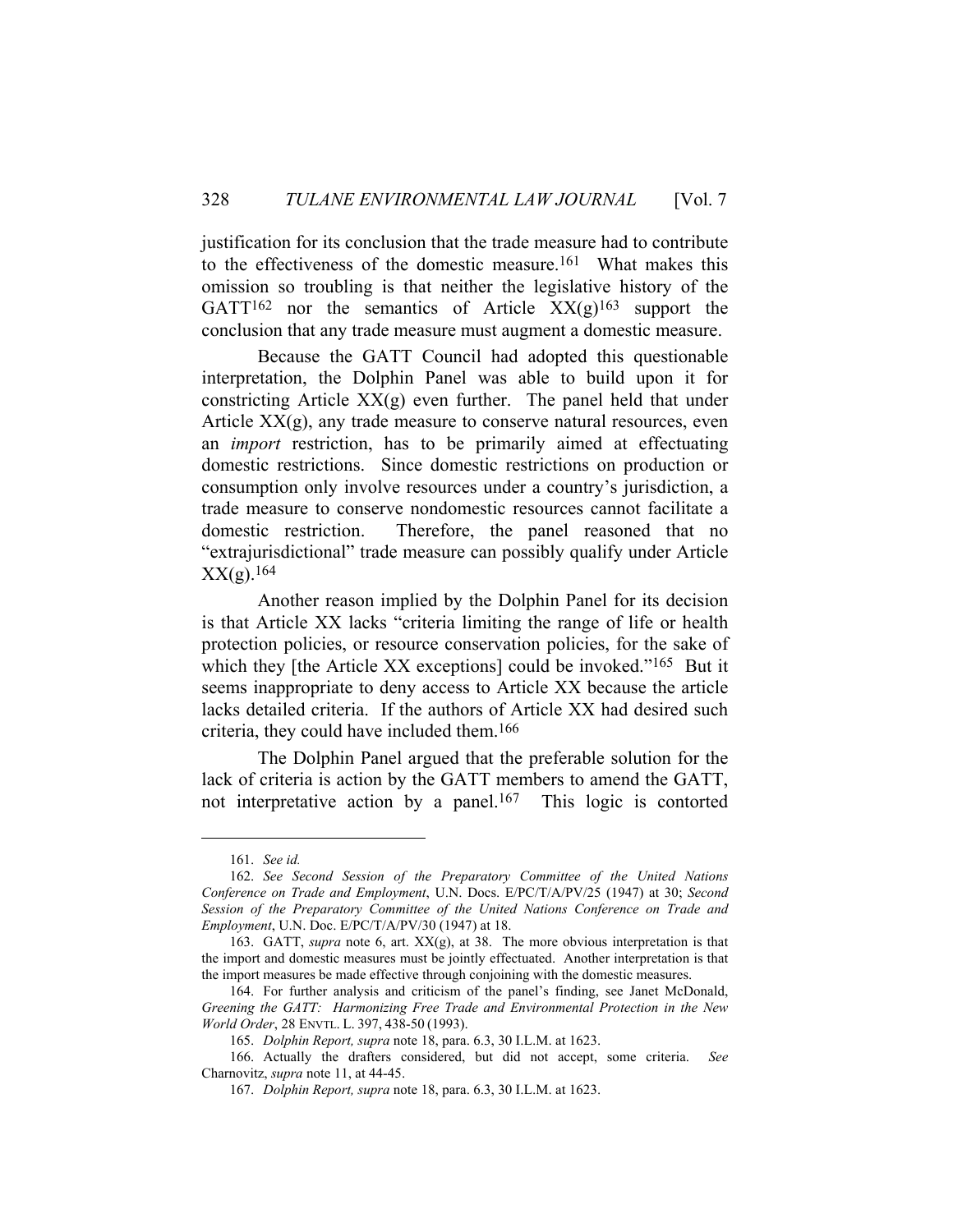however. Why should Article XX rights be unavailable to GATT members until the GATT has adopted criteria to limit such rights? Additionally, why is the panel willing to erase such rights by interpretative action?

 The Dolphin Panel is correct in observing that inconsistent national health standards can hinder trade.168 But the panel goes too far in suggesting that this inconsistency will undermine the GATT.<sup>169</sup> The GATT has operated in a world of unharmonized environmental standards for over 45 years. So there is no reason to believe it cannot continue doing so.

 In summary, the GATT rules on process standards are uncertain. It can be argued that defiled item standards would be legal under Article III.<sup>170</sup> Production practice and government policy standards are not legal under Article III. All three types of process standards, if implemented for environmental reasons, should be legal under a strict construction of Article XX. But given the recent "judicial" activism by GATT panels in narrowing the environmental exceptions, the future status of Article XX is uncertain.

#### III. IMPORT BANS

 Import bans can be carried out in several ways.171 They can be aimed at the item itself (for example, a turtle), products made from the item (for example, tortoise shell eyeglasses), or products derived from a process that entails the item (for example, shrimp caught in ways that kill turtles).

 Import bans for domestic environmental reasons became a common practice during the late 19th century. For example, in 1877 Great Britain authorized a ban on potatoes and other vegetables in order to keep out the Colorado beetle.172 In 1900, the U.S. Lacey Act

 <sup>168.</sup> *Id.* para. 5.27, 30 I.L.M. at 1620.

 <sup>169.</sup> It should be recalled that the goal of the GATT is not free trade *per se*, but rather the elimination of discrimination and the reduction of tariffs and other barriers. *See* GATT Preamble, GATT, *supra* note 6, at 1.

 <sup>170.</sup> *See* David Palmeter, *Environment and Trade: Much Ado About Little?*, J. WORLD TRADE, 55, 66 n.22 (1993). "Non-discriminatory process standards that are not disguised protectionist measures would appear to be GATT-legal." *Id.*

 <sup>171.</sup> The classification of a measure as an import ban rather than a product or process standard is based on the context of the law and on how the law is written. Import bans can often be recast as standards, and vice versa.

 <sup>172.</sup> Destructive Insects Act, 40 & 41 Vict. ch. 68, § 1 (1877).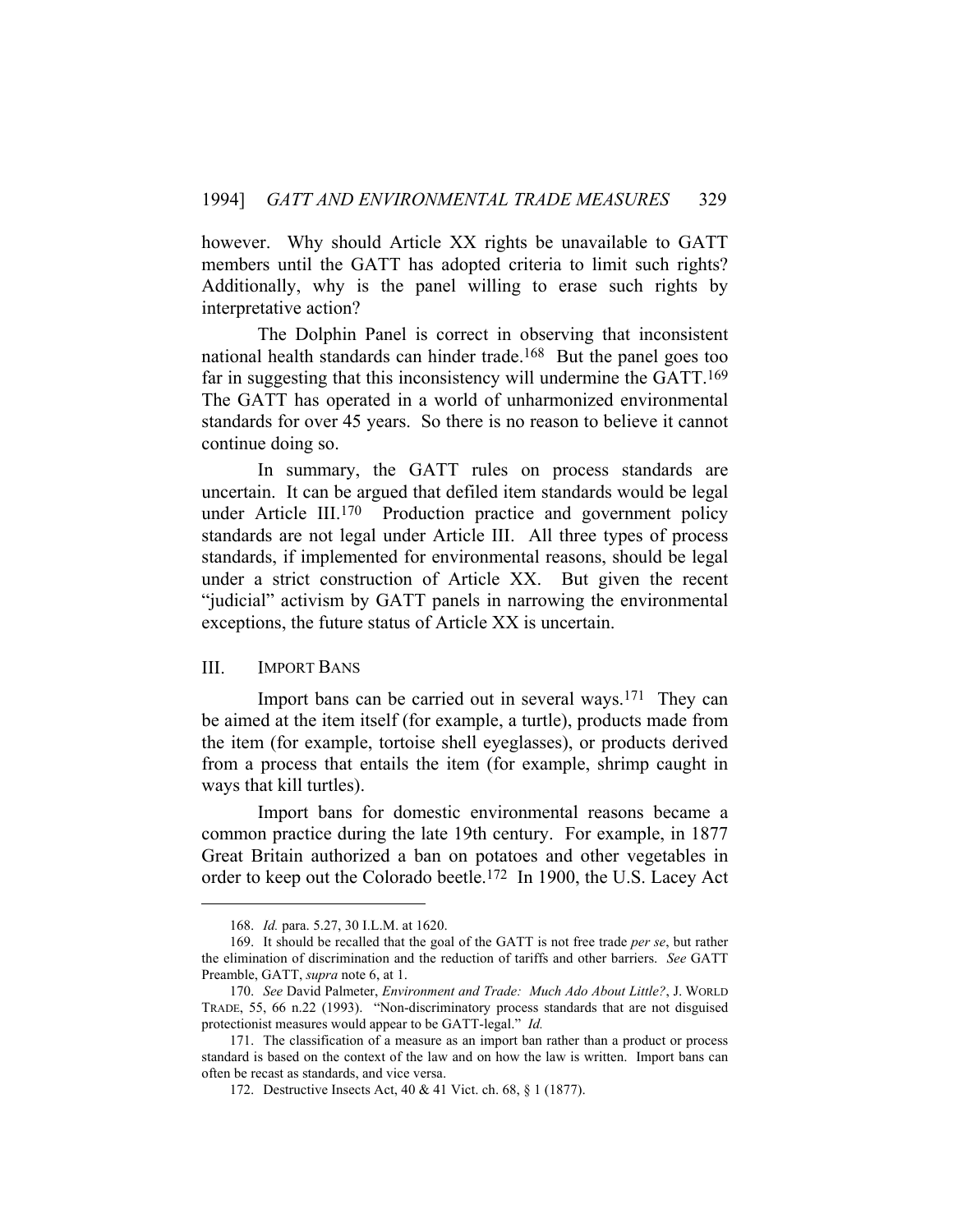made it unlawful to import any "wild animal or bird" except under permit.173 In 1910, the United States prohibited the importation of insecticides injurious to vegetation.174 In 1912, the United States banned the importation of trees, shrubs, and buds unless they were inspected and found "to be free from injurious plant diseases and insect pests."175 These are examples of simple import bans or embargoes.

 An interesting episode occurred in 1992 when the U.S. Treasury Department canceled the label for "Black Death Vodka" from Belgium.176 Under the U.S. Federal Alcohol Administration Act of 1935, bottled liquor cannot be imported if its label is deceptive to the consumer.177 The Treasury Department believed that the label, which depicted a skull, implied black death. Because the vodka was *not* harmful to the consumer, however, the label was deceptive in suggesting that the product was unhealthy. Thus, Belgium might have complained to the GATT that the United States was banning its vodka because it was not unhealthy.

 Before turning to GATT rules, it is useful to summarize some of the categories presented so far. Standards and import bans can be applied to products or to the processes used to produce the products. Both standards and import bans can be jurisdictional or extrajurisdictional. A jurisdictional measure is aimed solely at the domestic environment and health. An extrajurisdictional measure looks more broadly at a foreign, or global, environment and world health issues as demonstrated in Table I.

 <sup>173.</sup> Lacey Act, § 2, 31 Stat. 187-88 (1900) (current version codified at 18 U.S.C. § 42 (1988 and Supp. 1992)). The mongoose, fruit bat, English sparrow, and starling were specifically proscribed in the 1900 Act. Congress added criminal penalties in 1935.

 <sup>174.</sup> Insecticide Act, 36 Stat. 331-33 (1910) (repealed, but replaced by similar legislation codified at 7 U.S.C. § 136 (1988)).

 <sup>175.</sup> Nursery Stock Act § 1, 37 Stat. 315-16 (1912) (current version codified at 7 U.S.C. § 154 (1988)).

 <sup>176.</sup> *Liquor: Name Your Poison*, TIME, Apr. 13, 1992, at 53. After the Treasury Department canceled the label, the importer sought and received a preliminary injunction from the U.S. District Court in San Francisco blocking the government action. Cabo Distributing Co. v. Brady, 821 F. Supp. 582 (N.D. Cal. 1992).

 <sup>177.</sup> Federal Alcohol Administration Act § 2(e) (1935) (current version codified at 27 U.S.C. § 205(e) (1988)).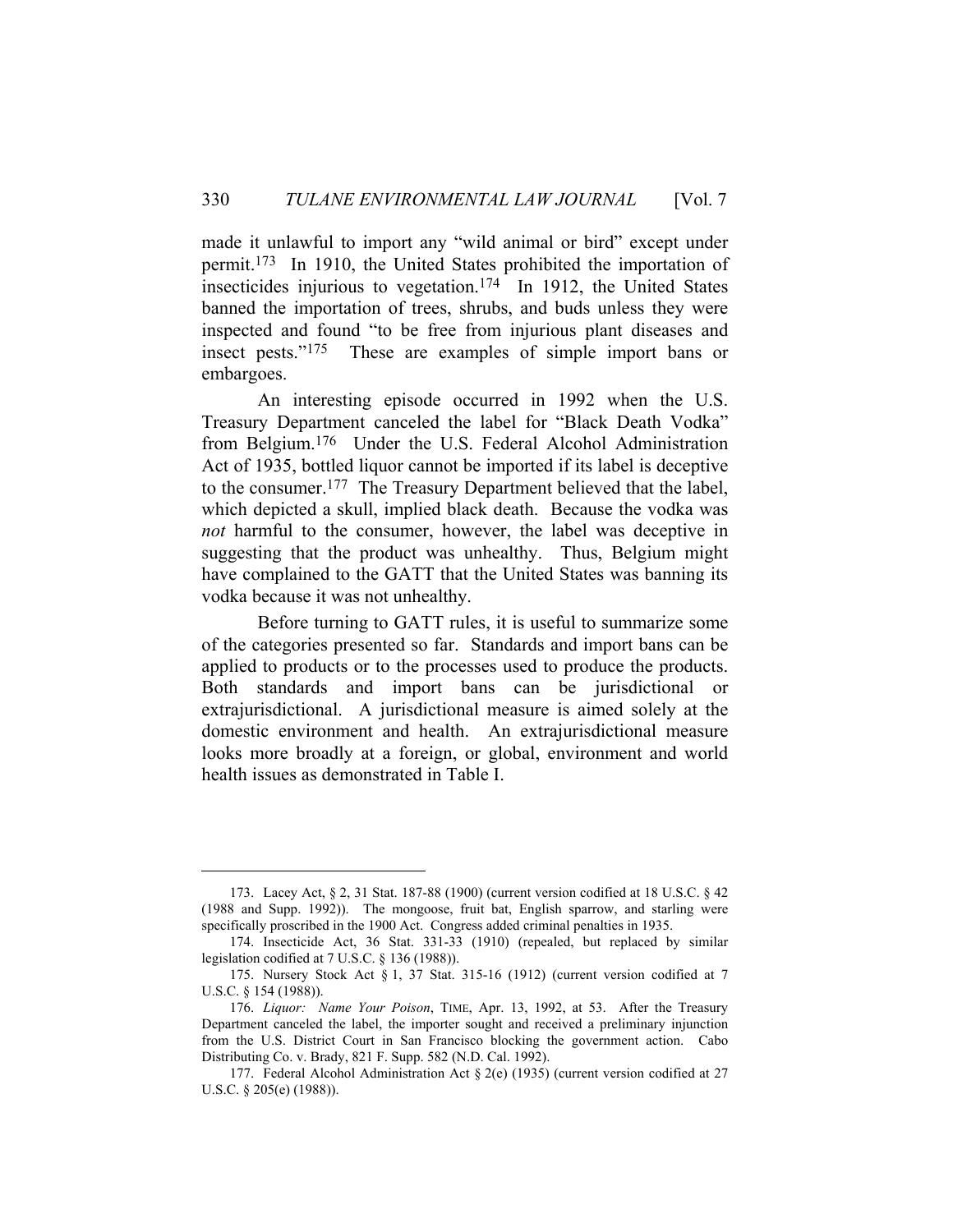| <b>MATRIX OF ENVIRONMENTAL TRADE MEASURES</b> |                     |                   |  |  |  |
|-----------------------------------------------|---------------------|-------------------|--|--|--|
|                                               | <b>PRODUCT</b>      | <b>PROCESS</b>    |  |  |  |
| <b>JURISDICTIONAL</b>                         | Unleaded fuel autos | Adulterated food  |  |  |  |
| EXTRAJURISDICTIONAL                           | Ivory               | Dolphin-safe tune |  |  |  |

Table I

#### *A. GATT Article XI*

 Import bans, and export bans, violate GATT Article XI which disallows "prohibitions or restrictions other than duties, taxes or other charges."178 In other words, GATT members cannot use import bans because they are tantamount to a quantitative restriction of zero. Article XI does provide for three exceptions, but none of them are applicable to typical ETMs.179

 This disallowance of import bans by GATT has great significance for ETMs. Under CITES, trade in "specimens" (living or dead) of endangered species must be carried out in accordance with regulations requiring both import and export permits (or re-export certificates).180 The treaty lists several criteria for the granting of such import permits by national governments including advice from a "Scientific Authority" that the import will be for purposes which are not "detrimental to the survival of the species involved."181 Strictly speaking, CITES does not prohibit imports. But it does mandate a licensing system under which commercial trade will regularly be

 <sup>178.</sup> GATT, *supra* note 6, art. XI:1.

 <sup>179.</sup> For a discussion of the agricultural and fisheries exception, see Ted L. McDorman, *The GATT Consistency of U.S. Fish Import Embargoes To Stop Driftnet Fishing and Save Whales, Dolphins and Turtles*, 24 GEO. WASH. J. INT'L L. & ECON. 477, 513-15 (1991). *See also infra* note 261 and accompanying text (discussing U.S. timber export ban).

 <sup>180.</sup> CITES, *supra* note 10, art. III. The discussion of CITES in this article relates to species listed in CITES Appendix I which are "all species threatened with extinction which are or may be affected by trade." *Id.* art. II:1. There are different rules for trade in Appendix II and Appendix III species. Appendix II includes species which may become threatened or species which must be subject to regulation (*e.g.*, look-alike) in order to effectuate control of Appendix I trade. *Id.* art. II:2. Appendix III includes all species that any party regulates in its jurisdiction for which international cooperation in controlling trade may be needed. *Id.* art. II:3. Permits are also required from nonsignatories. *See id.* art. X. About 119 species are listed in Appendix I.

 <sup>181.</sup> *Id.* art. III:3(a).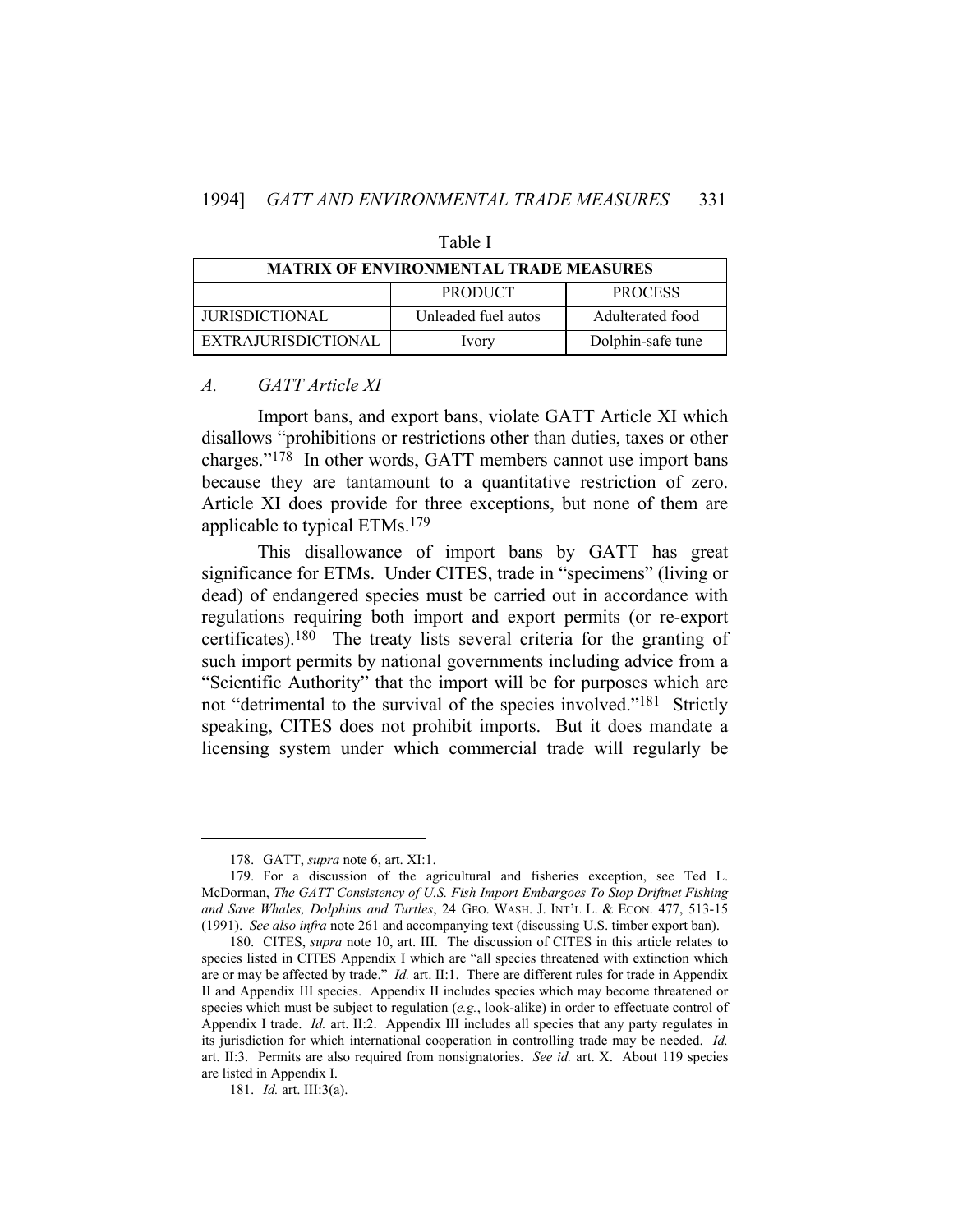prohibited.182 Therefore, actions under CITES would be inconsistent with GATT Article XI.183

 Because CITES is a convention on "International Trade," the Article III defense would seem inapplicable. Since CITES imposes no requirements on domestic sales or consumption (for example, it does not regulate domestic trade in endangered species),184 the treaty can hardly be an internal regulation enforced at the border.185 But even if CITES did mandate comparable domestic restraints, there would still be a GATT problem with the contingent import approach.186 This approach is used in other environmental agreements and laws,<sup>187</sup> and involves tying imports to the approval of the exporting nation.188 The problem is that any discrimination between "like" products based on certain situations in the country of origin would violate GATT Article I.189 Of course, an exporting nation which does not grant approval is unlikely to complain in the

 <sup>182.</sup> Import licenses for commercial trade would be denied because under CITES, the Management Authority of the importing country must be "satisfied that the specimen is not to be used for primarily commercial purposes." *See* CITES, *supra* note 10, art. III:3(c).

 <sup>183.</sup> While a licensing system established to assure prior consent may not contradict Article XI if the licenses are issued without undue delay, a licensing system in which licenses are normally denied would violate Article XI. *See Trade and Environment*, GATT Doc. L/6896 (1991), at 30.

 <sup>184.</sup> The U.S. Endangered Species Act, which implements CITES, does impose restraints on the domestic sale and transportation of protected species. *See* 16 U.S.C. § 1538(a)(1) (1988). Although this law is "extrajurisdictional," it does not need an Article XX exception because it qualifies under Article III. There could be a GATT problem if the Endangered Species Act applied only to *interstate* commerce.

 <sup>185.</sup> It could be argued that if CITES is implemented by a country in conjunction with a domestic law that prohibits internal trade in endangered species, then the combination of the treaty and the law will meet Article III. *See* James Cameron & Jonathan Robinson, *The Use of Trade Provisions in International Environmental Agreements and Their Compatibility with the GATT*, 2 Y.B. INT'L ENVTL. L. 3, 11 n.29 (1991).

 <sup>186.</sup> T.E.G. GREGORY, TARIFFS: A STUDY IN METHOD 113-15 (1921) (discussing the use of the term "contingent").

 <sup>187.</sup> For example, the MMPA bans the importation of marine mammals from countries where commerce in such marine mammals is illegal. *See* 16 U.S.C. § 1372(c)(2)(B) (1988).

 <sup>188.</sup> For example, a Pan-American Convention of 1940 obliges parties to prohibit the entry of any species "protected by the country of origin unless accompanied by a certificate of lawful exportation." Convention on Nature Protection and Wild Life Preservation in the Western Hemisphere, Oct. 12, 1940, art. IX, 565 Stat. 1354, 1368.

 <sup>189.</sup> This assumes that the GATT would not view the presence or absence of export permits as a determinant of the *likeness* of two otherwise identical products. But if public interest in the environmental pedigree of certain products grows, one could imagine environmental certifications being viewed as key product "characteristics." Such certifications could be done by producers, neutral observers, or governments.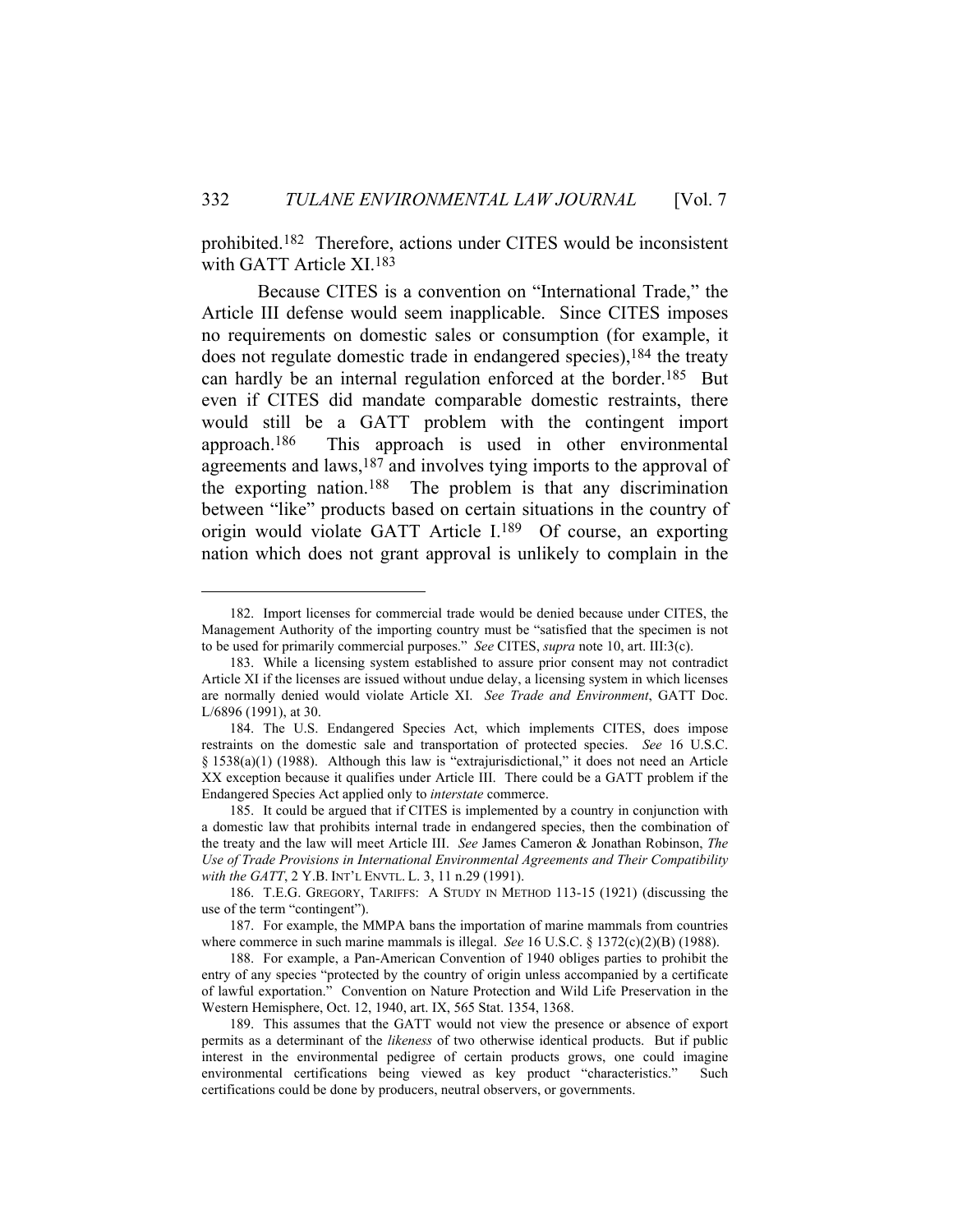GATT. Nor do consumers in the country banning the import have a right to complain to the GATT. So for practical purposes, contingent import provisions will not be ruled GATT-illegal.

 Similarly, any law requiring that a product be imported only from countries with specific national attributes violates GATT Article I.190 For example, under the U.S. African Elephant Conservation Act of 1988, it is unlawful to import raw ivory from a country which does not produce ivory.191 A more difficult issue is whether a ban on tropical timber violates Article I if timber from temperate or boreal forests is permitted. Similarly, could a country impose inconsistent conservation regimes on Atlantic salmon versus Pacific salmon?

 Also, import measures designed to keep out disease may be inconsistent with national and MFN treatment if it cannot be shown that the imported product transmits or is affected by the disease. For example, the Tariff Act of 1930 banned meat from countries whose animal stocks were infected with foot and mouth disease.192 Because this law would have been vulnerable under NAFTA's new disciplines, the North American Free Trade Agreement Implementation Act of 1993 reduced the stringency of this import ban by allowing the U.S. Secretary of Agriculture discretion to allow imports from regions he determines to be disease-free.193

 Some treaties require discrimination against nonparties as a way of creating an incentive to join the treaty. For example, the Montreal Protocol on Substances that Deplete the Ozone Layer regulates CFCs, halons and other listed chemicals.194 The Protocol requires parties to ban the importation of these chemicals from any nation that is not a party to the agreement.195 As with any import

 <sup>190.</sup> But the contracting parties have agreed to permit geographical discrimination in favor of developing countries. In 1971, a waiver of MFN obligations was granted to accord preferential tariff treatment to developing countries. *See Generalized System of Preferences*, GATT BISD 18S/24 (June 25, 1971).

 <sup>191.</sup> African Elephant Conservation Act (16 U.S.C. § 4223 (1988)). An "ivory producing country" is an African country with a population of African elephants. *Id.* § 4244(7). In GATT terms, the "favor" is being accorded only to particular nations.

 <sup>192. 19</sup> U.S.C. § 1306 (1988).

 <sup>193.</sup> Pub. L. No. 103-182, § 361(d), 107 Stat. 2123 (1993).

 <sup>194.</sup> Montreal Protocol on Substances that Deplete the Ozone Layer, Sept. 16, 1987, art. 4:1, 26 I.L.M. 1541 [hereinafter Montreal Protocol].

 <sup>195.</sup> *Id.* at 1554-55.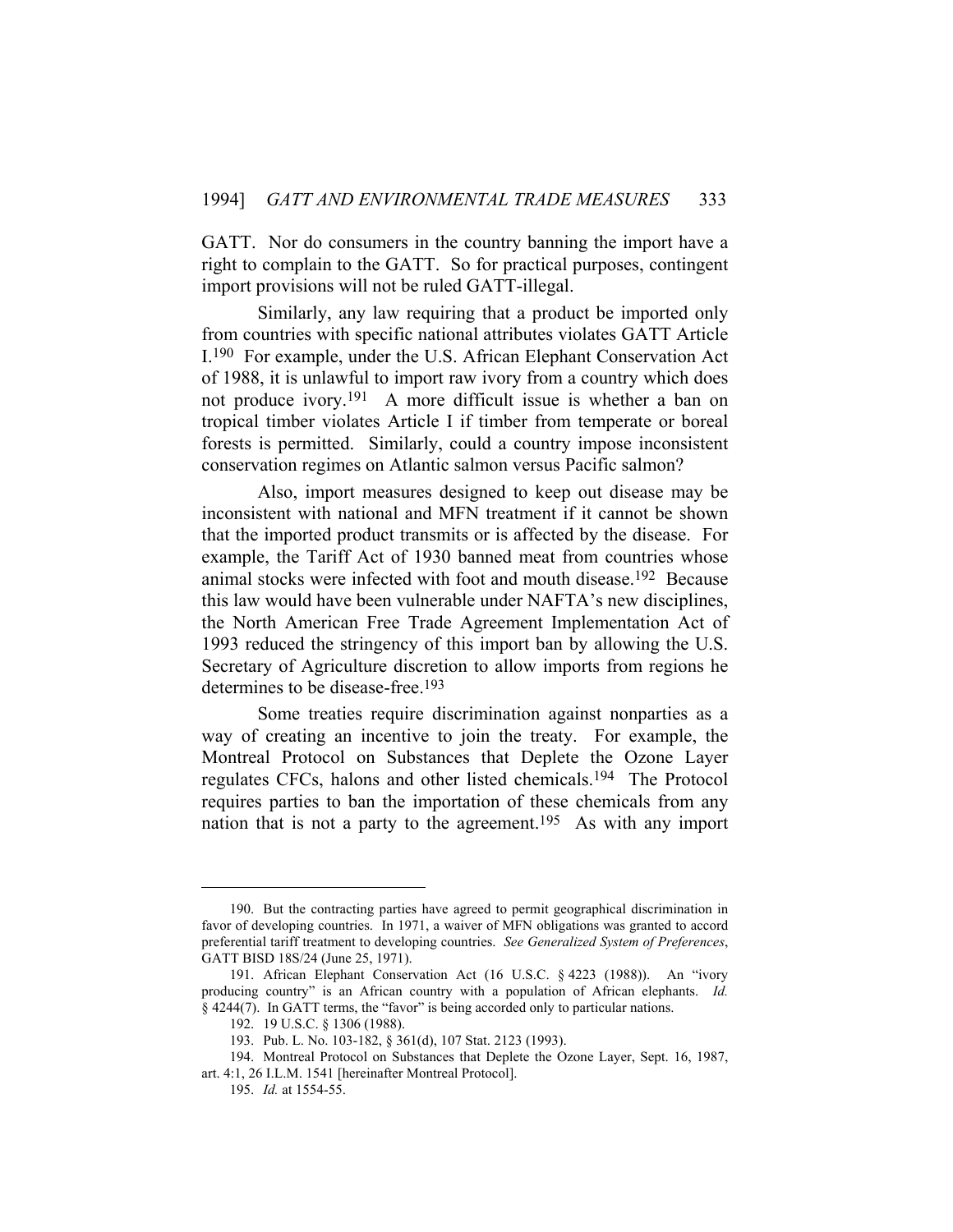ban, this provision is inconsistent with GATT Article XI.196 The requirement for discrimination makes the treaty inconsistent with Article I. Article III would seem an improbable justification for what are clearly international trade controls.

 The Basel Convention on the Control of Transboundary Movements of Hazardous Wastes and their Disposal also requires trade discrimination. Specifically, parties may not import or export "hazardous wastes or other wastes" from or to a nonparty.<sup>197</sup> Like the Montreal Protocol, the Basel Convention violates Article XI.198 Since the Basel Convention also requires hazardous waste control within a country, certain provisions in this treaty might meet the national treatment requisite in GATT Article III.199

## *B. GATT Article XX*

 Import prohibitions that are inconsistent with GATT Articles I or XI may nevertheless be allowable under the General Exceptions in Article XX.<sup>200</sup> It is generally agreed that under Article XX(b), GATT members may "give priority to human health over trade liberalization."<sup>201</sup> For instance, a country might ban the importation of hazardous waste even though similar waste is produced domestically. The country could try to justify the ban under Article

 <sup>196.</sup> The discriminatory administration of quantitative restrictions also would violate GATT Article XIII (Non-discriminatory Administration of Quantitative Restrictions). GATT, *supra* note 6, art. XIII. But this rule is usually brought to bear only for quotas acceptable under Article XI.

 <sup>197.</sup> Basel Convention on the Control of Transboundary Movements of Hazardous Wastes and Their Disposal, Mar. 22, 1989, 28 I.L.M. 657, 662 [hereinafter Basel Convention]. But under Article 11, parties may enter into arrangements with nonparties regarding the transboundary movement of waste provided that such arrangements "stipulate provisions which are not less environmentally sound than those provided for by this [the Basel] Convention." *Id.* art. 4:5, 28 I.L.M. at 668.

 <sup>198.</sup> It could be argued that the Basel Convention regulates services (*i.e.*, hazardous waste disposal) rather than trade in goods, and is therefore not covered by the GATT. But since some waste products regulated by the Convention do have positive market value (*e.g.*, scrap metal), GATT rules would be relevant for at least some regulation under the Convention.

 <sup>199.</sup> Basel Convention, *supra* note 197, art. 4:2(a)-(c), 4:7, 4:12, 28 I.L.M. at 662, 663.

 <sup>200.</sup> Most environmental trade measures are in the form of prohibitions. Other quantitative restrictions, such as quotas, would not seem to fit with Article XX(b), but could fit a conservation program under Article XX(g). *See* GATT, *supra* note 6, art. XX.

 <sup>201.</sup> *Thai Cigarette Report*, *supra* note 145, para. 73, at 222-23. But the panel also points out that measures must be "necessary" in order to be covered under Article XX(b). *Id.* at 223.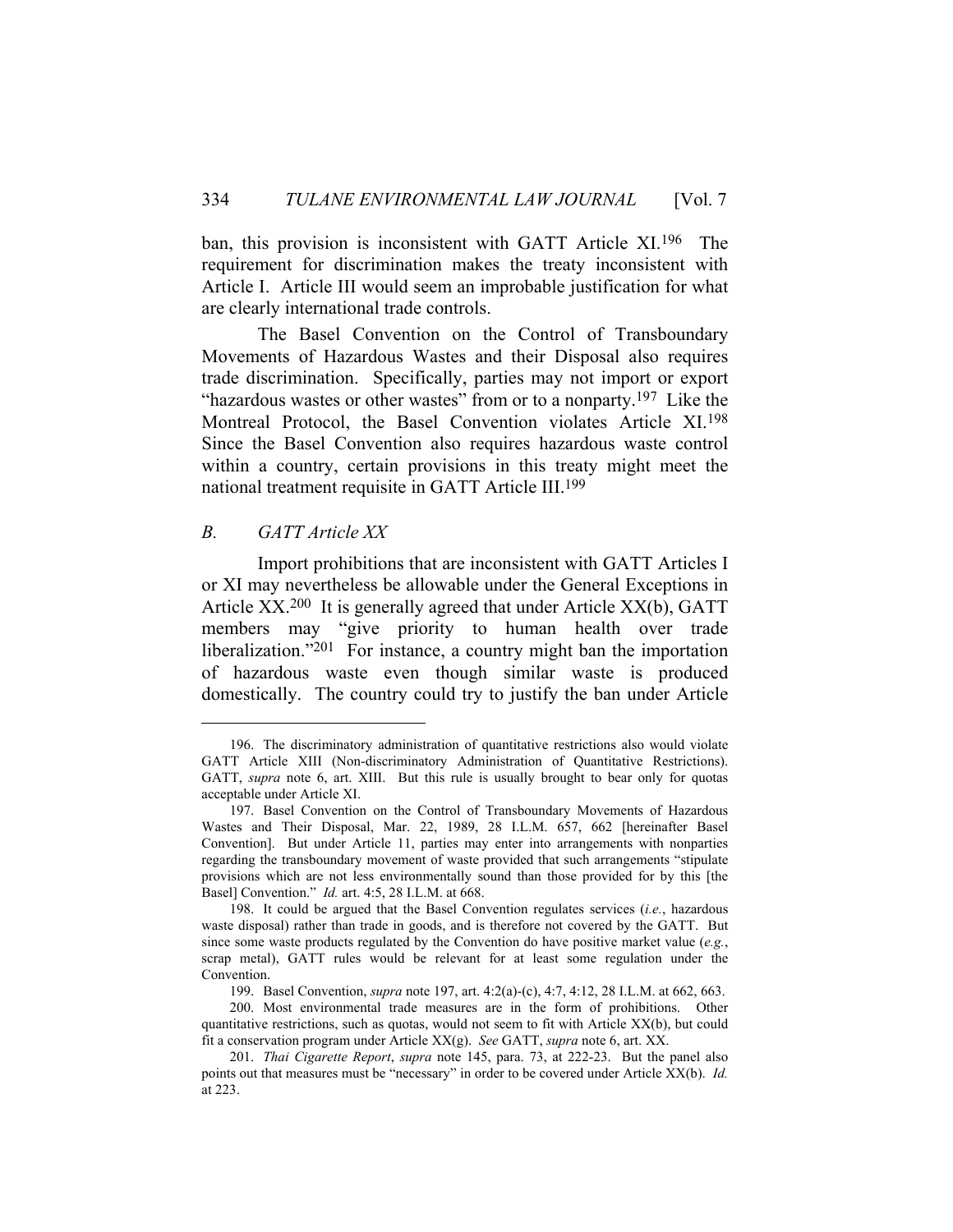XX(b) on the grounds that transporting waste over populated areas is too dangerous.

 Article XX(b), however, requires that such measures be "necessary." It is important to understand that what may be perceived as "necessary" to ban in one country may be perceived quite differently in another. For example, in 1992, the U.S. government prohibited the importation of "haggis," Scotland's national dish, on the grounds that it was unfit for human consumption.202 If such a case were to come before a GATT panel, there may be differing views as to whether such an import ban would be "necessary" under Article XX. Since haggis is eaten in Scotland, it is arguably "fit" for human consumption. But the United States might argue that it is not fit for American consumption. So far, no Article XX case has dealt with such an issue.

 Whether Article XX(b) permits governments to give priority to animal or plant health over trade liberalization is in dispute. One view is that Article XX(b) applies equally to all forms of life. Yet it is sometimes argued that an animal has to be endangered to be covered by Article  $XX(b)$ .<sup>203</sup> Since Article  $XX(b)$  is not generally perceived as requiring that humans be endangered before a traderelated health measure can be justified, it is unclear how a different requirement for animals might have come about.204

 Some commentators suggest that Article XX(b) is too limited to cover many important environmental trade measures.205 This view can be challenged, however, when one considers the fact that anything which affects the health of a living organism could be reached by Article XX(b). While there may be some environmental concerns, such as recreational opportunities, that are not addressed by

 <sup>202.</sup> *See Haggling over Haggis Brings on Heart Burns*, SAN DIEGO UNION-TRIB.*,* Jan. 24, 1992, at D-2. Haggis is made from minced sheep's heart, lungs and liver mixed with oatmeal, onions, and black pepper.

 <sup>203.</sup> *See Dolphin Report*, *supra* note 18, para. 4.29, 30 I.L.M. at 1645-46 (suggestion by the delegate from Venezuela).

 <sup>204.</sup> Mexico apparently recognized this logical difficulty because it argued in the Dolphin Report case that Article XX(b) protected humans, animals and plants "solely as a population . . . and not as separate individuals." *Id.* para. 3.37, 30 I.L.M. at 1606. Mexico offered no evidence for this anthropocentric interpretation.

 <sup>205.</sup> *See, e.g.,* Steven Shrybman, *International Trade and the Environment: An Environmental Assessment of the General Agreement on Tariffs and Trade*, ECOLOGIST, Jan./Feb. 1990, at 30,33. *See also Dolphin Report, supra* note 18, para. 4.18, 30 I.L.M. at 1614 (statement by the delegate from Japan).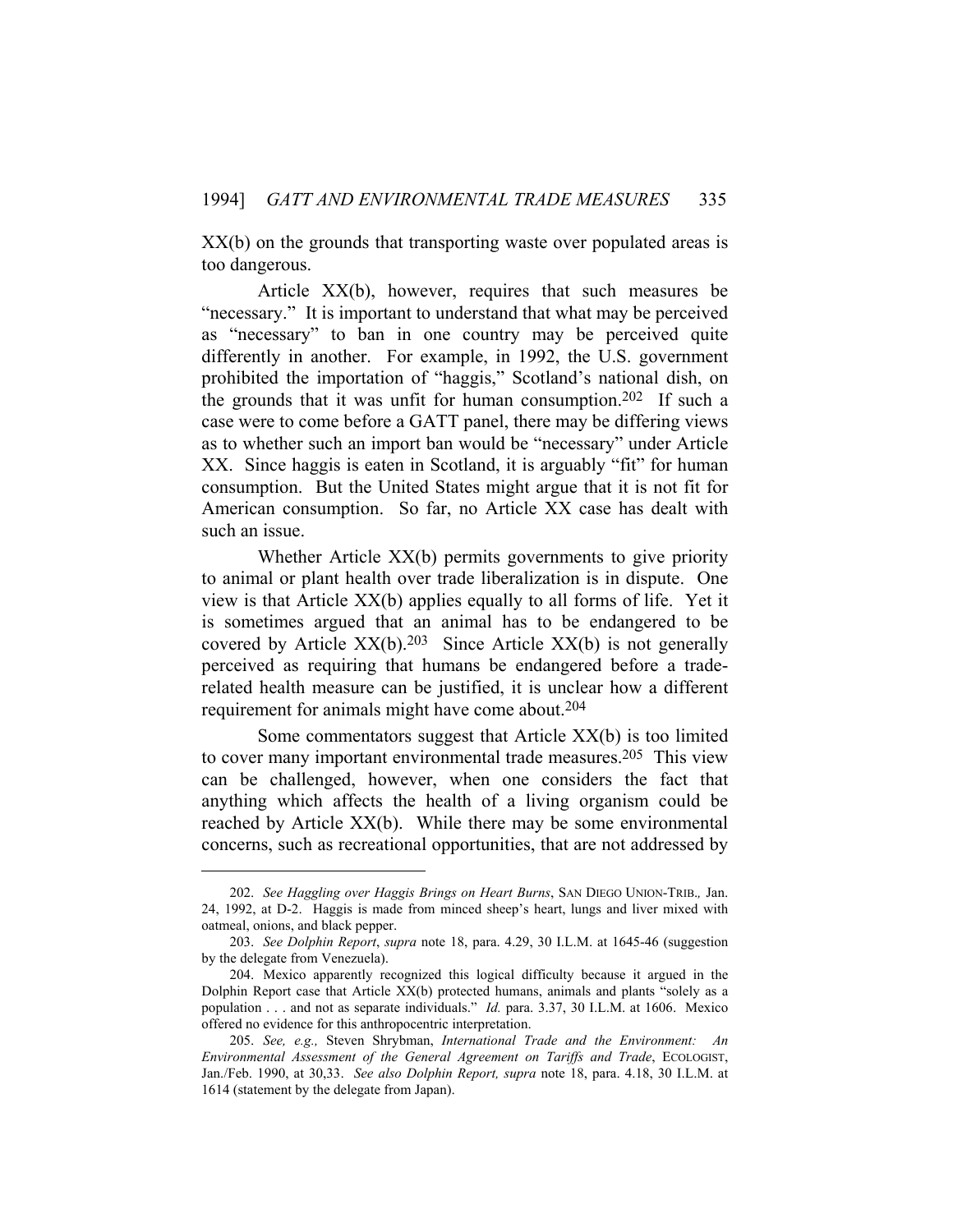the life and health standards of Article XX(b), every critical international environmental issue would seem to be incorporated in the Article.206

Furthermore, the scope of Article  $XX(g)$  is as broad as that of Article  $XX(b)$ .<sup>207</sup> Most of the world's serious environmental issues, such as climate change, ocean pollution, disappearing forests, driftnet fishing, recycling, and biodiversity, can be characterized as a natural resource lacking conservation.208 Only the last of these issues, however, was specifically considered in writing the GATT. In 1947, the Netherlands proposed a GATT exception for export control measures "necessary to protect the rights of the grower [of] scientifically improved planting material."<sup>209</sup> But this proposal was not adopted.210

 To qualify for either of GATT's environmental exceptions, however, an ETM would have to meet the two prerequisites in Article XX's headnote: the discrimination and the disguised restriction tests.211 As noted above, there is no "like product" requirement in Article XX. Discrimination is allowed so long as it is not arbitrary or unjustifiable.212 For example, the U.S. import regulations

 <sup>206.</sup> *See* Michel Prieur, *Environmental Regulations and Foreign Trade Aspects*, 3 FLA. J. INT'L L. 85, 86 (1987). Article XX's exceptions are very much linked with today's environmental issues. *Id.*

<sup>207.</sup> Looking back to the drafters' intent, it can be argued that Article  $XX(g)$  applies only to export restrictions and then only to exhaustible, as opposed to renewable, natural resources. *See* Charnovitz, *supra* note 11, at 45-47. But some evidence of the drafters' intention for this provision to apply to animals has since come to light. *See* U.N. Doc. E/PC/T/A/40(1) at 4-6. In any event, since it began to be invoked in GATT cases in 1988, however, this provision has been given broader application than nonrenewable resources.

 <sup>208.</sup> Technically, an "exhaustible" natural resource does not cover living resources, a point noted by Mexico in the Dolphin Report arguments. *See Dolphin Report, supra* note 18, para. 3.43, 30 I.L.M. at 1607. But the authors of the GATT probably had a broader application in mind, which has been followed by recent GATT panels. *See* Charnovitz, *supra* note 11, at 44-47, 51.

 <sup>209.</sup> U.N. Doc. E/PC/T/W.255.

 <sup>210.</sup> U.N. Doc. E/PC/T/A/SR/33 at 3-4.

 <sup>211.</sup> It should be noted that these prerequisites are not required in GATT Article XXI (Security Exceptions). Each contracting party is allowed to take action "it considers necessary" to protect security interests relating to nuclear materials, arms, and military traffic, taken in time of war or emergency. *See* GATT, *supra* note 6, art. XXI, at 38-39.

 <sup>212.</sup> For an example of unjustifiable discrimination, consider the Clinton Administration's ban on the importation of semiautomatic assault pistols even though the sale of domestically produced pistols is permitted. *See* TIME, Dec. 20, 1993, at 30. The ban violates GATT Article XI and would seem difficult to justify under Article XX(b) given the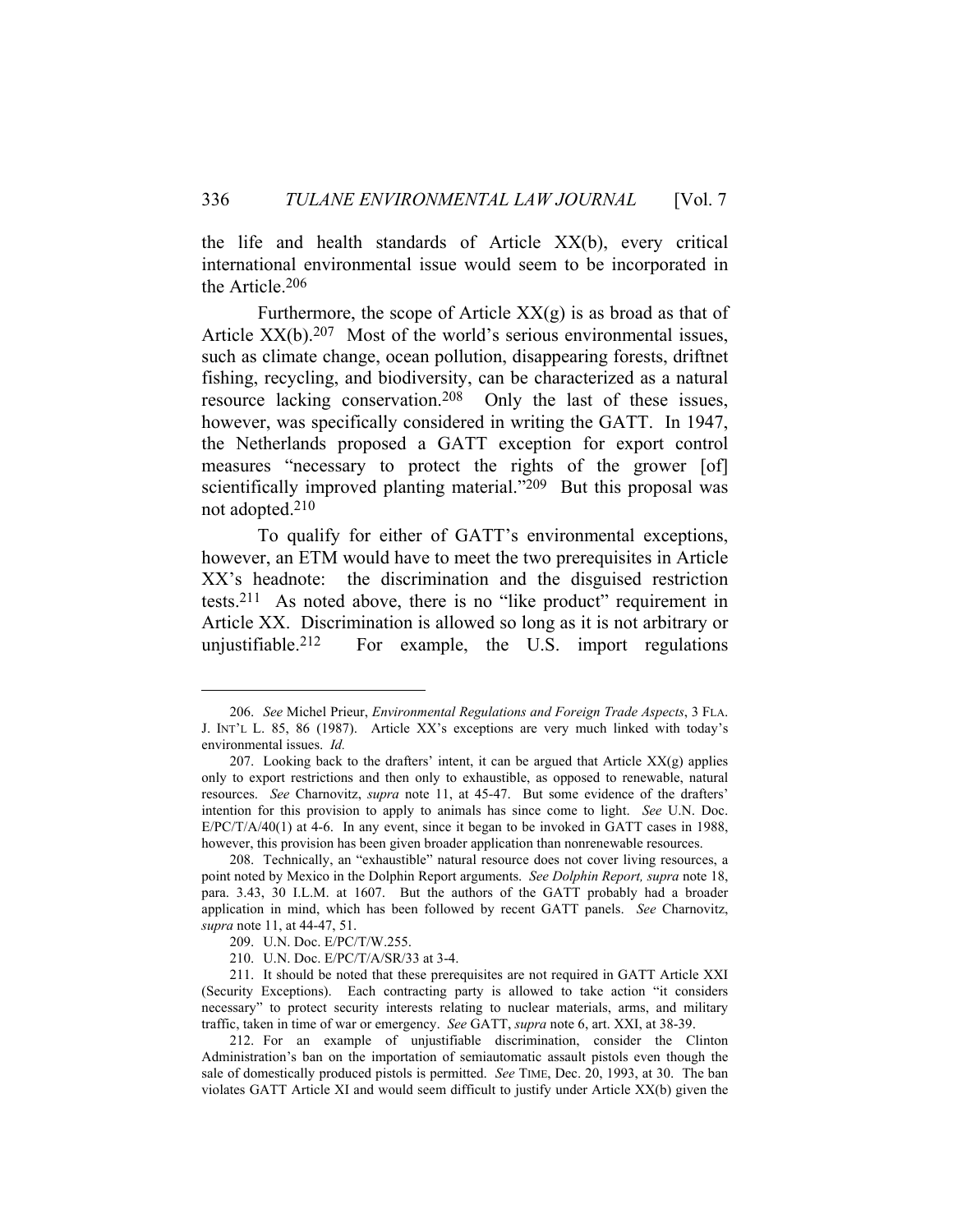implementing CITES distinguish between species that are captivebred and those caught in the wild.213 Such discrimination is justifiable because trade in captive-bred species does not diminish the population in the wild.

 Before the Dolphin decision, it was commonly thought that many of the ETMs breaching Article III or XI qualified for an Article XX exception.214 For example, when the Montreal Protocol was negotiated, a special clause was added to bring its import controls into greater GATT conformity.215 Under this clause, parties may continue to import CFCs from a nation that is a nonparty if the parties collectively determine that nation to be in full compliance with the treaty.216 The purpose of this clause apparently was to make the Protocol more consonant with "softer" MFN practice by tying the discrimination to the country's production practices regarding CFC control rather than to the government policy regarding ratification of the Montreal Protocol.217

 The assumption of the Protocol's drafters was that a country phasing out CFCs would meet the "same conditions" requirement in the headnote of Article XX whether or not that nation chose to ratify the treaty.218 Whether the country had ratified the treaty was thought

 216. Montreal Protocol, *supra* note 194, art. 4.8, at 150-55. In the 1990 amendments, this clause was also extended to some of the Protocol's other trade restrictions. At the meeting of the Montreal Protocol parties in November 1993, several nonparties were found to be in compliance with this provision. *See* UNEP/OZL.Pro.5/12, Decision V/3.

 217. Discrimination against a country that fails to ratify a treaty is viewed here as a prohibition or process standard—rather than a sanction—if the trade being prohibited is directly related to the environmental concern. Any policy change sought must also be directly related to the environmental concern. In other words, if the Montreal Protocol prohibited trade in CFCs from countries that had not ratified the Genocide Convention, that would be a sanction.

 218. Certainly a CFC made in a nontreaty country will be indistinguishable from a CFC made in a treaty country, both in chemistry and in its impact on the environment. They are "like" products, but Article XX is not based on a like product test.

domestic production of the product. The ban may be permitted by Article  $XXI(b)(ii)$ , however, if it is deemed part of U.S. "essential security interests."

 <sup>213. 50</sup> C.F.R. § 23.13(e) (1993). This is permitted by CITES, VII-4, *supra* note 10, art. VII:4.

 <sup>214.</sup> *See* ROBERT BOARDMAN, INTERNATIONAL ORGANIZATION AND THE CONSERVATION OF NATURE 89-92 (1981).

 <sup>215.</sup> *See* Peter Menyasz, *International Agreement to Protect the Ozone Layer Hailed as Precedent for Global Environmental Solutions*, 10 INT'L ENV'T REP. 531, 532 (1987). *See also* RICHARD ELLIOT BENEDICK, OZONE DIPLOMACY: NEW DIRECTIONS IN SAFEGUARDING THE PLANET 91 (1991). *See also GATT, General Agreements on Tariffs and Trade*, INT'L TRADE, vol. 1, 1990-91, at 32.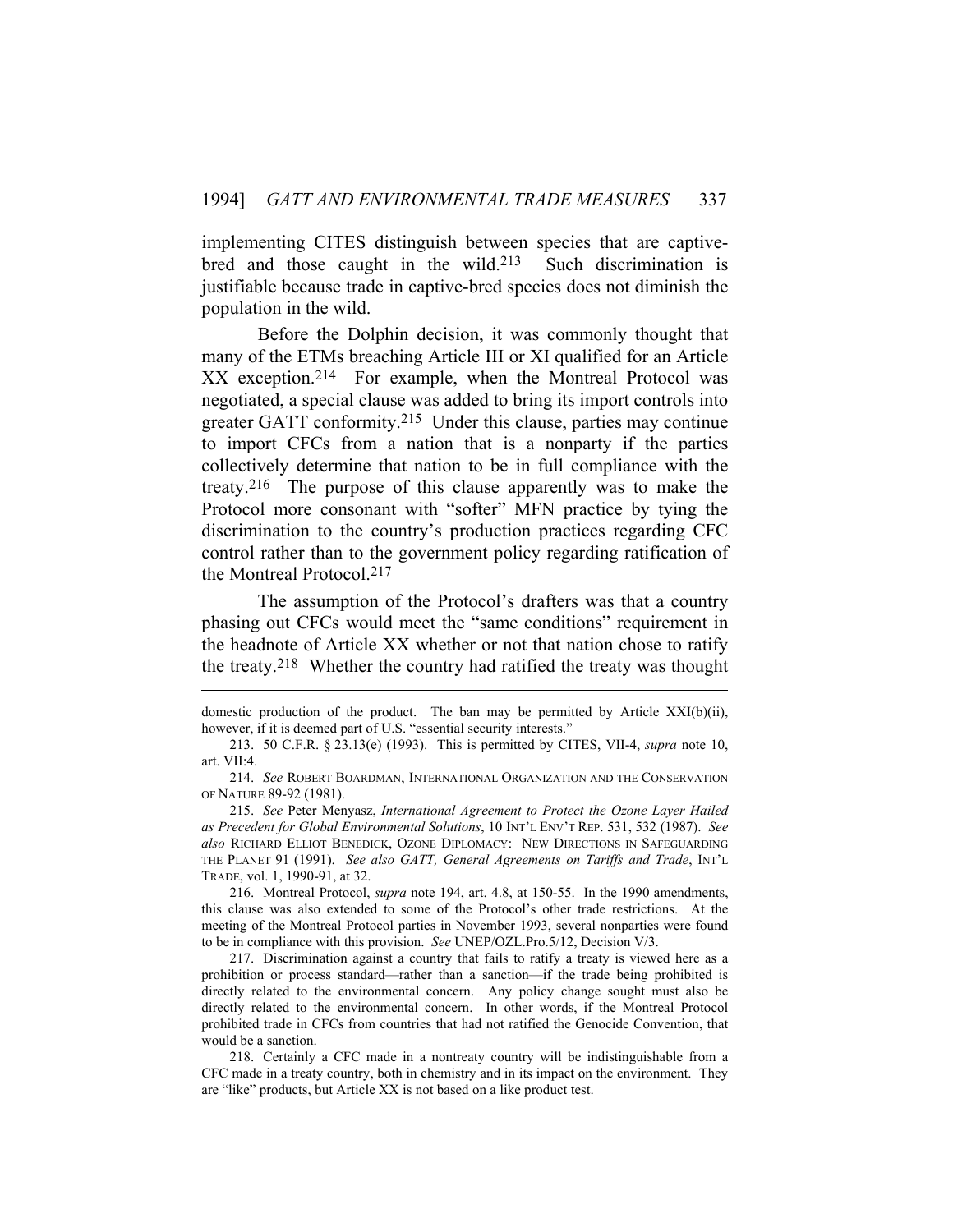to be less defensible as a "same" condition.219 While this optional procedure helps, it does not eliminate all of the Montreal Protocol's potential inconsistencies with Article XX. Discrimination can still occur between imports from noncomplying signatories, which are permitted, and imports from noncomplying nonsignatories, which are prohibited.220

 If the Dolphin Panel's views are accepted that Article XX does not cover the protection of *foreign* life or health or the conservation of *foreign* resources, then many of the treaties and laws discussed above, which violate Articles I, III or XI, cannot be "saved" by Article XX. Certain trade restrictions in treaties on migratory birds, endangered species (CITES), and ozone protection, and the U.S. laws on African elephants would lie outside of Article XX's shelter.<sup>221</sup> For example, the U.S. Endangered Species Act would appear to violate the GATT since import permits may be granted only "for scientific purposes or to enhance the propagation or survival of the affected species."222 As noted earlier, the Dolphin Panel offered little support for its radical thesis that "extrajurisdictional" trade measures are GATT-illegal.<sup>223</sup> The panel also failed to square its

 <sup>219.</sup> Johan G. Lammers, *Efforts to Develop a Protocol on Chlorofluorocarbons to the Vienna Convention for the Protection of the Ozone Layer*, 1 HAGUE Y.B. INT'L L. 225, 256- 57 (1988).

 <sup>220.</sup> The United States discriminates in this way under its import ban of CFCs. *See* 40 C.F.R. § 82.4(d) (1992).

 <sup>221.</sup> For endangered species, migratory birds, whales or elephants, it is the import bans that raise the spectre of extrajurisdictionality. (Concern about migratory birds and whales might be defended on the grounds that they are occasional residents.) For the Montreal Protocol, it is the export ban which is more questionable, although it might be defended on the grounds that ozone depletion anywhere is a danger to people everywhere.

 <sup>222. 16</sup> U.S.C. § 1539(a)(1)(A) (1988). While scientific purposes would be jurisdictional, enhancing the propagation of a species is extrajurisdictional unless the species also exists in the United States.

 <sup>223.</sup> The Dolphin Panel noted the past practice of GATT panels in interpreting Article XX "narrowly." *Dolphin Report*, *supra* note 18, para. 5.22, 30 I.L.M. at 1619. In contrast, the Dolphin Panel suggested that the United States had offered a "broad interpretation" of Article XX(b). *Id.* para. 5.27, 30 I.L.M. at 1629. But narrowness and broadness are relative. In light of the long history of the health exception in trade treaties and the negotiating records for Article XX, it could be argued that the United States is offering the *narrow* interpretation (*i.e.*, the terms of Article XX as understood by the drafters) and the GATT panel relying upon a *broad* interpretation that balances other goals against U.S. environmental concerns. In particular, the panel states that it is weighing the consequences of its decision on the "operation of the General Agreement as a whole." *See Dolphin Report*, *supra* note 18, para. 5.25.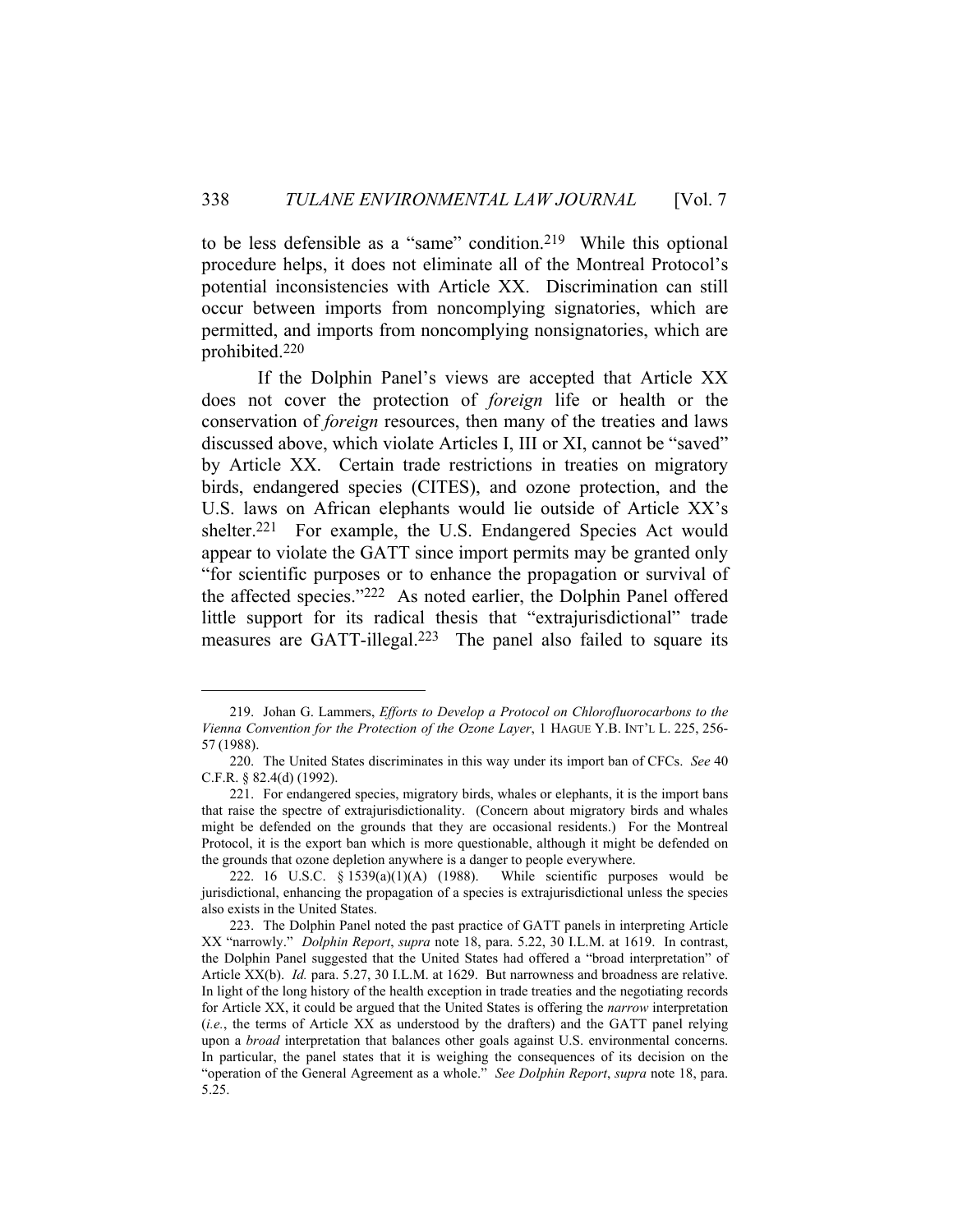finding with the long history of ETMs for which Article XX(b) was designed.224

 For example, in 1908 Australia banned the importation of matches containing white phosphorus.225 In 1912 the United States banned the importation of matches made from white phosphorus and levied a high tax on their domestic manufacture.<sup>226</sup> These laws were passed as part of an international effort to suppress this manufacturing method because it caused a gruesome occupational disease.227 Did the drafters of the GATT mean to disallow such import bans? Undoubtedly, the bans violate Article XI. Since the method of regulation at the border (an import ban) differs from the method of domestic regulation (a tax), the U.S. import ban does not fit the criteria of Article III. The import ban might be justified under Article XX if the GATT could protect foreign health. But following the reasoning of the Dolphin Panel, a ban on the importation of phosphorus matches would be GATT-illegal since the ban would have no "jurisdictional" purpose.<sup>228</sup>

 Since the phosphorus match import ban was apparently not perceived by the U.S. government to be GATT-illegal at the time the GATT was being written,<sup>229</sup> there is only one way this import interdiction could have been GATT-consistent: coverage under the Article XX exceptions. This casts further doubt on the finding by the

 <sup>224.</sup> *See* Charnovitz, *supra* note 11, at 38-43.

 <sup>225.</sup> Proclamation of 19 Dec. 1908, GAZETTE, at 1707.

 <sup>226.</sup> White Phosphorus Matches Act, ch. 75, 37 Stat. 81-84 (1912) (repealed in 1976).

 <sup>227.</sup> In 1906, a multilateral treaty had banned the production and importation of these matches. *See* 203 C.T.S. 13, v. 203, 35. For various reasons, Constitutional and political, the United States chose not to ratify the treaty.

 <sup>228.</sup> There were two rationales for the import ban: First, to cooperate with other nations that were trying to extirpate this production method. Second, to assure that domestic producers (who were giving up white phosphorus rather than be taxed) would not be put at a competitive disadvantage vis-à-vis foreign producers (who might continue to use the phosphorus method because it was less expensive). *See* TAXING WHITE PHOSPHORUS MATCHES, H.R. DOC. NO. 406, 62d Cong. 2d Sess., at 1-5 (1912). It would seem unlikely that the Dolphin Panel would endorse the second rationale even though it is unequivocally domestic.

 <sup>229.</sup> Although there is no explicit evidence that the U.S. Department of State concluded that the match import ban was GATT-legal, the Department did not include this import ban in its list of laws that were inconsistent with Article XI or in the list of pre-1947 mandatory laws qualifying under GATT's grandfather clause. *See* U.S. Laws Inconsistent with the ITO Charter (on file at trade library of U.S. Department of State).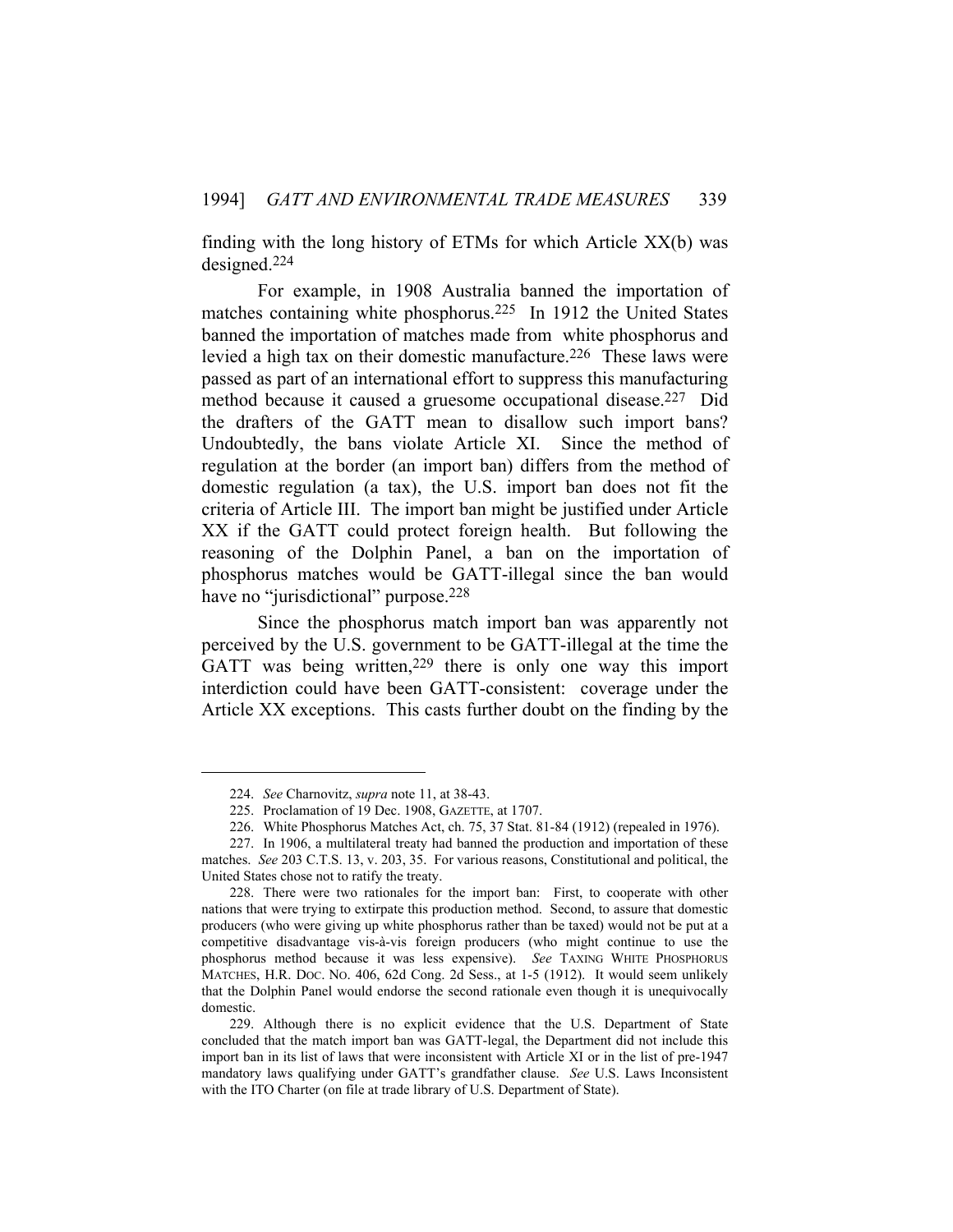Dolphin Panel that the authors of GATT meant to exclude "extrajurisdictional" measures from Article XX's scope.

 It is interesting to note that only one pre-GATT treaty specifically limited the health exception to "domestic animals or plants."230 Otherwise, it seems clear that the typical environmental exceptions in treaties were meant to embrace foreign animals, since many treaties provided an exception for "measures taken to preserve them from degeneration or *extinction*."231 In hypothesizing that this policy was abandoned in drafting the GATT, one would have to assume that the countries chose to jettison the numerous laws and treaties in existence at the time232 which protected extrajurisdictional resources. Yet there is no evidence that such a decision was made.

 One can also see the fallacy of the Dolphin decision when one considers another GATT general exception: the provision "relating to the products of prison labour" in Article  $XX(e)$ .<sup>233</sup> Although the panel did not address a prison labor process restriction, some of the same reasoning suggesting that Article XX(b) cannot be "extrajurisdictional" applies to Article  $XX(e)$  too.<sup>234</sup> It seems doubtful that anyone, even the Dolphin Panel, would argue that Article XX(e) applies only to products of domestic convict labor. But if not, on what basis can Article XX(e) be read as having a broader geographical reach than  $XX(b)$ ?<sup>235</sup>

 <sup>230.</sup> Treaty of Amity and Commerce, Feb. 12, 1930, P.R.C.-Czech., 110 L.N.T.S. 285, 290, art. XIII.

 <sup>231.</sup> *See, e.g.,* Protocol for the International Convention for the Abolition of Import and Export Prohibitions and Restrictions, 1929, art. 4, 97 L.N.T.S. 393, 46 Stat. 2489, 2490 (emphasis added). Presenting this treaty to the Senate, President Coolidge pointed out that existing import restrictions were covered by these exceptions. *See* Message from the President of the United States, Jan. 3, 1929, *in* Senate Executive T, 70th Cong., at 4.

 <sup>232.</sup> *See generally* Charnovitz, *supra* note 11.

 <sup>233.</sup> Since 1890, the United States has banned the importation of products made by convict labor. The current prohibition dates back to 1930. *See* 19 U.S.C. § 1307 (1988).

 <sup>234.</sup> For a discussion of the GATT exception concerning prison labor, see Steve Charnovitz, *The Influence of International Labour Standards on the World Trading Regime,* 26 INT'L LAB. REV. 565, 570-71 (1987).

 <sup>235.</sup> While the existence of Article XX(e) buttresses the argument that Article XX can be applied extrajurisdictionally, it weakens the argument that Article III can apply to the production process. In other words, why would any country banning domestic trade in prison-made goods have asked for Article XX(e) if it could apply the same rule to imports under Article III:4? At the time GATT was written, the United States had a law criminalizing the importation of or interstate commerce in prison-made goods. *See* 18 U.S.C. § 1761 (1988 and Supp. 1992). Yet, the United States included Article XX(e) in its draft of the International Trade Organization. Of course, Article XX(e) was based on similar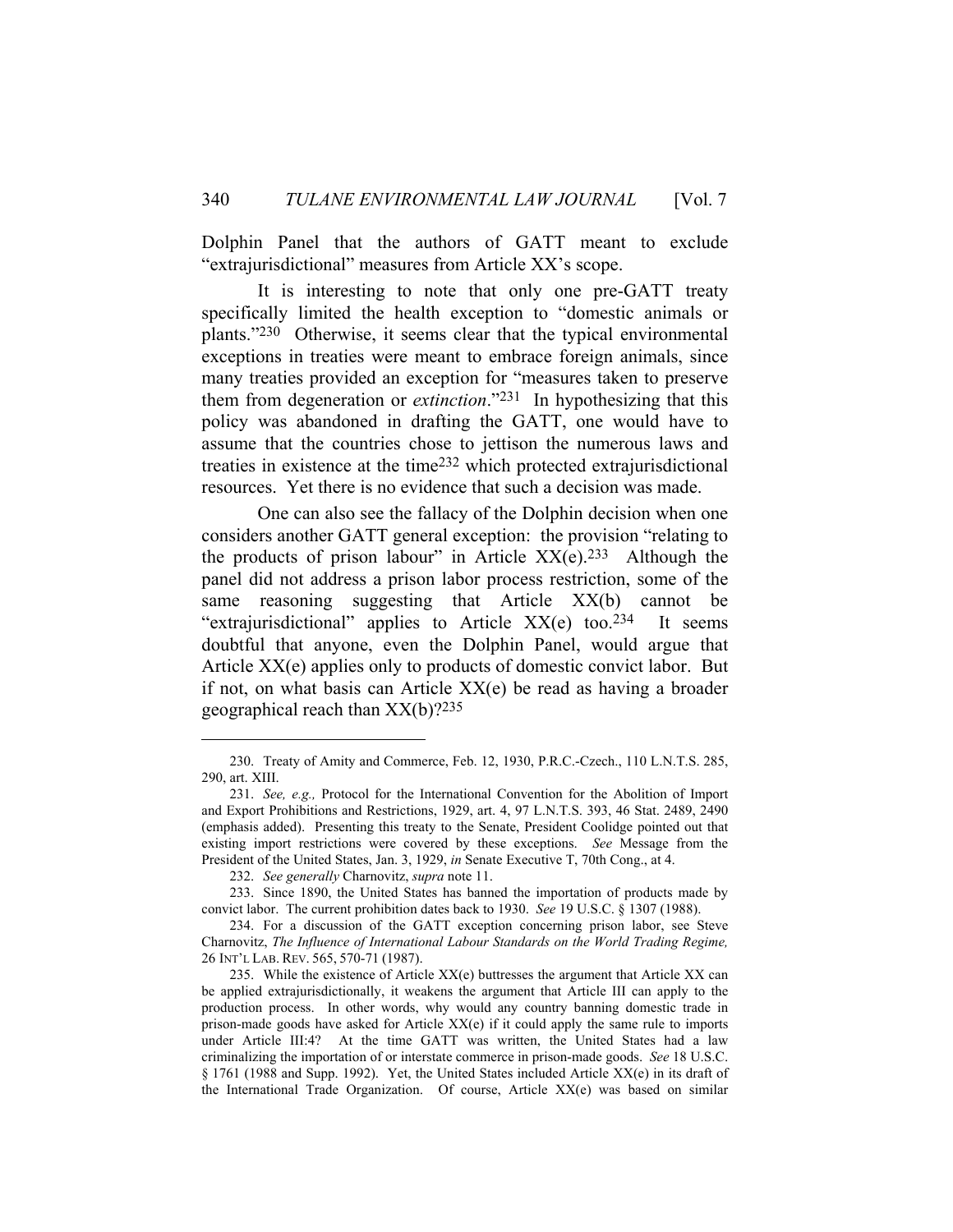Assuming that the Dolphin decision is not adopted and Article XX continues to be viewed as having international scope, many problems will still arise in adjudication. During the past few years, some nations have expressed an interest in banning the importation of products whose sale or production is prohibited in the country of export (dangerous pesticides, for example).236 It is often suggested that such a ban might violate the softer MFN prerequisite in Article XX because like imports would still be allowed from countries that have no domestic ban.<sup>237</sup> But it would seem that such an import ban would meet the "same conditions" clause in Article XX. After all, an American food and drug law of 1938 that banned the importation of domestically prohibited goods238 was not viewed by the United States, at the time the GATT was written, as being GATTinconsistent.239

 In summary, environmental import bans violate Article XI. Whether they are nevertheless legal under Article XX depends on whether they meet the specific prerequisites in the headnote to Article XX and in subsections (b) and (g). Recent GATT panels have eroded subsections (b) and (g) in defiance of the drafting history of the

 237. *See, e.g.,* Robert A. Reinstein, *Trade and Environment*, U.S. Dep't of State, May 6, 1991, at 7. In addition to the problem of GATT legality, banning imports *only* from countries that impose domestic prohibitions would create perverse disincentives for environmental protection.

provisions in previous U.S. trade agreements. *See, e.g.,* 49 Stat. 3808, 3811 (1935). The United States began its ban on prison-made imports in 1890, but did not ban such interstate commerce until 1935. *See* 26 Stat. 567, 624 (1890). Thus, this prison labor exception originated at a time when the United States had different rules for foreign and domestic commerce of prison-made goods.

 <sup>236.</sup> *See generally* Craig D. Galli, *Hazardous Exports to the Third World: The Need to Abolish the Double Standard*, 12 COLUM. J. ENVTL. L. 71, 74 (1987). For example, Mexico prohibits the importation of products banned in the country of manufacture or preparation. *See* U.S. Government, REVIEW OF U.S.-MEXICO ENVIRONMENTAL ISSUES, Feb. 1992, at 27. The rationale for such bans becomes clearer when one recalls that some countries, such as the United States, routinely exempt exports from laws which ban the use of certain products. Thus, developing countries cannot assume that exports from the United States are safe simply because they are from the United States.

 <sup>238.</sup> Domestically prohibited goods are those goods whose sale is prohibited within the country of origin. Federal Food, Drug, and Cosmetic Act, ch. 675, § 801, 52 Stat. 1040, 1058 (1938) (current version codified at 21 U.S.C. § 381(a) (Supp. 1992)). An earlier law had banned the importation of food or drugs of a kind forbidden entry into the country from which it is made or exported. *See* 34 Stat. 772 § 11 (1906) (repealed). The law of 1938 has not been challenged in the GATT.

 <sup>239.</sup> *See* U.S. Laws Inconsistent with the ITO Charter (on file at trade library of U.S. Dep't of State).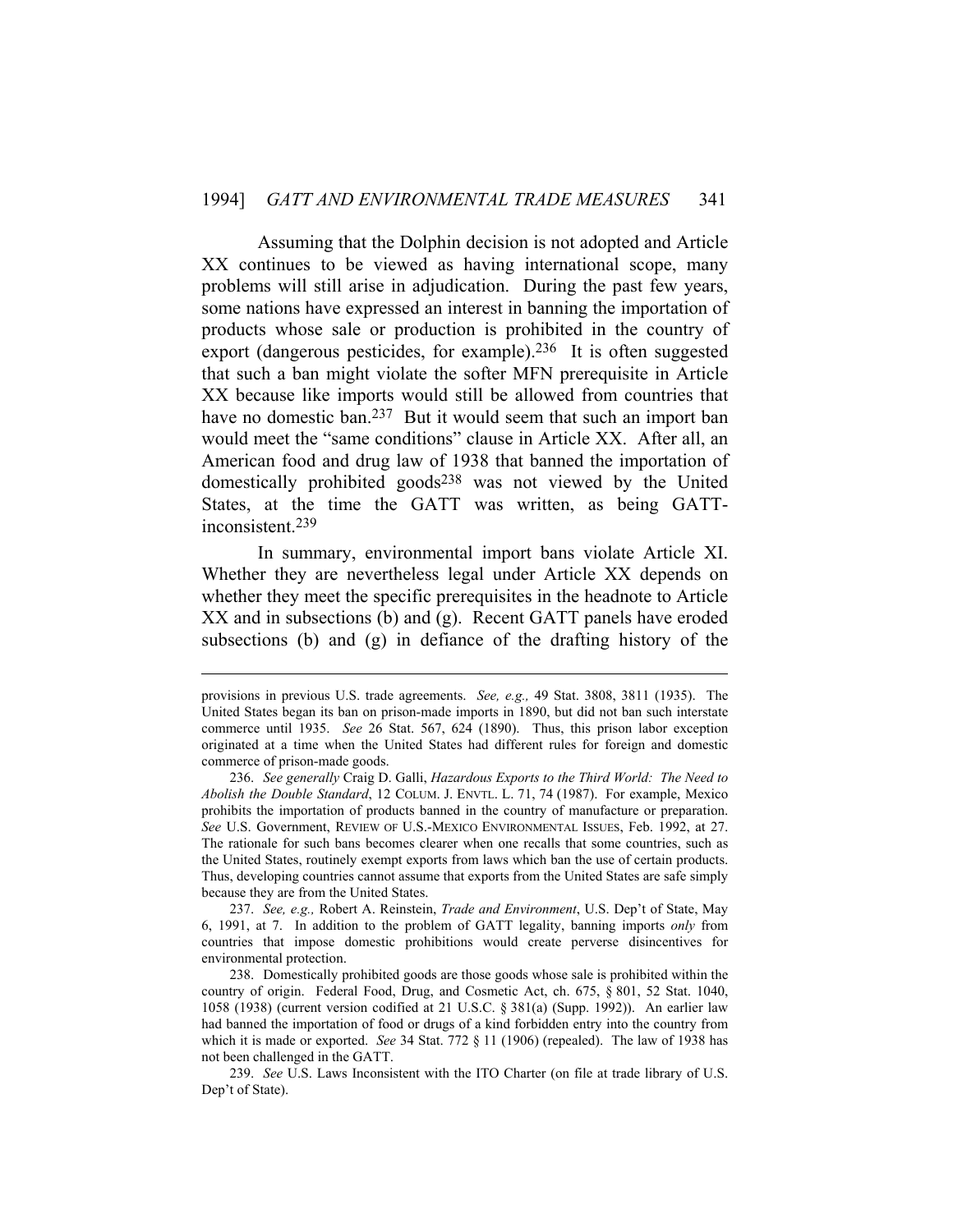GATT.240 The exclusion of so-called extrajurisdictional ETMs from Article XX(b) and (g), suggested in the unadopted Dolphin Report, is also unjustified by the drafting history.241

#### IV. EXPORT BANS

 There is a long history of using export bans to conserve domestic resources.242 For example, the United States first banned log exports from its territories in 1878.243 Similarly, the United States conditions the exportation of natural gas from Alaska on a finding that such exports will not decrease energy availability or increase prices.244 Export bans are also used to protect foreign life and health.245 For example, in 1905, the United States prohibited the exportation of "any article or thing designed or intended for the prevention of conception, or procuring of abortion."246

 One of the earliest international environmental agreements, the African Convention of 1900, called for a system of export licenses for specimens like giraffes and zebras.<sup>247</sup> Although this convention had minimal effect on wildlife protection, it was important in establishing the principle of using export controls to preserve natural resources of interest to more than one country. There are now several treaties which rely on export restrictions to safeguard global resources. For example, the Montreal Protocol has three export restrictions aimed at nonparties. First, parties are prohibited from

 <sup>240.</sup> As one commentator notes, "The panel resorted to a strained reading of the GATT's legislative history .... The end result was to render the Article XX exceptions virtually meaningless." *See* Stephen J. Porter, *The Tuna/Dolphin Controversy: Can the GATT Become Environment-Friendly?*, 5 GEO. INT'L ENVTL. L. REV. 91, 102-04 (1992).

 <sup>241.</sup> It is interesting to note that Article 36 of the EEC Treaty (which is similar to Article XX of the GATT) is extrajurisdictional. *See* Ludwig Krämer, *Environmental Protection and Article 30 EEC Treaty*, 30 COMMON MKT. L. REV. 111, 117-20, 139-40, 143 (1993).

 <sup>242.</sup> In sixth-century Athens, Solon banned the export of produce (other than olive oil) to maintain sufficient domestic supply of food. *See* NEW ENCYCLOPÆDIA BRITANNICA, Vol. 10, 1991, at 951.

 <sup>243. 20</sup> Stat. 46 (1878) (current version codified at 16 U.S.C. § 602 (Supp. 1993)).

 <sup>244. 15</sup> U.S.C. § 719(j) (Supp. 1993).

 <sup>245.</sup> An underlying motivation, however, may be commercial—that is, to maintain a reputation for product quality and salubriousness. *See, e.g.,* 50 App. § 2401(10) (1991).

 <sup>246. 33</sup> Stat. 705 (1905) (current version codified at 18 U.S.C. § 1462(c) (1988)).

 <sup>247.</sup> Convention for the Preservation of Wild Animals, Birds and Fish in Africa, 1900, art. II, 10, at 188 C.T.S. 418 (not in force).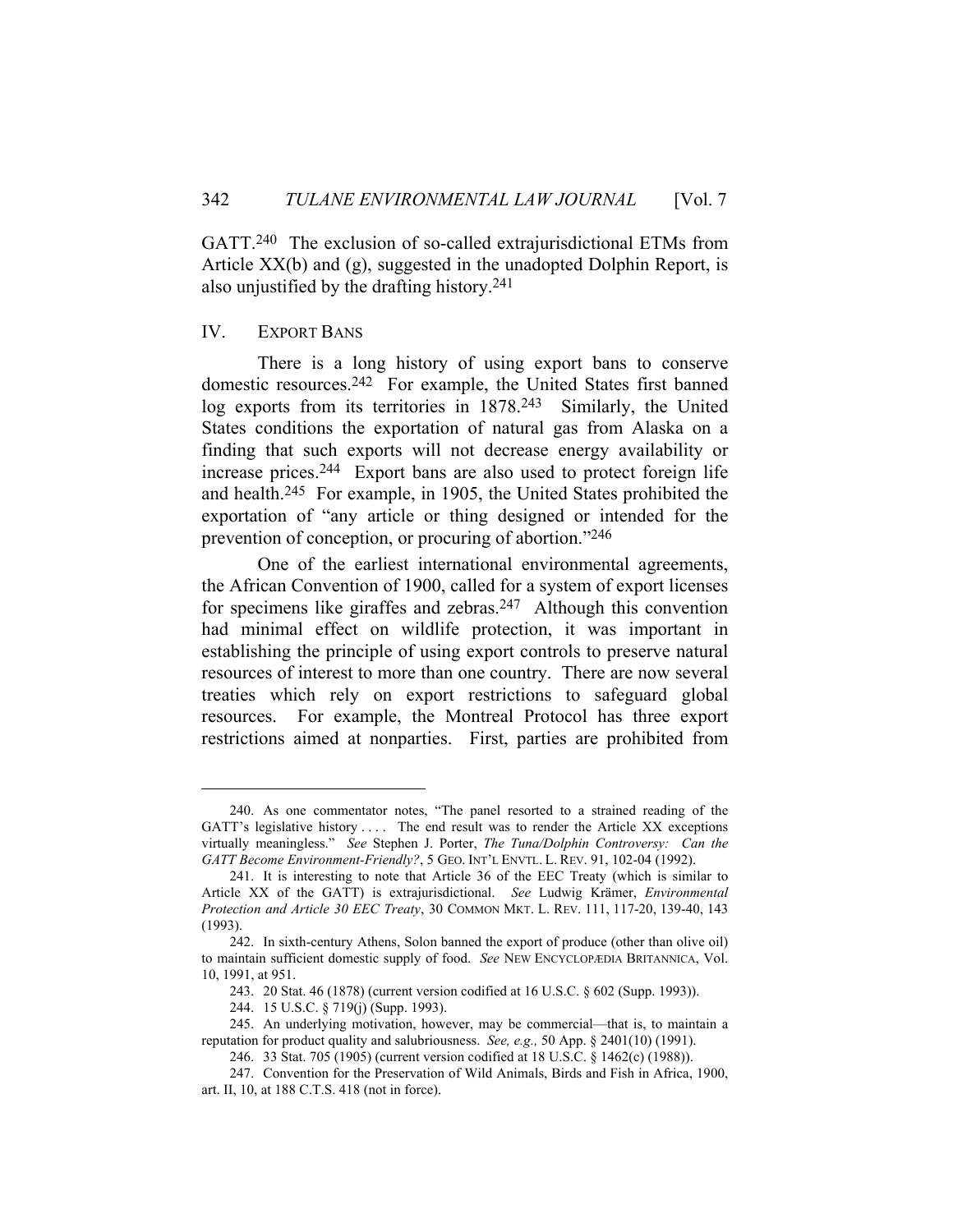exporting CFCs to nonparties.<sup>248</sup> Second, parties agree to discourage the export of technology to nonparties for producing or utilizing CFCs.249 Third, parties must refrain from providing new subsidies, aid, credits, guarantees or insurance to nonparties that would facilitate the production of CFCs.250

 Some export bans are tied to whether a recipient country approves the export (*contingent exports*) while others are tied to whether the export will be safely used (*consumption practices*). Contingent export controls have been used since at least 1906 when the United States prohibited the exportation of any dangerous food or drugs unless the product was prepared according to the specifications of a foreign purchaser and was not in conflict with the laws of the destination country.251 For a more modern example, the U.S. Hazardous and Solid Waste Amendments Act of 1984 bans the export of hazardous waste to another country without the consent of that country's government.252

 Contingent export provisions are becoming increasingly common in environmental agreements. For example, under CITES parties may not export endangered species unless an import permit has been granted for the specimen.<sup>253</sup> Also, under the Basel Convention, parties may not export hazardous wastes unless the importing nation consents in writing.254

 The other type of export ban, consumption practice restrictions, have a long history for purposes such as national security,

 <sup>248.</sup> Montreal Protocol, *supra* note 194, arts. 3(c), 4:2, 26 I.L.M. at 1554-55. The export restrictions on CFCs are designed to preserve not CFCs, but rather the ozone layer. Exports may be permitted to nonparties who are determined to be in compliance with the treaty. *Id.*

 <sup>249.</sup> *Id*. arts. 4:5, 4:7, 26 I.L.M. at 1555.

 <sup>250.</sup> *Id*. arts. 4:6, 4:7, 26 I.L.M. at 1555. For the U.S. implementation of this provision and the technology export ban in the United States, see 42 U.S.C. § 7671m(c)(1) (Supp. 1992).

 <sup>251.</sup> Pure Food Act § 2, 34 Stat. 768 (1906) (repealed but replaced by similar legislation codified at 21 U.S.C. § 381(e)(1) (1993)). Although it may seem irrational to deem a substance too dangerous for one's own citizens but safe enough to be sold to foreigners, offering such an exemption for exports may be politically important to attaining domestic safeguards.

 <sup>252. 42</sup> U.S.C. § 6928(d)(6) (1988).

 <sup>253.</sup> CITES, *supra* note 10, art. II:2(b), 12 I.L.M. at 245.

 <sup>254.</sup> Basel Convention, *supra* note 197, art. 4:1(c), 28 I.L.M. at 661. In 1988, the EPA banned the export of hazardous substances from the United States unless the receiving country consents in writing. *See* 40 C.F.R. § 262.52 (1992).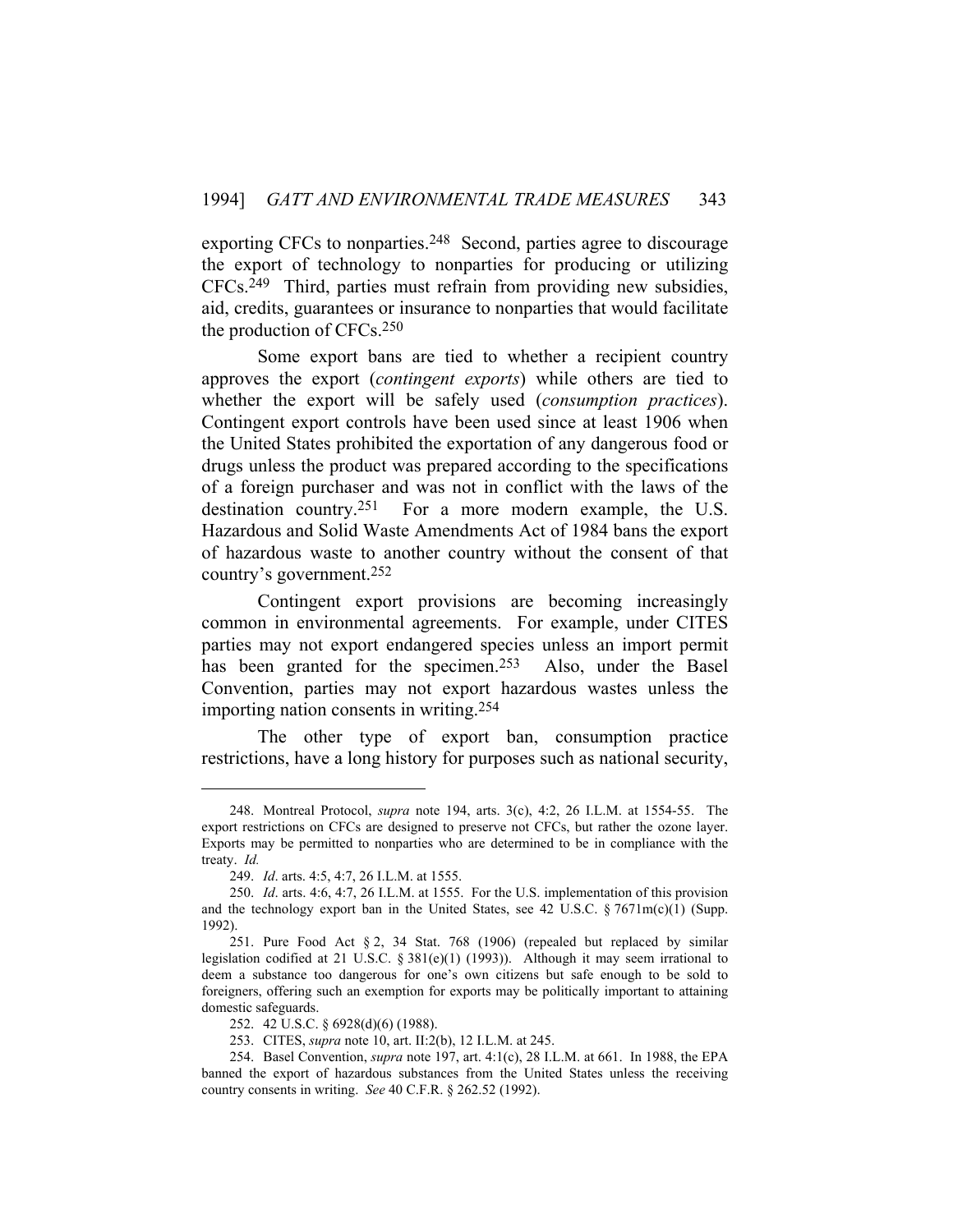nuclear nonproliferation, and narcotics control,<sup>255</sup> but they are increasingly being used for environmental stewardship. For instance, under CITES, parties may not export specimens to be used for primarily commercial purposes.256 Under the Basel Convention, parties must prohibit exports to nations that do not have the technical capacity "to dispose of the wastes in question in an environmentally sound and efficient manner."<sup>257</sup> New Zealand prohibits the exportation of certain animals unless the applicant agrees to take part in a coordinated breeding program for the species.258 Australia prohibits the export of live native animals except to zoos or for scientific research.259

 Export bans violate GATT Article XI.260 Article III cannot bypass Article XI for exports as it may for imports. But if a country has an internal regulation prohibiting the production of something, there would be nothing to export. It is interesting to note that when the U.S. Congress enacted a ban in 1990 on the exportation of unprocessed timber originating from federal and certain state public lands, the law suggested that this action was justified under one of the exceptions to Article XI.<sup>261</sup> In recognition of the tenuousness of this claim, however, the Congress also enacted an escape valve authorizing the President to terminate the ban upon an unfavorable

 <sup>255.</sup> For example in 1922, a U.S. law banned the export of certain narcotic drugs to countries which had not ratified the Opium Convention of 1912. *See* 38 Stat. 275, 597-98 (1914) (repealed but replaced by similar legislation codified at 21 U.S.C. § 953(a)(1) (1988)).

 <sup>256.</sup> Parties may not export unless an import permit has been granted. *See* CITES, *supra* note 10, art. III:2(d), 12 I.L.M. at 246. But an import permit should not be granted if the species is to be used primarily for commercial purposes. *Id.* art. III:3(c).

 <sup>257.</sup> Basel Convention, *supra* note 197, art. 4:8-9, 28 I.L.M. at 663.

 <sup>258.</sup> Letter from Ian Govey, Dep't of Conservation, New Zealand, to Steve Charnovitz (not dated) (on file with author).

 <sup>259.</sup> Wildlife Protection (Regulation of Exports and Imports) Act, 1982, § 21(b) and 28(c). As with the U.S. Endangered Species Act, this law is more protective than CITES in several respects.

 <sup>260.</sup> Export taxes are a different matter. So long as they are imposed on a nondiscriminatory basis and do not contradict tariff bindings under Article II, export taxes even at a prohibitive level—would not violate the GATT. *See* JOHN M. JACKSON, WORLD TRADE AND THE LAW OF GATT 44 (1969). Of course, the United States cannot use export taxes because the Constitution prohibits them. U.S. CONST. art. I, § 9, cl. 5.

 <sup>261.</sup> Forest Resources Conservation and Shortage Relief Act of 1990, Pub. L. No. 101- 382, tit. IV, §§ 488, 491, 104 Stat. 714, 719 (1990) (current version at 16 U.S.C. §§ 620, 620c (Supp. 1992)). Only the export of *unprocessed* timber is banned, leading some observers to conclude that the goal was not to maintain wood resources in the United States but rather to maintain wood processing plants in the United States.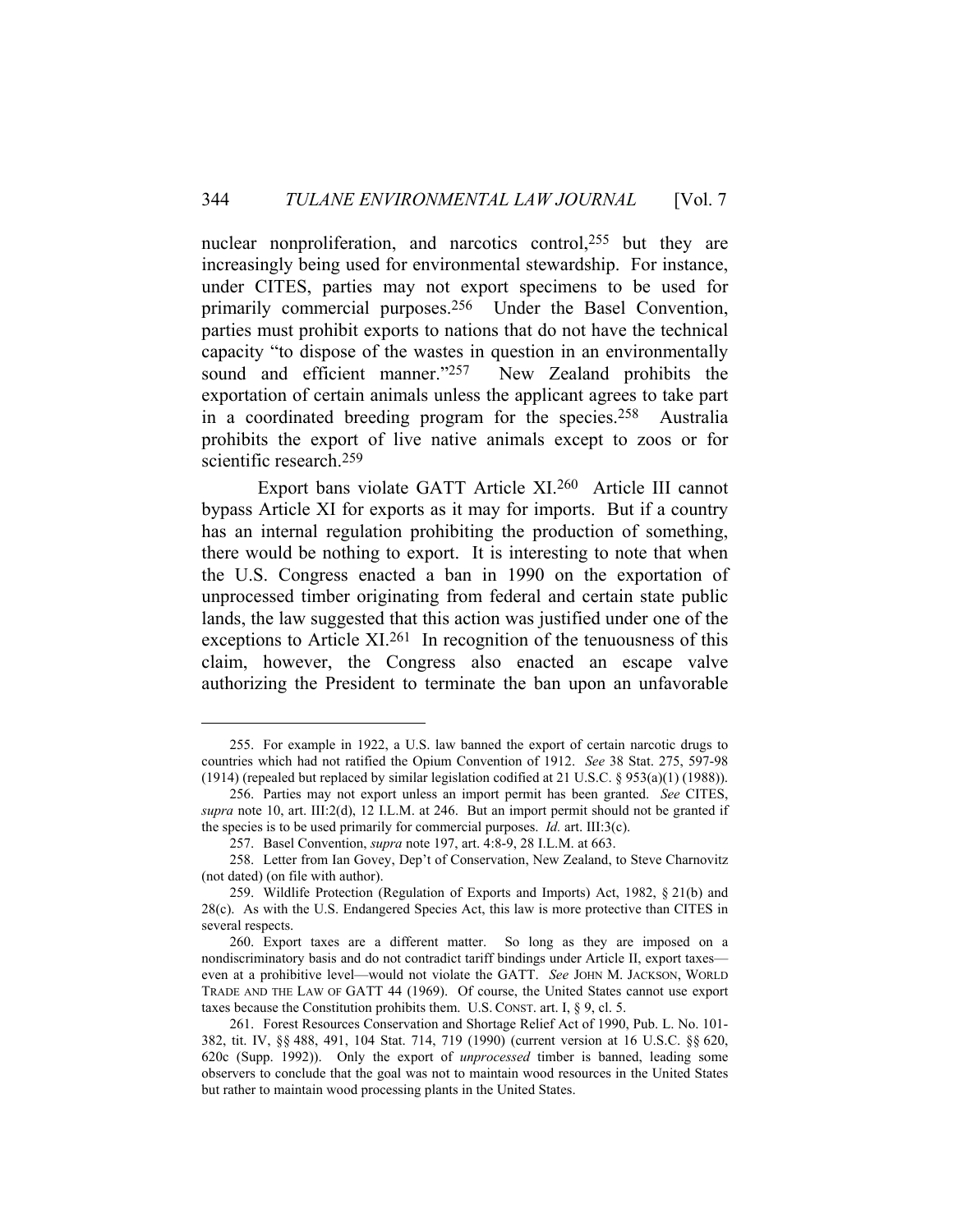ruling by a GATT (or other trade agreement) panel.<sup>262</sup> No country has challenged this ban so far.

 It is generally agreed that Article XX sections (b) and (g) allow a nation to control exports for the purpose of safeguarding its domestic environment. Yet, in line with the GATT principle of market access, Article  $XX(g)$  permits export regulations only if they are done "in conjunction with restrictions on domestic production or consumption." This rule would prevent a nation, for instance, from refusing to sell its raw timber to foreigners while continuing to chop down its trees. If a nation does impose domestic restrictions, then it is allowed to impose analogous restrictions on exports. It is interesting to note that some pre-GATT bilateral treaties had allowed an exception for export controls "to retain possession of such resources as are indispensable to maintain the food supply and to safeguard the economic life of the nation."263

 The Dolphin decision casts doubt on whether Article XX sections (b) and (g) could justify export controls aimed at protecting a nondomestic environment.264 For example, the controls on hazardous waste exports under the Basel Convention may violate the GATT.265 On the other hand, the export controls mandated by the Montreal Protocol are probably on firmer GATT ground since the ozone layer does have implications for domestic life and health.

 Contingent export restrictions may be inconsistent with Article XX's proscription against "arbitrary or unjustifiable discrimination between countries where the same conditions prevail." While it may be argued that how a product is used or whether the other country consents could be one of the "conditions" under Article XX, this matter has never been adjudicated. As noted above with respect to contingent import prohibitions, it is unlikely that any

 <sup>262. 16</sup> U.S.C. § 620c (Supp. 1992). The President is not required to terminate the ban. Yet if he wants to, he need not await the GATT Council's adoption of the panel report. *Id.*

 <sup>263.</sup> *See, e.g.,* Commercial Convention between Switzerland and the Turkish Republic, May 4, 1927, art. 4, 67 L.N.T.S. 143, 145.

 <sup>264.</sup> *Dolphin Report, supra* note 18, paras. 5.26, 5.31, 30 I.L.M. at 1620-21. *See also*  Eckard Rehbinder, "Environmental Protection and the Law of International Trade," *in* THE FUTURE OF THE INTERNATIONAL LAW OF THE ENVIRONMENT 365-66 (1985).

 <sup>265.</sup> For a good discussion of the GATT status of the Montreal Protocol and the Basel Convention, see Betsy Baker, *Protection, Not Protectionism: Multilateral Environmental Agreements and the GATT*, 26 VAND. J. TRANSNAT'L L. 437 (1993).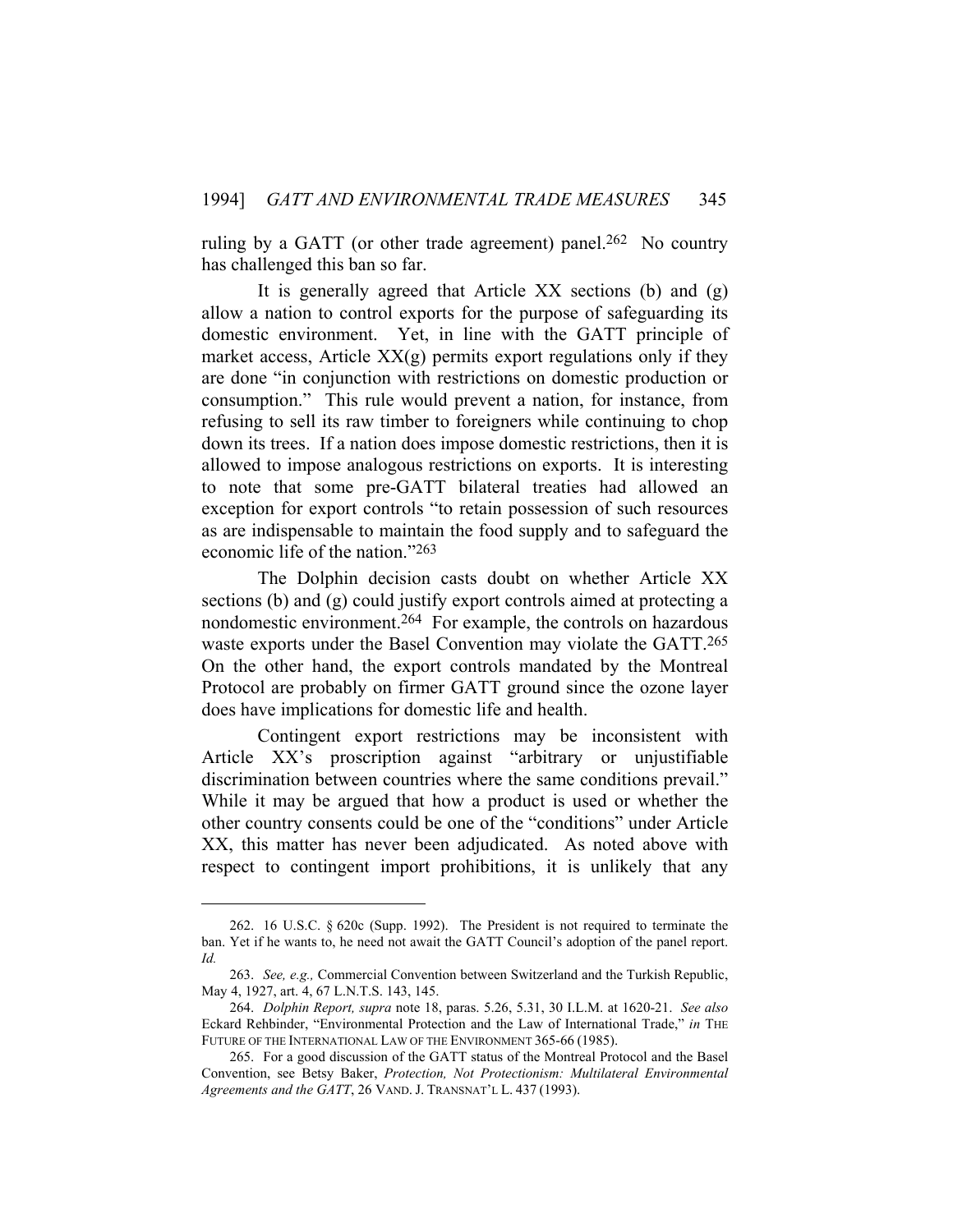GATT member would complain. Moreover, if a dispute were to arise under the Basel Convention, the complaint might be resolved using the dispute settlement procedures of the Convention rather than the GATT.266

 In summary, environmental export bans violate Article XI. Whether they are nevertheless permissible under Article XX depends on whether they meet the specific prerequisites in the headnote and in subsections (b) and (g). Recent GATT panels have interpreted subsections (b) and (g) in restrictive ways unjustified by the drafting history of the GATT. Making exports to a country contingent on the approval of that country may be a technical violation of the GATT, but this practice is unlikely to instigate any GATT complaints.

# V. POLICY IMPLICATIONS AND CONCLUSIONS

 The four sections above address the question of how GATT rules can hinder national ETMs. These sections considered four main types of ETM (product standards, process standards, import bans, and export bans) and laid out the factors that would be considered in determining their GATT-legality. Although many ETMs could survive GATT challenge, many others would run into problems with GATT Articles I, III, and XI. This was true even before the Dolphin decision. But since the decision, many ETMs, especially those concerned with the global commons or a foreign environment, are under suspicion of being GATT-illegal. (See Table II for a summary of the main points regarding GATT legality.)

| <b>GATT STATUS OF ENVIRONMENTAL TRADE MEASURES</b> |                         |                             |  |  |  |
|----------------------------------------------------|-------------------------|-----------------------------|--|--|--|
| <b>TYPE</b>                                        | <b>EXAMPLE</b>          | <b>GATT STATUS</b>          |  |  |  |
|                                                    |                         |                             |  |  |  |
| PRODUCT STANDARD                                   | Biodegradable detergent | Meets Article III.          |  |  |  |
| PROCESS STANDARD-                                  | Mackerel caught         |                             |  |  |  |
| Defiled Item                                       | out of season           | Probably meets Article III. |  |  |  |
| PROCESS STANDARD-                                  |                         | Fails Article III.          |  |  |  |
| Government Policy                                  | Leg-hold traps          | Article XX status unclear.  |  |  |  |
| IMPORT PROHIBITION-                                |                         | Fails Article XI.           |  |  |  |
| Simple                                             | Wild animals            | Meets Article XX.           |  |  |  |
| <b>IMPORT PROHIBITION-</b>                         |                         | Fails Article XI.           |  |  |  |

Table II

 <sup>266.</sup> *See* Basel Convention, *supra* note 197, art. 20. The procedures call for submission of the dispute to the International Court of Justice or to arbitration if the parties so agree.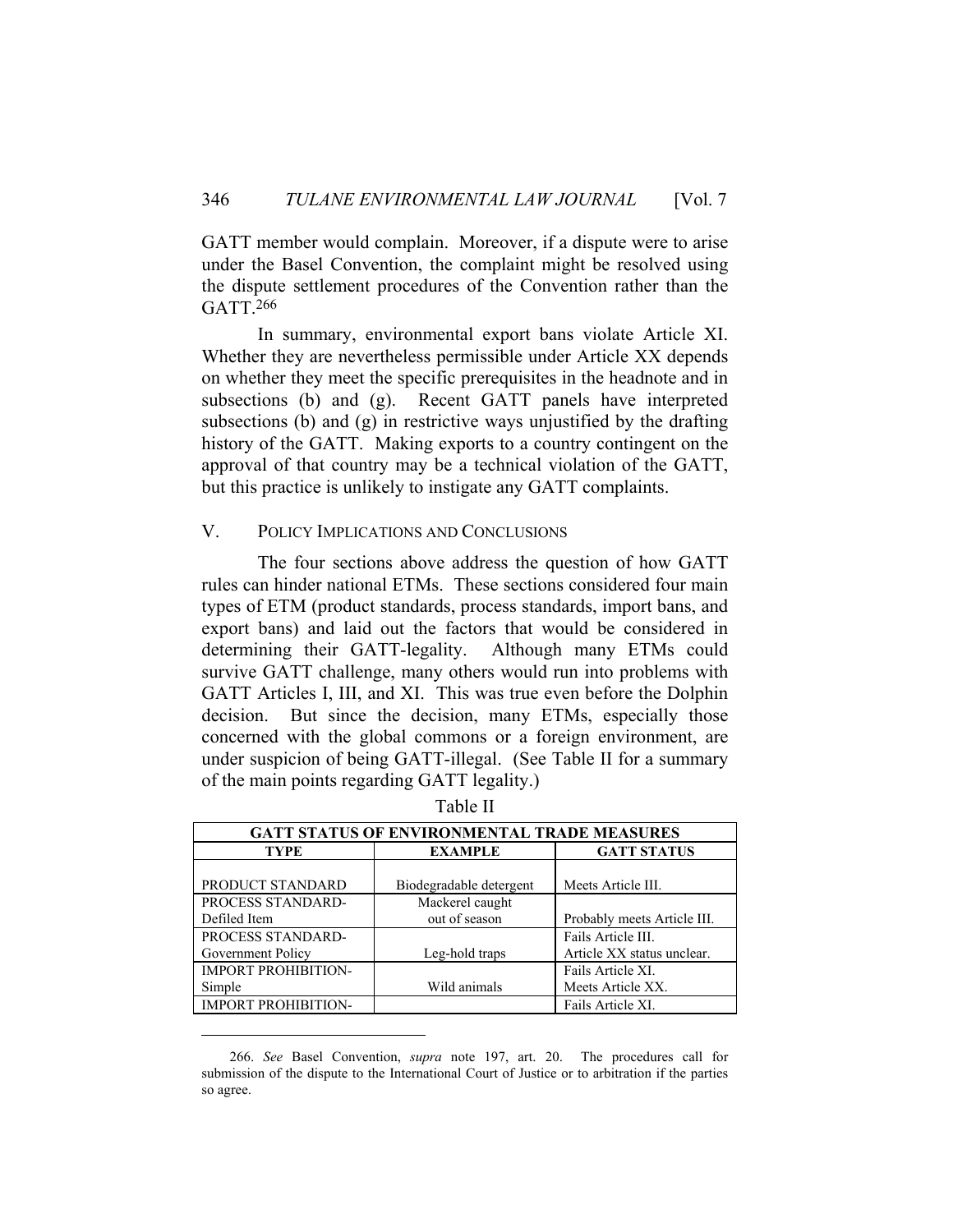| Contingent Import           | Endangered species     | Meets Article XX.          |
|-----------------------------|------------------------|----------------------------|
| <b>IMPORTANT</b>            |                        |                            |
| PROHIBITION-                | African elephant ivory | Fails Articles I and XI.   |
| National Attribute          |                        | Probably fails Article XX. |
| <b>EXPORT PROHIBITION-</b>  |                        | Fails Article XI.          |
| Simple                      | Logs                   | Meets Article XX.          |
| <b>EXPORT PROHIBITION-</b>  |                        | Fails Article XI.          |
| Contingent Export           | Food and drugs         | Meets Article XX.          |
| <b>EXPORT PROHIBITION-</b>  |                        | Fails Article XI.          |
| <b>Consumption Practice</b> | Waste disposal         | Article XX status unclear. |

 According to the Dolphin Panel, the adoption of its report would not affect:

> the rights of individual contracting parties to pursue their internal environmental policies and to co-operate with one another in harmonizing such policies.<sup>267</sup>

This statement may be true as far as it goes. Yet, nations that engage in international trade cannot limit themselves to "internal" environmental policies. If an environmental policy is to be effective, it often must be applied to goods from other countries. Moreover, many environmental issues are global and can only be dealt with through "extrajurisdictional" governmental actions. Even before any members of the Dolphin Panel were born, governments were banning imports of endangered species. But the panel seemed to ignore this history. In addition, the panel does not admit the implications of its report for the rights of individual parties to pursue environmental policies.

 The Dolphin Panel also may be correct that the GATT would not interfere when governments cooperate with one another in harmonizing their environmental policies. But GATT problems will arise when countries are unrequited in their quest for international coordination. In other words, ETMs are often brought into use when other countries choose not to engage in environmental cooperation. For example, CITES applies its rules to trade with nonparties. The Montreal Protocol and the Basel Convention also apply ETMs to nonparties, and do so in a discriminatory way. A ban on trade with nonparties is at fundamental odds with GATT's most-favored-nation principle.

 <sup>267.</sup> *Dolphin Report*, *supra* note 18, para. 6.4.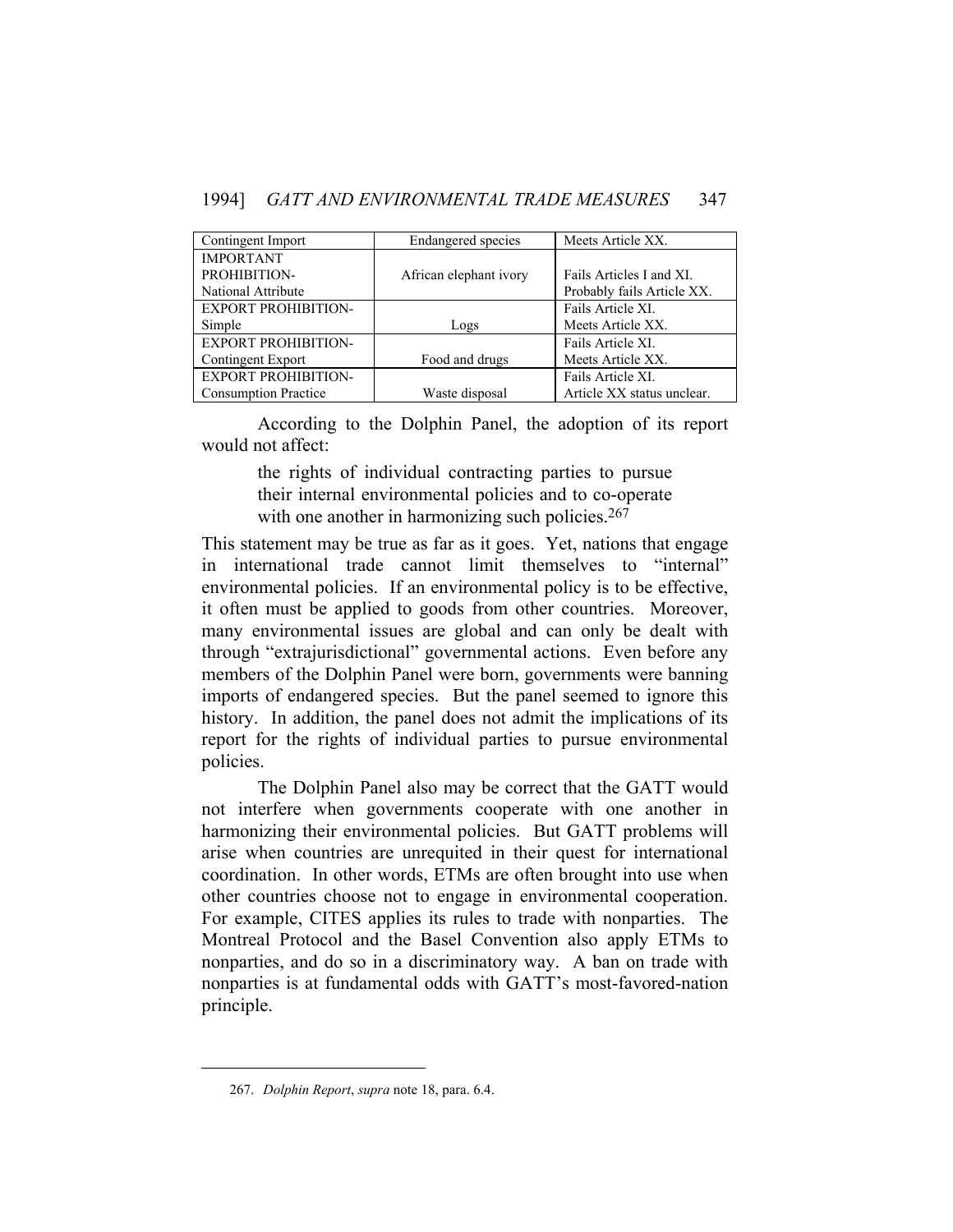The authors of GATT sought to promote world trade by forbidding discrimination, requiring national treatment, prohibiting import and export bans, and locking in lower tariff rates through trade negotiations. The authors recognized that certain national policies had to remain outside of these rules, and therefore provided the "General Exceptions." The provisions in Article XX(b) and (g) do not use the term "environment," but these two exceptions are broad enough to embrace virtually all environmental issues.

 The language in Article XX(b) seems especially elegant: it exempts measures necessary to protect human, animal or plant life or health. By emphasizing "life," Article XX goes beyond the goal of biodiversity or the collective choice made by an international organization like CITES of what merits being added to the endangered list. Article XX allows each country to decide what life it wants to preserve.

 When one considers Article XX(b) and (g), in conjunction with the deference to internal regulations in Article III, a good case can be made that the GATT has green roots. This is not to say that the GATT actively fosters environmental protection or cooperation; surely it does not. But the GATT's authors recognized that promoting freer trade did not require dismantling health and conservation measures. The GATT's authors also understood that some matters needed to remain in the hands of national governments.

 A respect for health and conservation and a recognition that certain decisions cannot easily be internationalized lies at the core of many of the current proposals for "greening the GATT." Yet, to a large degree, environmental sovereignty is already provided for in Article XX. The GATT has run into problems with the environmental community not because it lacks green roots, but because the gardeners in Geneva have tried to eradicate the General Exceptions. In cropping away parts of Article XX, the Dolphin Panel was not doing anything that previous panels had not done.<sup>268</sup> But the previous panels did their pruning with little public attention. The Dolphin Panel was caught with shears in hand.

 In arguing that the GATT should respect national environmental sovereignty, I do not mean to suggest that anything goes. The problem of protectionist measures disguised as health or

 <sup>268.</sup> For a discussion of these panel reports, see Charnovitz, *supra* note 11, at 47-52.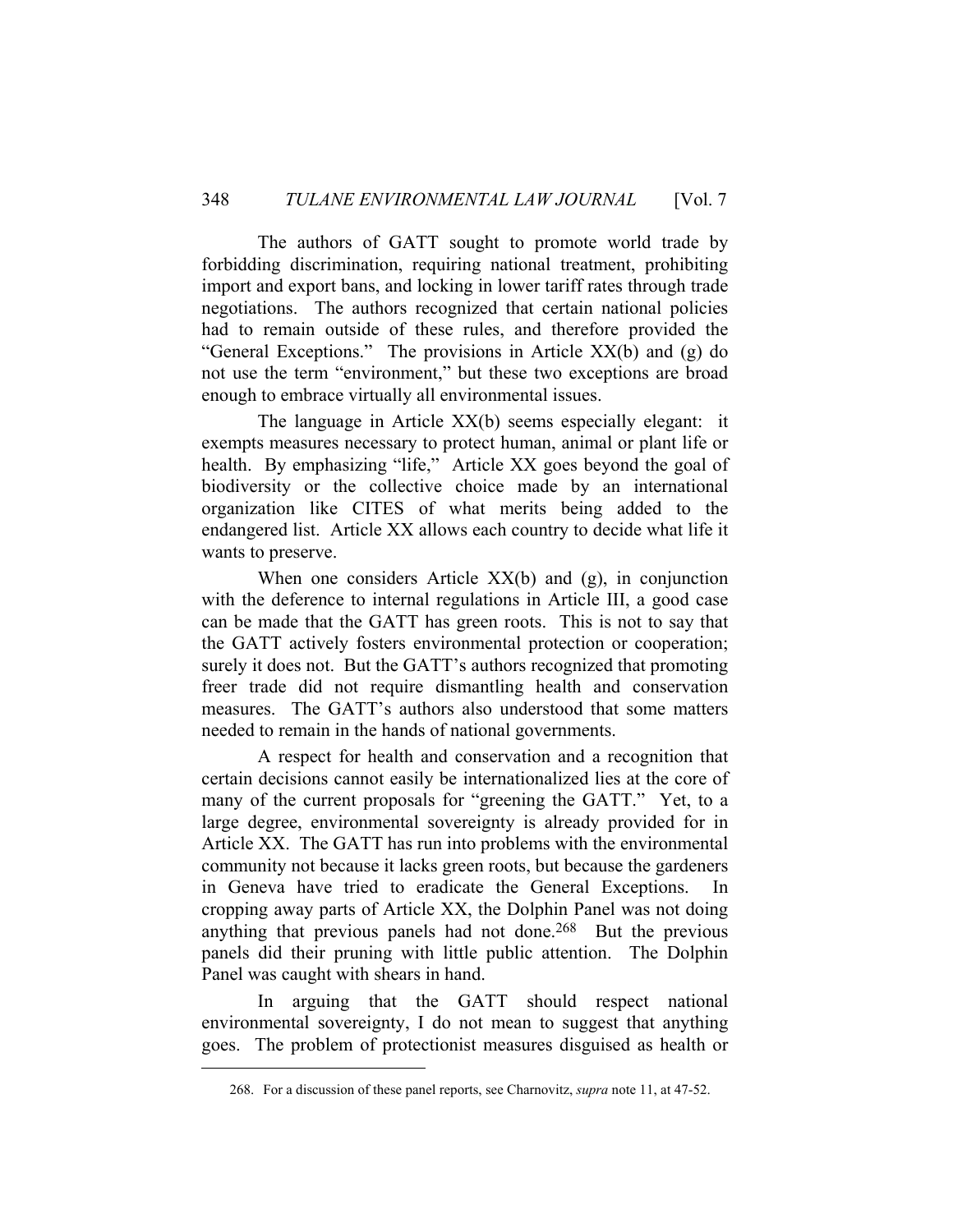environmental policy is a real one. The authors of the GATT sought to deal with it through the disciplines in the Article XX headnote. It is ironic that GATT has done little to use these disciplines to weed out disguised protectionism. Instead, the emphasis has been on attacking unilateralism and process ETMs.269 The Uruguay Round prunes further by requiring some weighing of environmental benefits versus commercial cost.

 Should nations be able to set the environmental standards they want? Yes, of course. Should countries establish supranational organizations to review and dictate changes in domestic laws when such laws impede international trade? Only to a limited extent. The aim should be to expose commercial measures disguised as environmental ones.270 The GATT should not aim to harmonize national environmental policies or to prevent environmental extremism.271

 Given the large number of import quotas, tariffs, and managed trade regimes throughout the world,272 the GATT is not going to run out of honest work to do in the foreseeable future. Indeed, there are many barriers that are admitted to be protectionist and which involve a large amount of potential world trade. This being the case, one wonders why the GATT devotes so much energy to going after the ETMs that are not protectionist (such as the MMPA) and which, in any event, involve only a tiny amount of trade.

 <sup>269.</sup> For example, see the lengthy report on "Trade and the Environment" issued by the GATT Secretariat in 1992 in INTERNATIONAL TRADE 90-91, Vol. 1, at 19-47.

 <sup>270.</sup> As one commentator notes, "[w]here the commodity in question is one concerning which powerful national groups desire protection in the home market, the temptation is often irresistible to obtain such protection under guise of protecting the home consumer against perils to health." *See* Wallace McClure, WORLD PROSPERITY (1933), at 461.

 <sup>271.</sup> Notwithstanding their sovereignty, it would still be good if countries were to develop some international guidelines on the use of such measures. One problem with production process and government policy standards is that two countries might impose conflicting standards on the same subject. For example, if Country A prohibited imports of products made in a country using nuclear power, and Country B prohibited imports of products made in a country using fossil fuel power, then Country Z would have a difficult time qualifying under both restrictions. This dilemma would not occur with a defiled item standard, since Country Z can vary its production process to meet the specifications of A and B.

 <sup>272.</sup> A recent study found that the reduction in tariffs (but not quotas) contemplated in the Uruguay Round would boost world income by \$206 billion. *See* Ian Goldin et al., TRADE LIBERALISATION: GLOBAL ECONOMIC IMPLICATIONS (1993).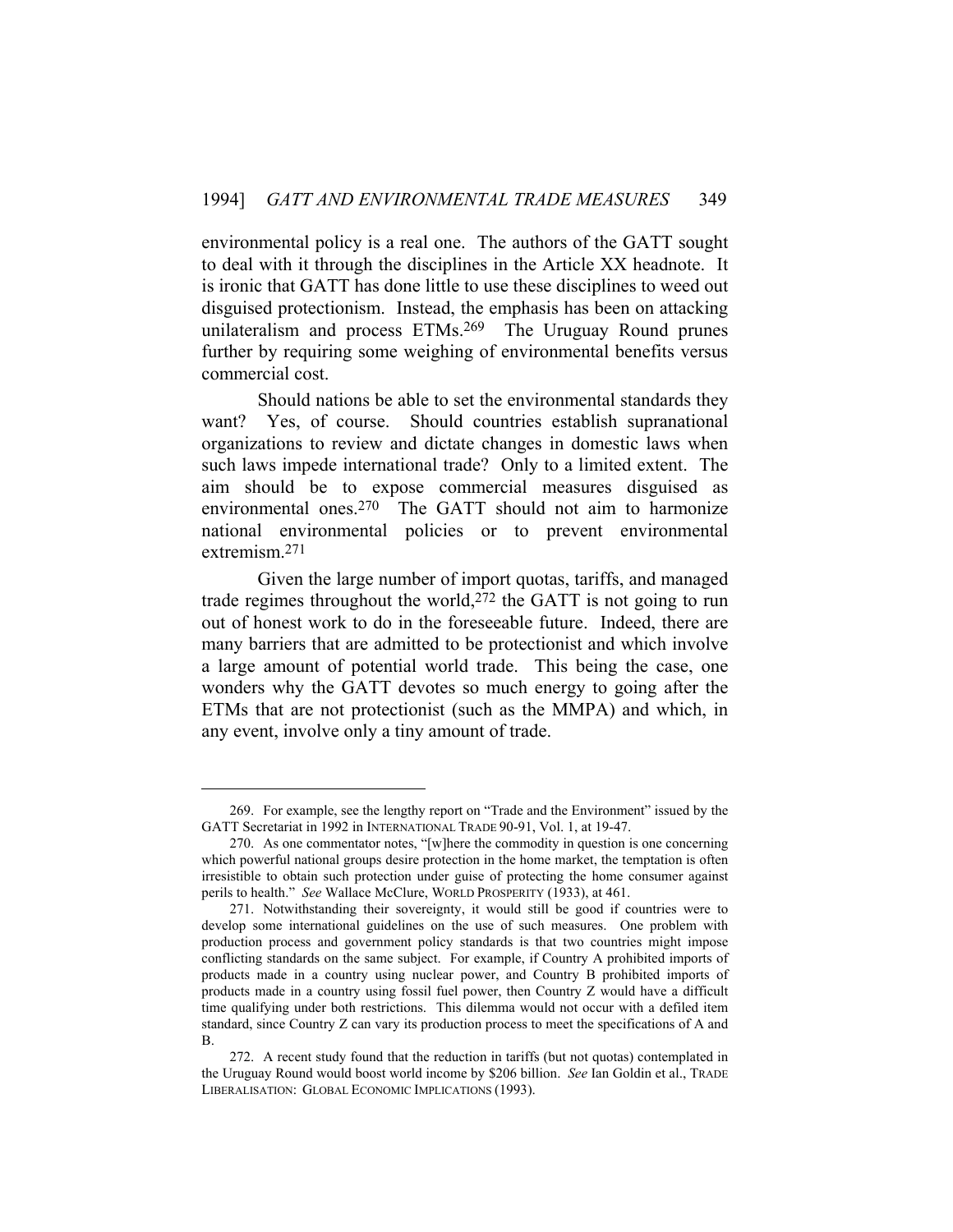The GATT denies that its rules are anti-environment. But the emphasis it has placed on attacking ETMs has led many observers to suspect the worst about the GATT. One commentator goes so far as to say that the GATT "is currently the greatest obstacle to the formation and enforcement of international agreements and domestic policies aimed at protecting the global environment."273 Similarly, before he joined the Clinton Administration, Bruce Babbitt, now Secretary of the Interior, wrote that

> the task for the next administration will be to extend the linkage between trade and the environment to the entire world trading system. GATT, the world trading organization, remains dead set against such change and it will take a few sticks of dynamite to blow that organization into the 21st century.274

Additionally, before he ran for Vice President, Senator Al Gore wrote that "[i]t will also be increasingly important to incorporate standards of environmental responsibility in the laws and treaties dealing with international trade."275 During the past year, the battle for NAFTA has engendered a real grass roots movement of citizens who are deeply suspicious of trade agreements.<sup>276</sup> Given the high level of interest and concern, the issue of GATT and the environment is not going to fade away as it did twenty years ago.

 Many analysts suggest that the GATT prohibits distinctions based on the production process, and that this is desirable both to thwart protectionism and to dissuade countries from trying to "impose" their views on other countries. Other analysts share the view that the GATT prohibits such distinctions, but consider this stance a prime example of why the trading system needs reform. This article presents a third position, namely, that the GATT *already*

 <sup>273.</sup> K. Gwen Beacham, *International Trade and the Environment: Implications of the General Agreement on Tariffs and Trade for the Future of Environmental Protection Efforts*, 3 COLOM. J. INT'L ENVTL. L. & POL'Y 655, 681 (1992).

 <sup>274.</sup> Bruce Babbitt, *Next Step for Environmentalists: Redeeming 'Lost Opportunity' of This Year's Rio Summit*, ROLL CALL, Sept. 28, 1992, at 34.

 <sup>275.</sup> AL GORE, EARTH IN THE BALANCE 343 (1992).

 <sup>276.</sup> *See, e.g.,* RALPH NADER ET AL., THE CASE AGAINST FREE TRADE (1993). The theme song of the anti-GATT campaign was "Drop the GATT." The lyrics include: "Afraid you ain't eating enough pesticides?/ GATT's gonna take you on a chemical ride/ You say your country's got high standards?/ That don't mean nothin' when you deal with these bandits."